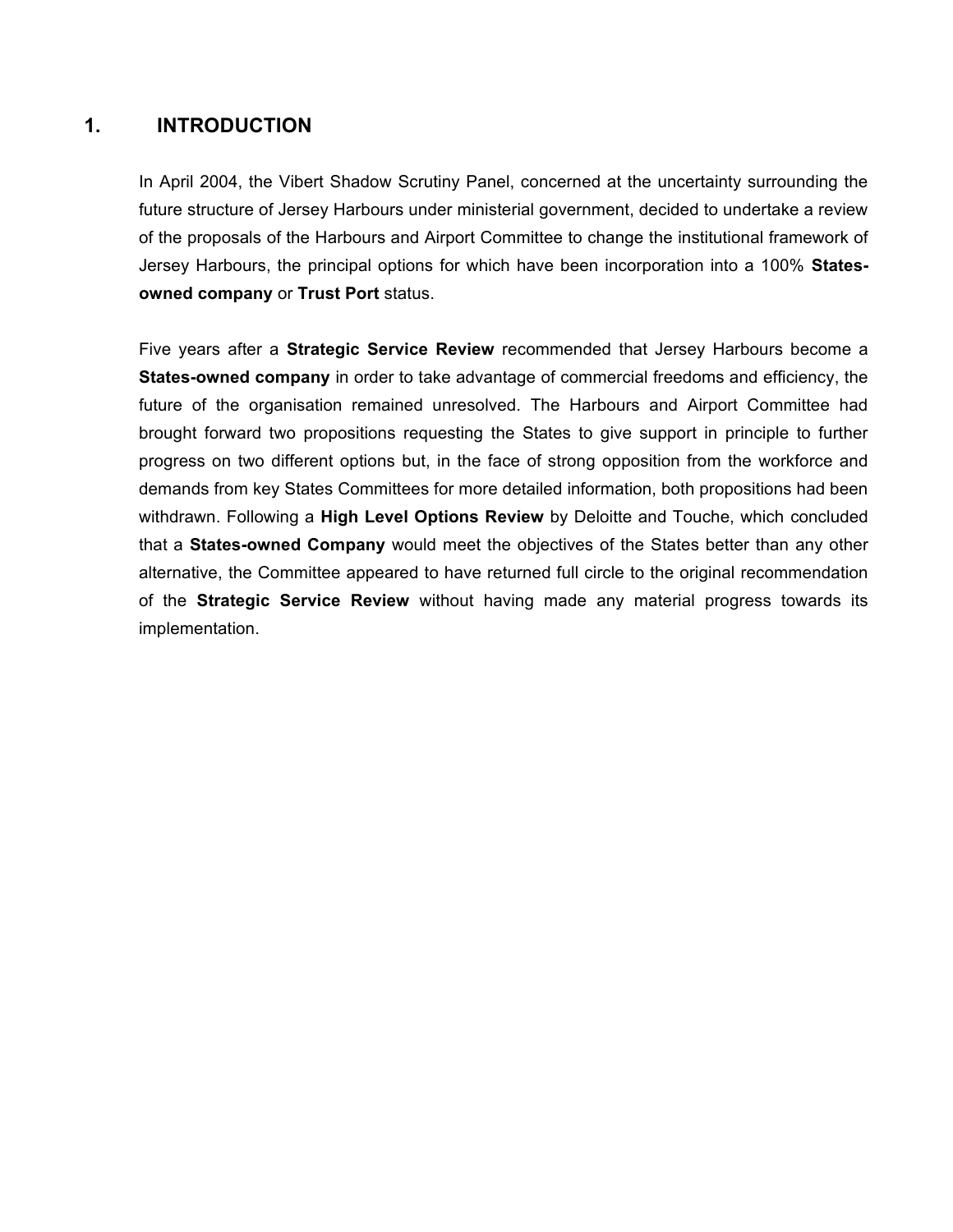## **2. THE SHADOW SCRUTINY PANEL**

The Shadow Scrutiny function was established by the States of Jersey as part of the reforms of the Machinery of Government. The principles and guidelines of Shadow Scrutiny in Jersey are set in the report and proposition of the Privileges and Procedures Committee P.186/2003, adopted by the States on 27th January 2004.

Senator E.P. Vibert was appointed as Chairman of one of the Shadow Scrutiny Panels. However, the Panel decided that, for the purposes of each member gaining experience in the shadow process, members would assume different rôles for each review.

For the purpose of the review of the Trust Port proposals for Jersey Harbour, the Panel agreed that it would be constituted as follows -

> Deputy G.C. Baudains (Review Chairman) Senator J.A Le Maistre Senator E.P. Vibert Deputy R.C. Duhamel Deputy F.J. Hill, B.E.M. Deputy P.J. Rondel

Officer support: Mrs C. Le Quesne and Mr. M. Haden, Scrutiny officers.

It was noted that Deputy P.J. Rondel had been a member of the Harbours and Airport Committee from December 1998 to February 2000 and from September 2000 to December 2002.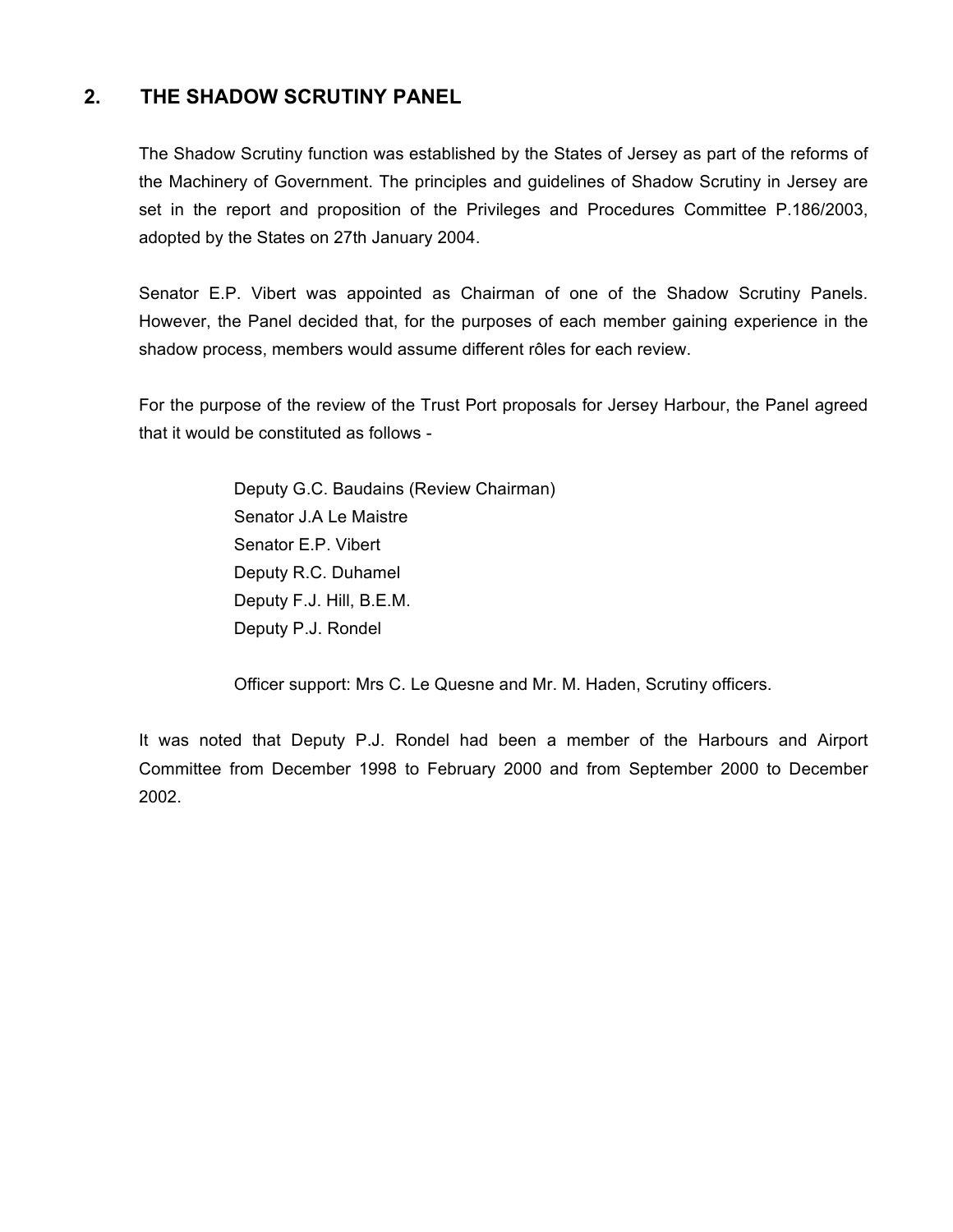## **3 TERMS OF REFERENCE**

The terms of reference agreed by the Panel are listed below, together with a summary of the key findings from the evidence it has received.

# **3.1. To ascertain why and with whose authority the decision was made that Jersey Harbours should operate as a Jersey Limited Company as opposed to a Trust Port.**

A decision regarding the two identified options for an independent commercially focussed body to replace the Harbours and Airport Committee's responsibility for Jersey Harbours has not been made.

A **High Level Options Review** recommended in February 2004 that a **Jersey Limited Company** would best meet the strategic aims and objectives of the States

In March 2004, a Joint Meeting of three key Committees requested further detailed analysis into the costs and benefits of implementing this recommendation.

Once this **Cost/Benefit analysis** has been completed and a **Business Plan** prepared, the Harbours and Airport Committee will be in a position to bring forward firm proposals for change for the consideration of the States.

## **3.2. To ascertain what explanation was put to the States in connexion with the change of direction from Trust Port to a possible Jersey Limited Company.**

The decision to withdraw the Harbours and Airport Committee's proposition in favour of pursuing the **Trust Port** option was taken following a joint meeting of the Policy and Resources, Finance and Economics, Economic Development and Harbours and Airport Committee in October 2002.

It was not considered necessary to make a formal explanation to the States until new firm proposals for change had been developed.

## **3.3 To review all of the evidence prepared for the Committee relating to Jersey Harbours becoming a Trust Port.**

The Panel has received and reviewed all relevant documentation from Jersey Harbours,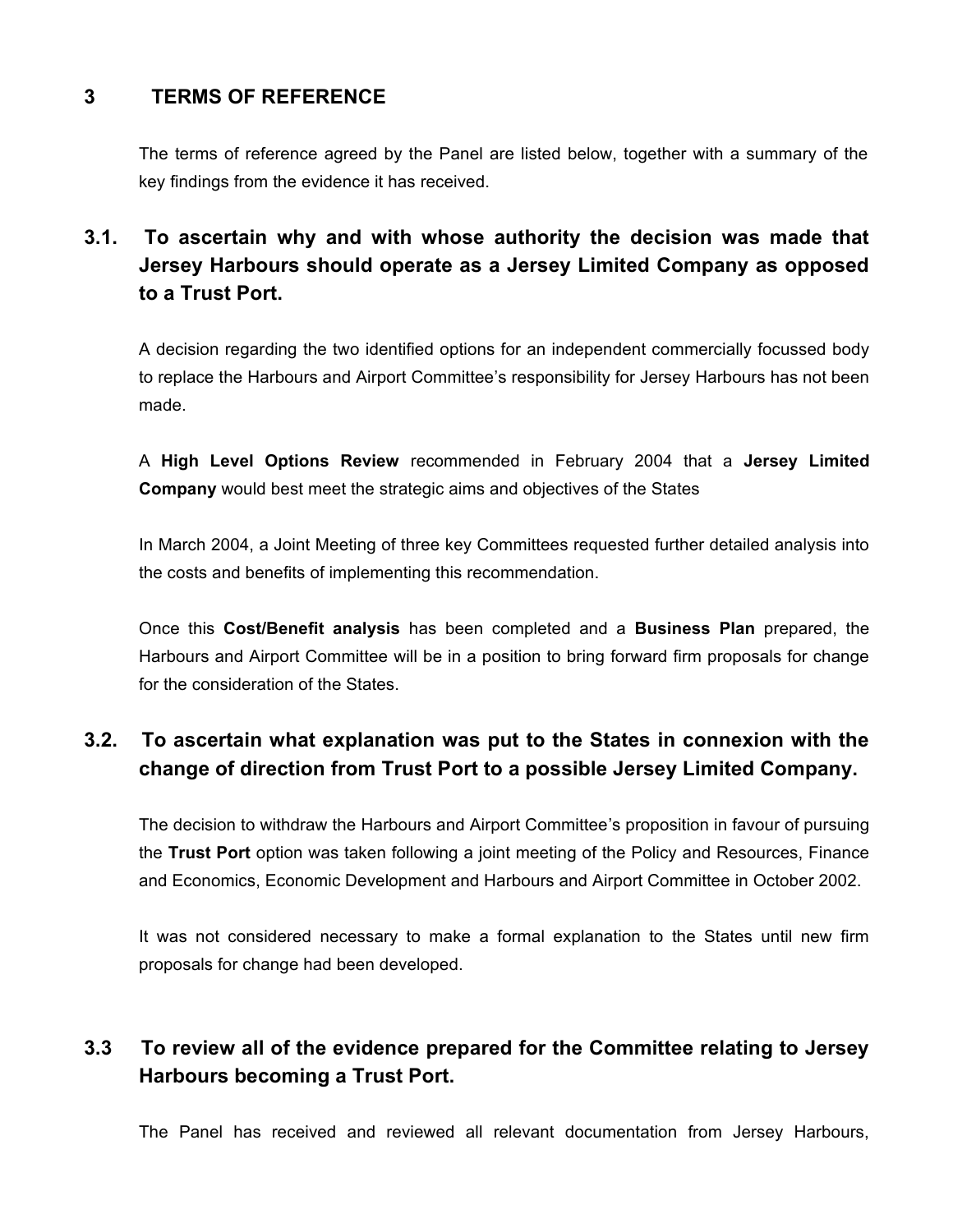including Committee Acts, briefing papers and reports prepared for the Committee, and relevant correspondence.

The Panel is grateful for the co-operation it has received from the Department in this respect. However, it was unable to discuss the progression of the **Trust Port** option and the eventual outcome with the former President and the former Chief Executive of the Committee.

The Panel also interviewed two witnesses with experience of the operation of **Trust Ports** in the United Kingdom.

# **3.4 To establish the overall cost to the taxpayer of the research undertaken for both the Trust Port and Jersey Limited Company options and to assess the advantages and disadvantages of both options.**

Details were provided by Jersey Harbours of the direct and indirect costs, totalling £147,764, for research work and consultants' fees (See Appendix 3). This figure, however, does not include internal staff costs in respect of the time commitment required of the Senior Management Team in developing the strategy.

The Panel discussed the findings of the Deloitte and Touche **High Level Options Review** with the Presidents of the three key Committees with responsibility for implementing a decision on the options.

## **3.5 To assess the financial implications of Jersey Harbours becoming either a Trust Port or a Jersey Limited Company.**

The Panel had intended to review the work on the **Cost/benefit analysis** and **Business Plan**. However, this had not been completed by the end of January 2005 when the Shadow Scrutiny Panel came to the end of its year's term of appointment. Consequently the Panel was unable to consider the financial implications of the two options in detail.

The Panel reserves the right of a succeeding Scrutiny Panel to monitor the outcome of this work.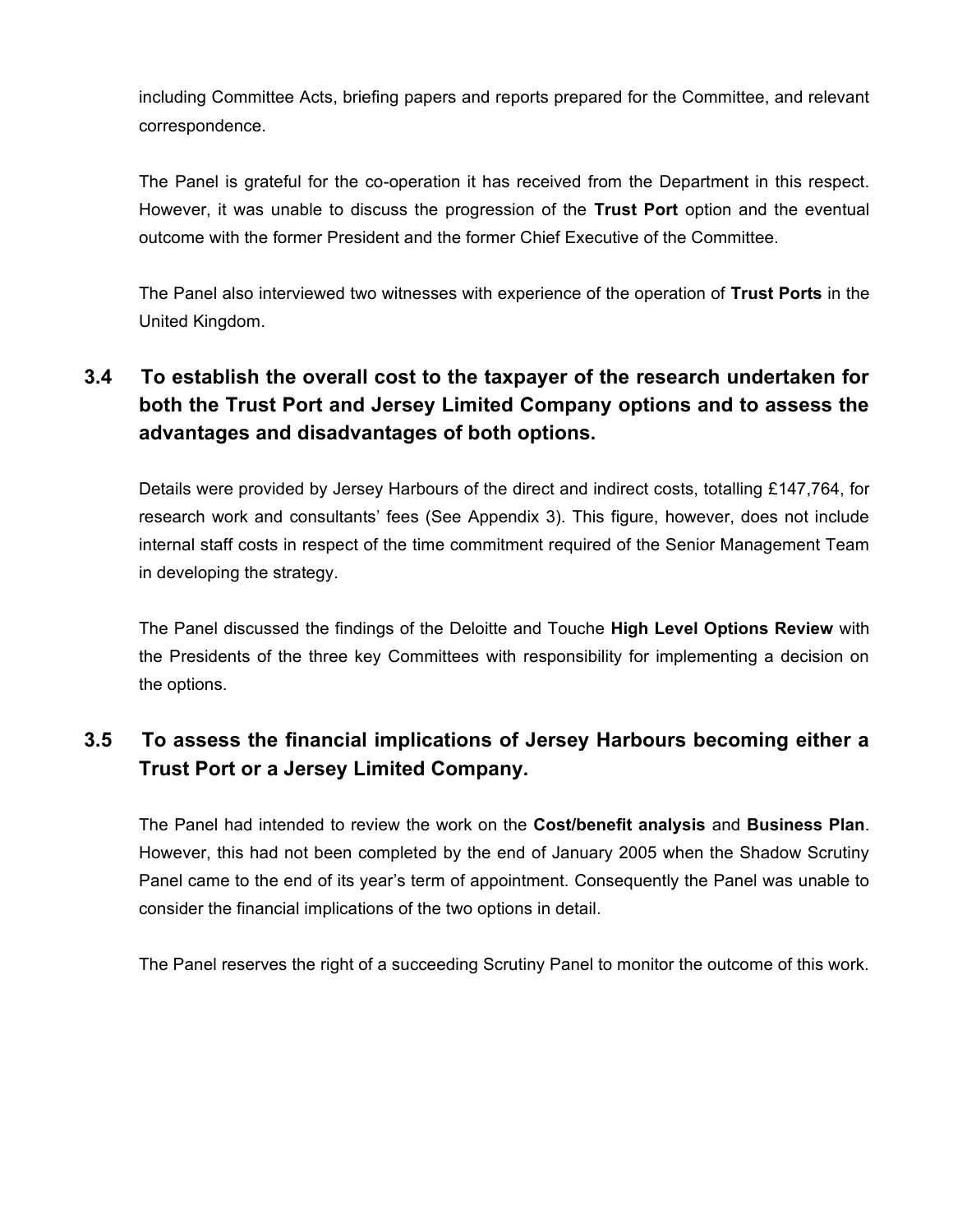## **4 THE PANEL'S CONCLUSIONS**

Having considered the evidence received, the Panel has drawn the conclusions summarised below. These conclusions are discussed in Section 10 of the report.

- 4.1 Prolonged uncertainty about the future of Jersey Harbours has hindered the implementation of recommendations, made in 1999, aimed at improving the efficiency of the operation of the port.
- 4.2 The scale and complexity of the tasks to be undertaken in achieving the creation of a commercially focussed independent company for Jersey Harbours was underestimated by the key Committees which shared responsibility for the project, Policy and Resources, Finance and Economics and Harbours and Airport.
- 4.3 The Policy and Resources Committee failed to provide effective leadership in co-ordinating agreed strategic policies and objectives.
- 4.4 The Finance and Economics Committee did not have the resources to provide an effective overview of the incorporation project.
- 4.5 Significant costs have been incurred by Jersey Harbours in pursuing its strategy for a commercial future.
- 4.6 Experience gained by other States Departments, Jersey Telecoms and Jersey Post, in developing strategies for incorporation does not appear to have been exploited in the case of Jersey Harbours.
- 4.7 Prolonged uncertainty about the future of Jersey Harbours may have increased the challenge in reaching agreement with the workforce.
- 4.8 Lack of clarity in defining the boundaries of responsibilities for assets in and around the St. Helier Harbour area has complicated the task of achieving an independent commercial future for Jersey Harbours.
- 4.9 The work currently being undertaken by Jersey Harbours in preparing a detailed **cost/benefit analysis** and **Business Plan** is expected to provide a firm basis for an informed decision to be taken by the States on the commercial future for the port in the very near future.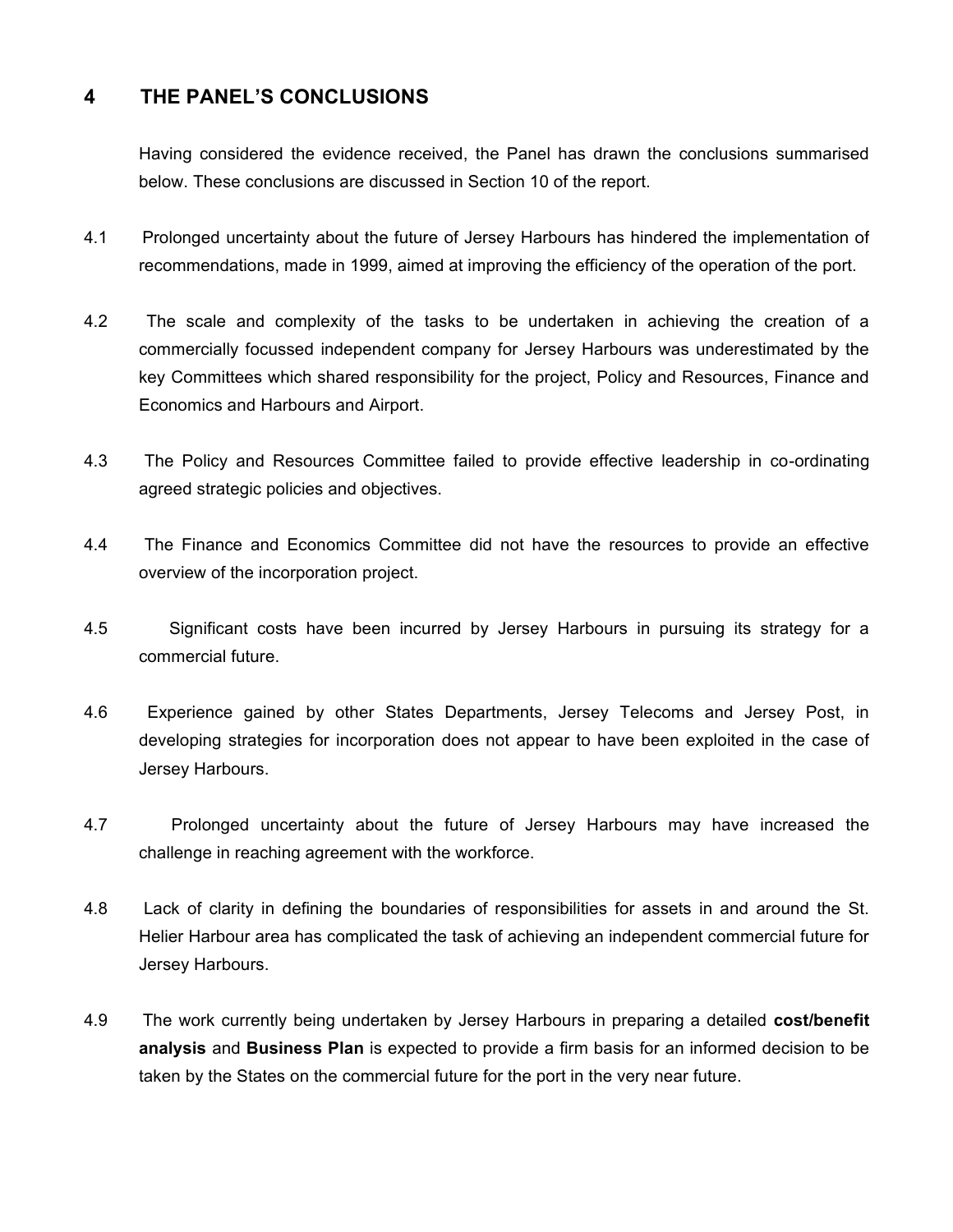## **5. RECOMMENDATIONS**

The issues raised in the Panel's conclusions give rise to a number of recommendations which apply in general to major States projects as well as to certain recommendations specific to Jersey Harbours.

#### **5.1 General**

- 5.1.1 The primary basis for a project of the scale and complexity of creating a new commercial structure for Jersey Harbours, requiring the co-ordination of a number of States Departments, should be a firm political commitment to agreed strategic aims and objectives, coupled with the will to drive this commitment through into action.
- 5.1.2 Once political commitment has been established, a central government project management team, on the lines of a P.70 Group, should be identified, charged with the development of a clear strategic plan, critical path and defined targets. This team should report on progress of the project on a regular basis to those responsible at a political level.
- 5.1.3 Resource requirements, including the project management team and external consultants, should be identified from the outset with a budget allocated from central funding.
- 5.1.4 Guidelines for the management of major States projects should be developed by the Policy and Resources Committee, drawing on the experience of the incorporation of States Trading Departments.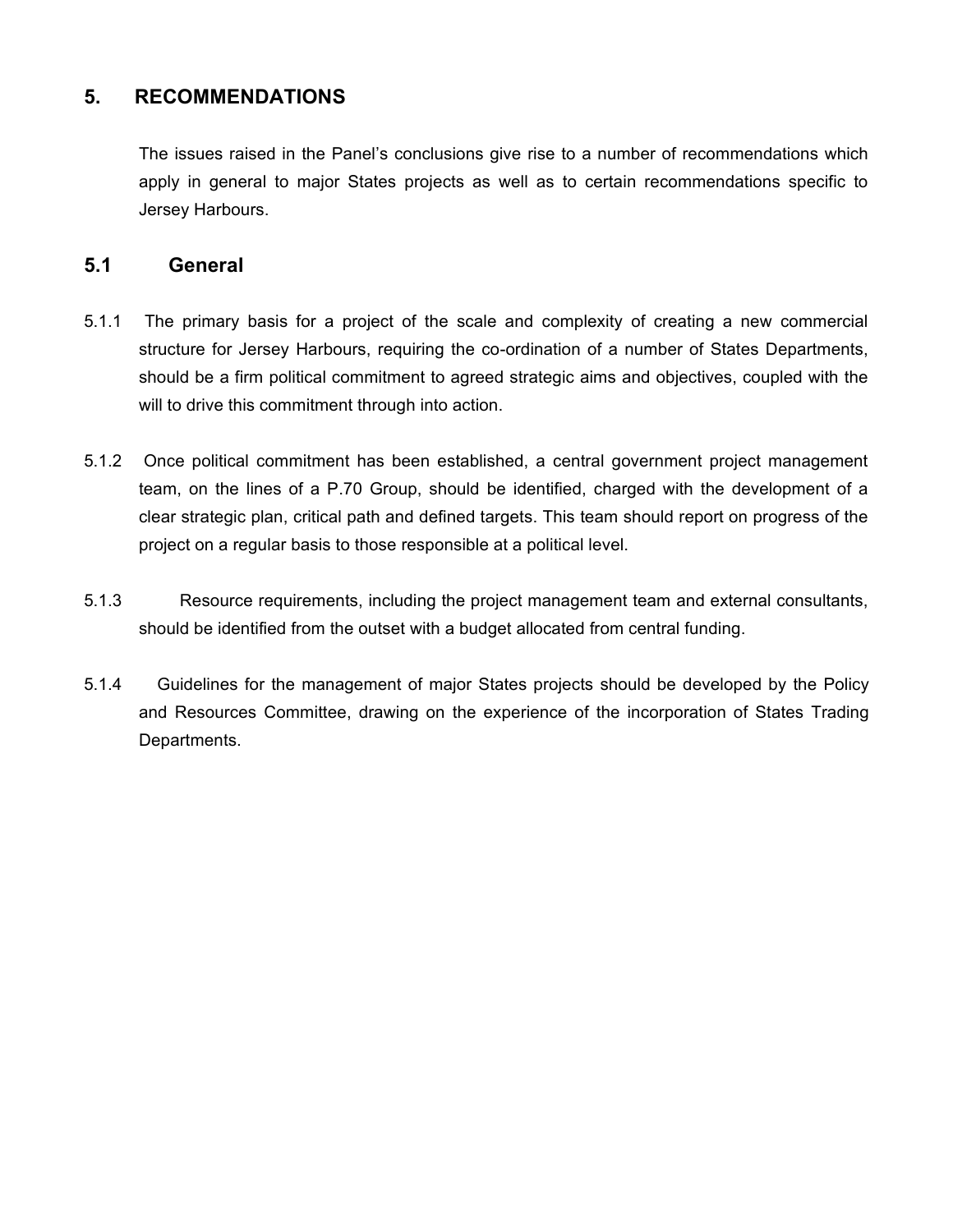## **5.2 Harbours and Airport Committee**

5.2.1 The States must take a series of policy decisions on identified key issues in order to provide the Harbours and Airport Committee with a clear strategic framework within which the proposals for changing of Jersey Harbours can be developed. The issues are -

> Public ownership and control of strategic assets Financial return to the States (Dividend Policy) Property portfolio required by Jersey Harbours States responsibility for the Island's outlying ports.

- 5.2.2 The Harbours and Airport Committee should apply for the total costs of research into options for change for Jersey Harbours, including estimated staff costs, to be reimbursed to Jersey Harbours from central government funding.
- 5.2.3 A primary consideration in developing an Action Plan for the finalisation of the project should be an effective consultation strategy to involve the whole workforce in the development of a shared vision for the future through a co-ordinated change programme.
- 5.2.4 The possibility of a formal partnership between Jersey Harbours and the Waterfront Enterprise Board should be explored.
- 5.2.5 The outcome of the **Cost/benefit analysis** and **Business Plan** should enable a clear recommendation to be made to the States on the future structure of Jersey Harbours, including the proposed transfer of assets to Jersey Harbours, the dividend policy, and responsibility for outlying ports. The Panel also expects to see -

 an implementation plan with a timetable indicating that the issue will be treated with urgency;

a consultation strategy for stakeholders and the workforce; and

 a statement on the proposed interim position of Jersey Harbours under the new ministerial system of government.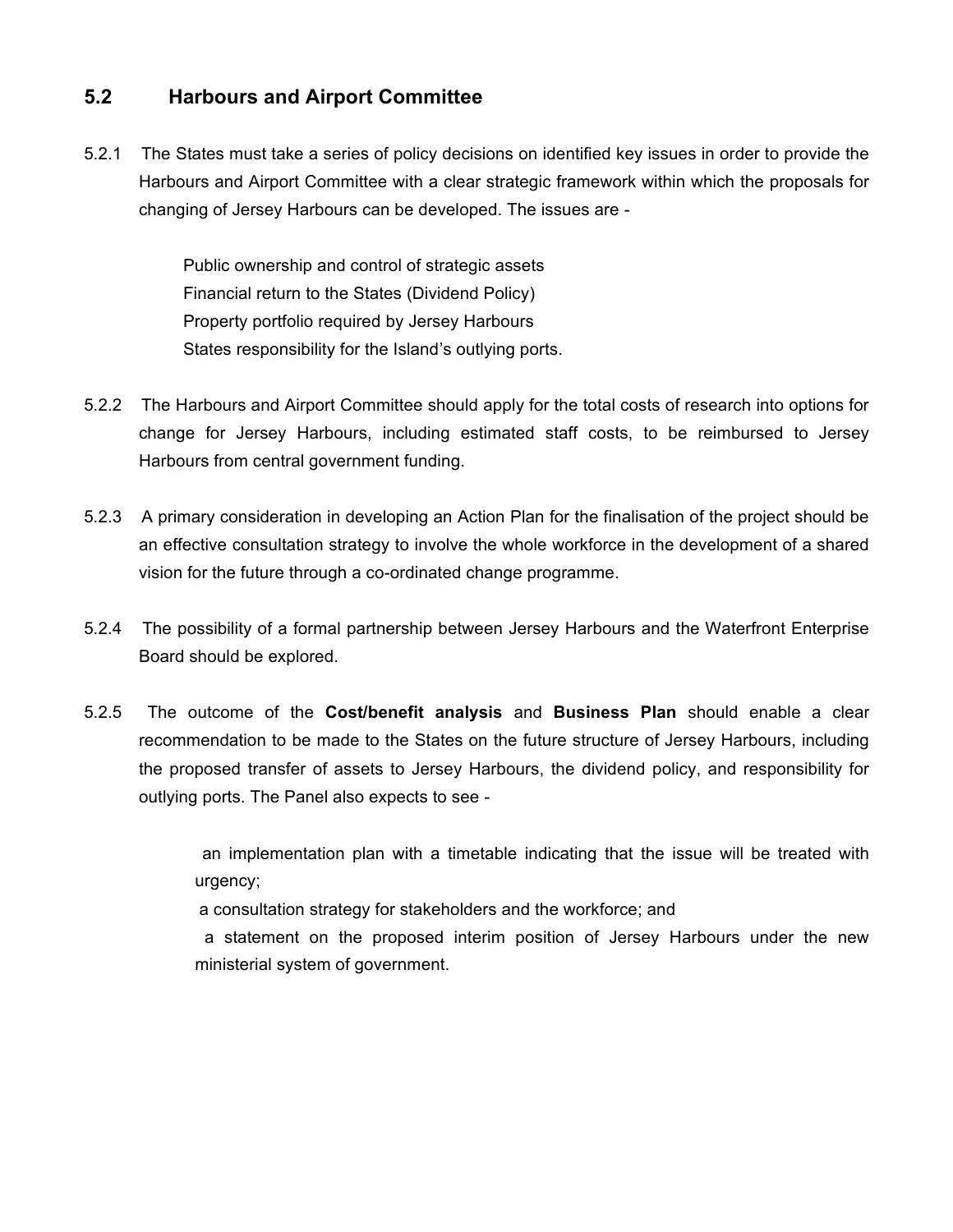## **6 BACKGROUND**

6.1 The **Strategic Service Review** of Jersey Harbours (March 1999), carried out for the States by Fisher Associates, concluded that

> '*Jersey Harbours could be made much more efficient if it was placed within a more effective institutional framework*…… T*he most progressive option, which also safeguards the national interest, is incorporation into a 100% government owned company'.*

6.2 In March 1999, a joint meeting of the Policy and Resources and Finance and Economics Committees endorsed the conclusion of the **Strategic Service Review**, noting that -

> '*the States Committee structure resulted in poor accountability and policies which tied management hands. …… Viewed objectively, Jersey Harbours could rationalise its operations and institutional reform would be a key step'*. [1]

As a result of this meeting, the Harbours and Airport Committee was authorised to proceed with an implementation plan. The Policy and Resources Committee asked to be kept informed of progress.

- 6.3 Among the first steps taken by the Harbours and Airport Committee in response to the **Strategic Service Review** was a restructuring of the senior management team. This was considered '*essential to expedite the preparations for incorporation'* [2] .
- 6.4 In October 1999, the Committee lodged a Report and Proposition  $(P.162/99)^{3}$  requesting the States to give approval, in principle, to the incorporation of Jersey Harbours as a **States-owned limited liability company** and to charge the Committee with preparing detailed proposals.
- 6.5 In November 1999, a Planning Co-ordinator was recruited on a temporary consultancy basis, for an initial period of twelve months, to assist in the progression of the project and to research various strategies. It should, however, be noted that the job description included a number of other tasks, including business planning, strategy development, statistical and legal work. The postholder remains in post five years later.
- 6.6 Strong opposition to the incorporation of Jersey Harbours as a **States-owned limited company** was expressed by staff at Harbours (which reflected similar opposition of staff at Jersey Airport at that time to plans for the incorporation of that entity). As a result, Jersey Harbours began to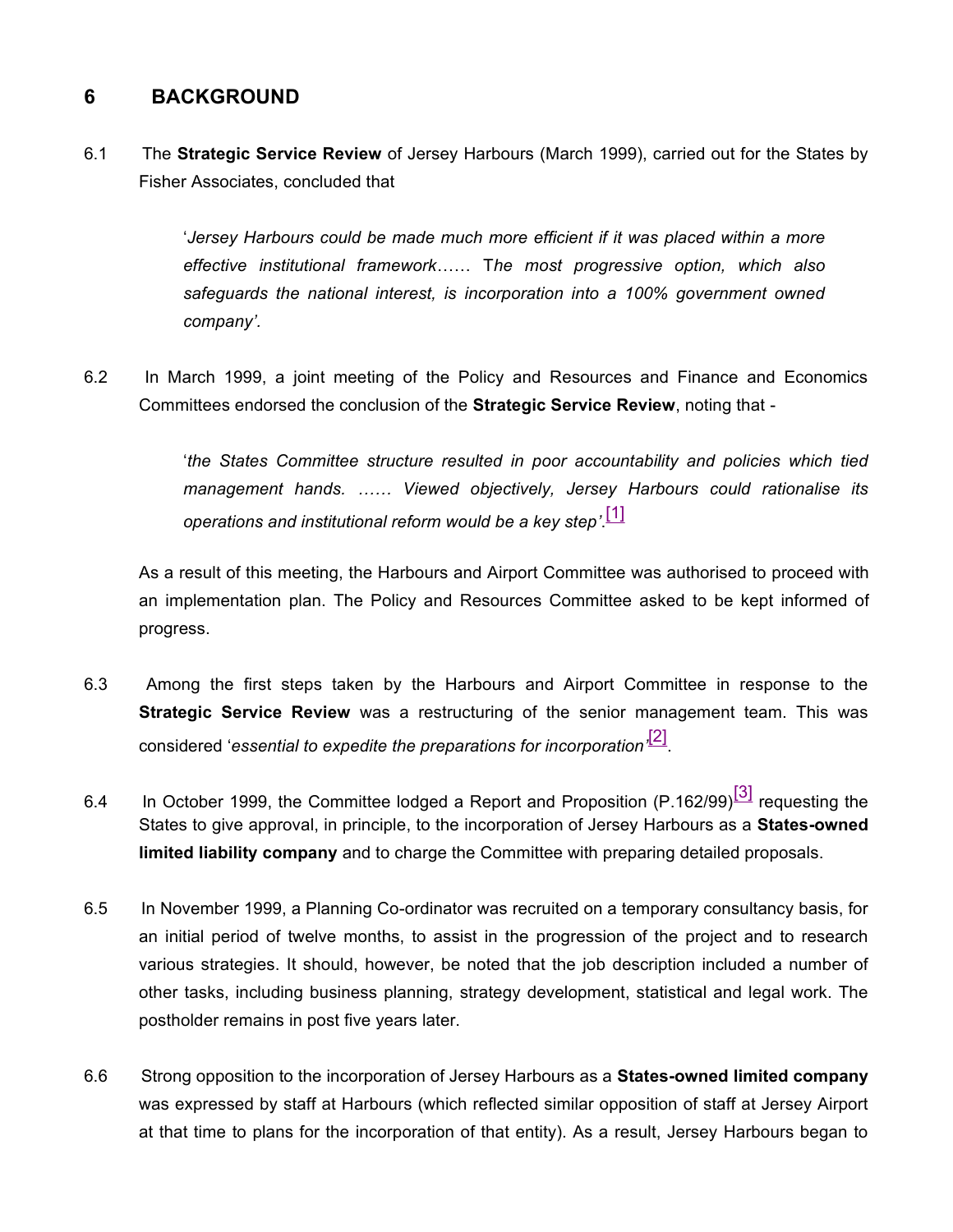- investigate an alternative commercial option, the **Trust Port** concept, which had recently been the subject of a modernisation review in the United Kingdom $\frac{[4]}{[4]}$ . The proposition regarding incorporation was withdrawn in October 2000 without being debated in the States.
- 6.7 In May 2000, a meeting was held at officer level to discuss progress with the incorporation project. However, the Policy and Resources Committee did not receive a report on the new strategy of establishing St Helier Harbour as a **Trust Port** until February 2001, when the Harbours and Airport Committee made a presentation to the Committee. The Minutes of the meeting show that the Committee was comfortable with the concept of Jersey Harbours continuing to develop its idea of a **Trust Port** but also felt that external assessment would be required:

'*The Committee agreed that, in order to progress matters it would be desirable for appropriate consultants to be engaged to provide relevant expert advice to it and others at the centre on the overall robustness of what was being proposed'*. [5]

This suggestion was only implemented two and a half years later with the engagement of Deloitte and Touche to carry out a **High Level Options Review**.

- 6.8 Following that meeting, the Harbours and Airport Committee pursued an implementation programme for the **Trust Port** strategy[6]. In May 2001, work was begun on an asset valuation of Jersey Harbours, funding options, and a new staff agreement $\begin{bmatrix} 7 \end{bmatrix}$ . In July 2001, a meeting took place of senior officers of Policy and Resources, Treasury, Harbours and Human Resources Departments, to discuss the key issues, following which the Harbours and Airport Committee was advised that it was envisaged that the Policy and Resources Committee would be in a position to prepare a Report and Proposition on the proposed **Trust Port** status for Jersey Harbours, for an anticipated States debate in November 2001.<sup>[8]</sup> This timetable was not achieved.
- 6.9 In March 2002, in a ballot of its membership, the Trade and General Workers Union rejected the proposed move to **Trust Port** status. At this time, the Harbours and Airport Committee noted that uncertainty regarding the Machinery of Government Reforms prevented Jersey Harbours giving firm indications regarding future action. It referred in its Minutes to -

'*the apparent inertia to progress Trust Port status as a result of the overriding priority of the Machinery of Government Reforms*' [9] .

6.10 In July 2002, the Harbours and Airport Committee proceeded to lodge a proposition, '**Jersey**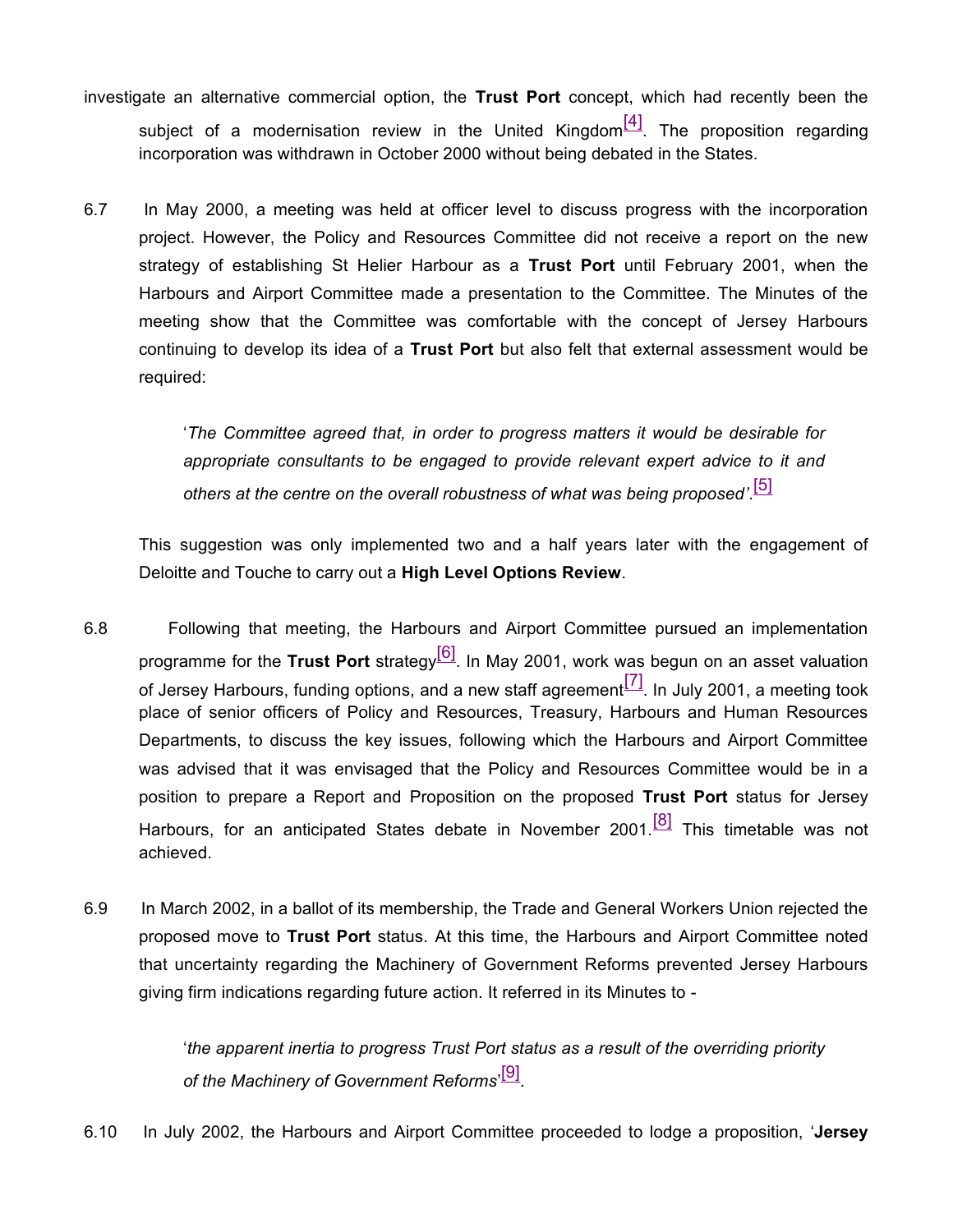**Harbours: Progress towards the Trust Port** (P.128/2002), informing the States of progress achieved to date in its Strategy for a Sustainable Future and asking members to agree in principle to the establishment of Jersey Harbours as a **Trust Port**. The Committee said that work on the project had reached the point when it was confident that there was a genuinely viable way forward for Jersey Harbours to operate as an independent organisation, recognising that further crucial incremental steps needed to be taken -

> *Matters are difficult to progress whilst the future financial arrangements remain unclear. The move to commercial accounting cannot be completed without further purposeful agreements being reached with Treasury and the Committee of Management of PECRS [the Public Employees Contributory Retirement Scheme]. Jersey Harbours has a number of quite pressing port development projects that need to commence. Internal restructuring and the development of a single career spine are linked to this project. Likewise, new and robust harbour dues must be put in place.*

6.11 The report stressed the importance of obtaining political commitment to an independent commercial future for Jersey Harbours -

> *This will give clear direction to the staff at Jersey Harbours to stop treading water and accelerate their preparatory work*. *It must be stated that the last year has been difficult for staff at Jersey Harbours who at times have been unable to determine whether the declared start was really in place or not. This is unsettling.*

6.12 This proposition, however, did not receive support from key States Committees, namely Policy and Resources, Finance and Economics and Human Resources<sup>[10]</sup>. The Finance and Economics Committee commented -

> *Given the importance of the Harbours to the Island and as the proposal brought forward by the Harbours and Airport Committee will effectively be transferring that asset out of the direct control of the States, it is vital that the States members are convinced that the proposal is in the best interests of the Island. … An independent assessment was essential to ensure that the migration to Trust Port status represented the best solution from a States corporate perspective. Such an assessment would be demanding on resources and it would be imperative that resources were not withdrawn from the incorporation of Jersey Telecom and Jersey Post*. [11]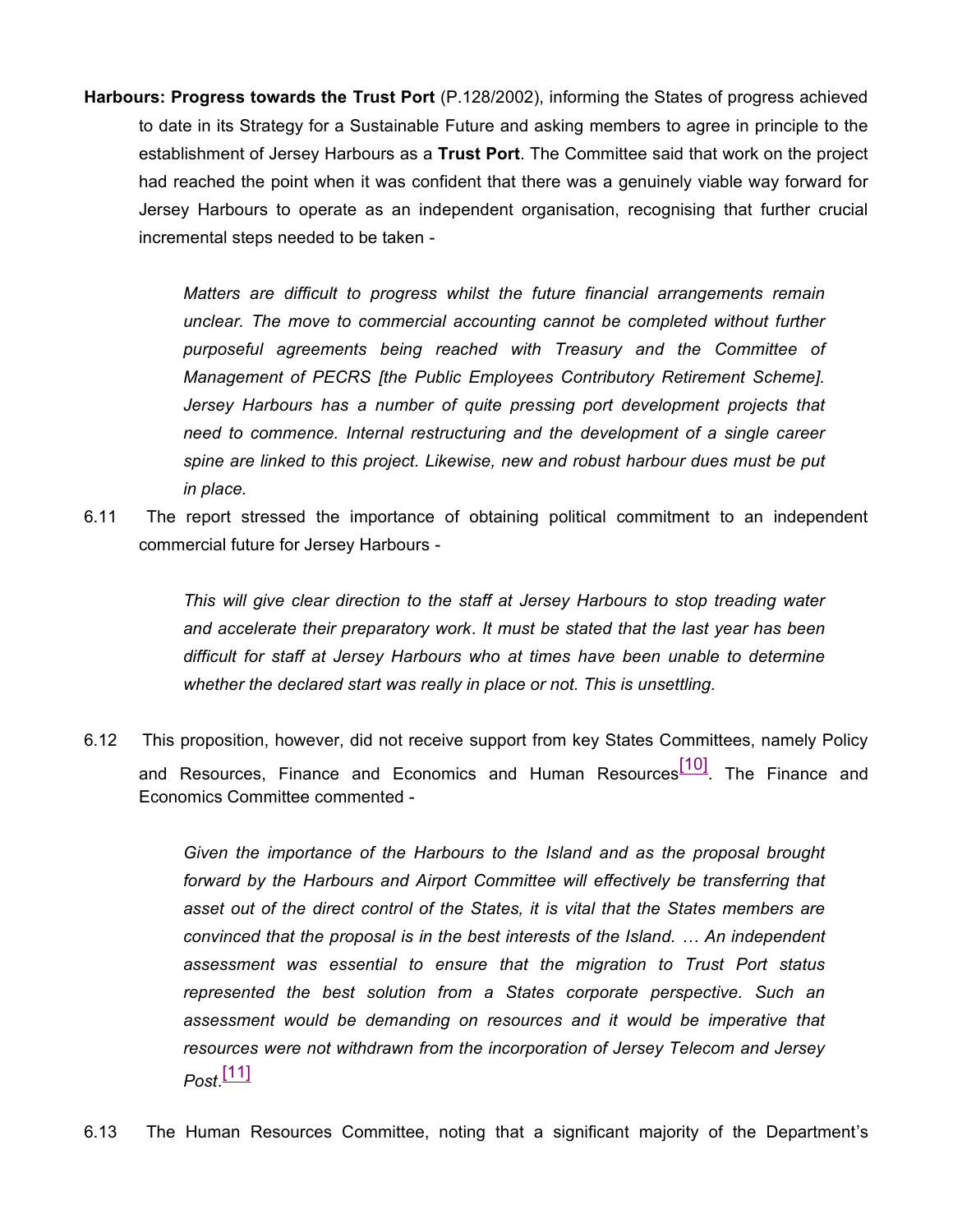manual workers had voted in a ballot against the proposal commented that -

*Discussion and agreement with the staff over terms and conditions under which employees would transfer to the new body should precede a decision of the States to approve, albeit in principle, the establishment of a Trust Port. [12]*

- 6.14 The Policy and Resources Committee considered that achievement of **Trust Port** status was *likely to be much more complex than the incorporation of Jersey Telecom and Jersey Post, particularly given the strategic importance of Jersey Harbours to the Island and the less profitable nature of the current business. The Committee considered that less than convincing evidence had been advanced as to why the States should agree to pass its own assets out of its direct control. The Committee emphasised that it was not that Trust Port status might not be the best option for the way ahead, but given that so many issues were still being raised, it would appear that significantly more work was required before moving forward on any or all of these fronts.[13]*
- 6.15 In October 2002, industrial action was threatened by staff at Jersey Harbours. This, however, was withdrawn when agreement was reached with staff that any plans to form a **Trust Port** for the administration of the Harbour would not affect their current or future employment terms. All staff would remain States employees and retain current pension rights. The agreement was set out in a statement by the President of the Committee, dated 8th October 2002.
- 6.16 On 18th October 2002, a Joint Meeting of the Policy and Resources, Finance and Economics, Harbours and Airport, Industries and Tourism Committees and the Jersey Transport Authority was convened in order to consider the Harbours and Airport Committee's proposition. The President of the Harbours and Airport Committee impressed on the meeting the importance which his Committee placed on obtaining 'in principle' support from the States before expended further effort towards investigating the matter in greater detail. The meeting concluded, however, that States support for proceeding with the **Trust Port** option could not be given until further clarity was achieved on the two significant issues, namely staffing and funding.
- 6.17 Serious questions were raised in particular about the agreement reached with the Jersey Harbours staff on their terms and conditions and the impact that this might have throughout the public sector workforce. Contrary to that agreement, it was felt that any independent organisation would need to employ its own staff, who could not be public servants. The meeting ended with an agreement to hold further meetings, one with Presidents and members of relevant Committee to agree a way forward on assets, pensions and funding generally; the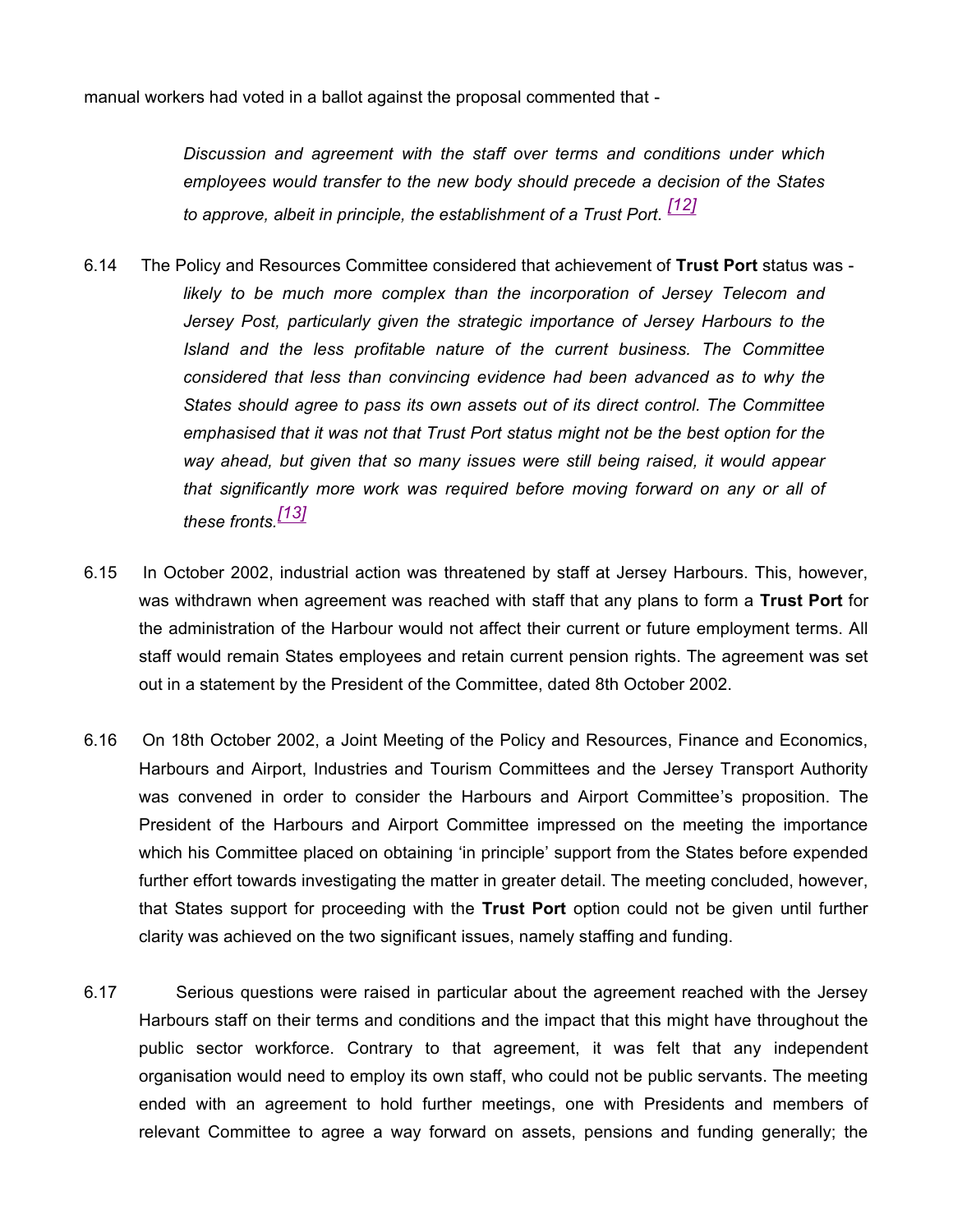- second meeting, at officer level, was to involve the Treasurer of the States, Chief Executive, Policy and Resources, and officers of Jersey Harbours and States Human Resources to discuss the staffing issue<sup>[14]</sup>.
- 6.18 Following this joint meeting, Jersey Harbours was keen to address the concerns that had been expressed, with a view to achieving a resolution early in 2003. The Harbours and Airport Committee still hoped that the changes towards a commercial structure could be implemented before it was disbanded under the Machinery of Government reforms. However, time commitments of Treasury staff and the complex nature of the issues involved prevented early expedition of these matters. In November 2002, the President wrote to the President of the Finance and Economics Committee to express disappointment and to press for greater urgency  $\left[15\right]$
- 6.19 In April 2003, it was agreed that an independent review should be undertaken of the options for future ownership, operation and regulation of Jersey Harbours. This would include consideration of a range of options from privatisation to continued direct States ownership<sup>[16]</sup>. Tenders were invited for this project, which was to cost £80,000, to be borne by the Harbours and Airport Committee<sup>[17]</sup>. Deloitte and Touche was selected to undertake the review, commencing in October 2003.
- 6.20 In February 2004, Deloitte and Touche presented their **High Level Options Review** to a joint meeting of the Policy and Resources, Finance and Economics, Economic Development and Harbours and Airport Committees. Eight possible port structures were identified and evaluated against nine key objectives. The evaluation revealed that a **States-owned Limited Company** would best be able to achieve the objectives. The **Trust Port** option was ranked fourth on the basis that

*This does not score so well on funding and self-sufficiency and is ranked lower on efficiency and effectiveness owing to the perceived risk that, in the absence of competition, a trust could become self-serving.[18]*

 Thus, Jersey Harbours was pointed back in the direction of the original favoured option of incorporation, with seemingly little progress since the **Strategic Service Review** of1999.

6.21 In March 2004, the **Deloitte and Touche report** was considered by a tripartite meeting of the Policy and Resources, Finance and Economics and Economic Development Committees. The Minutes of the meeting found that report was -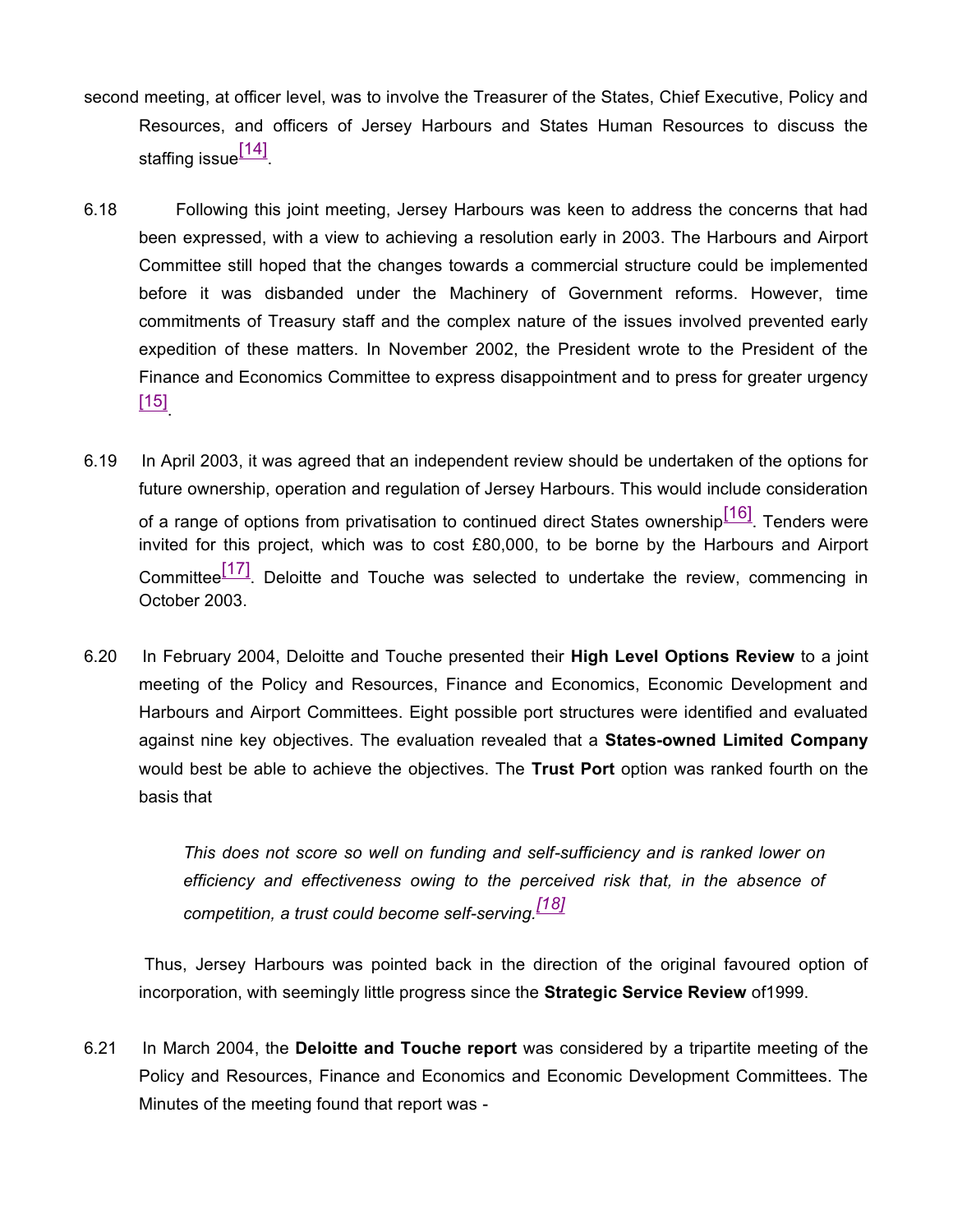'*somewhat weak in its assessment as to the evidence in support of moving towards incorporation, even suggesting that a "quantitative cost/benefit analysis is not possible".*

The President of the Policy and Resources Committee, however, said that a detailed **cost/benefit analysis** would be required to convince States members of the benefits of the strategy. The President of the Harbours and Airport Committee assured the meeting that this would be undertaken.<sup>[19]</sup>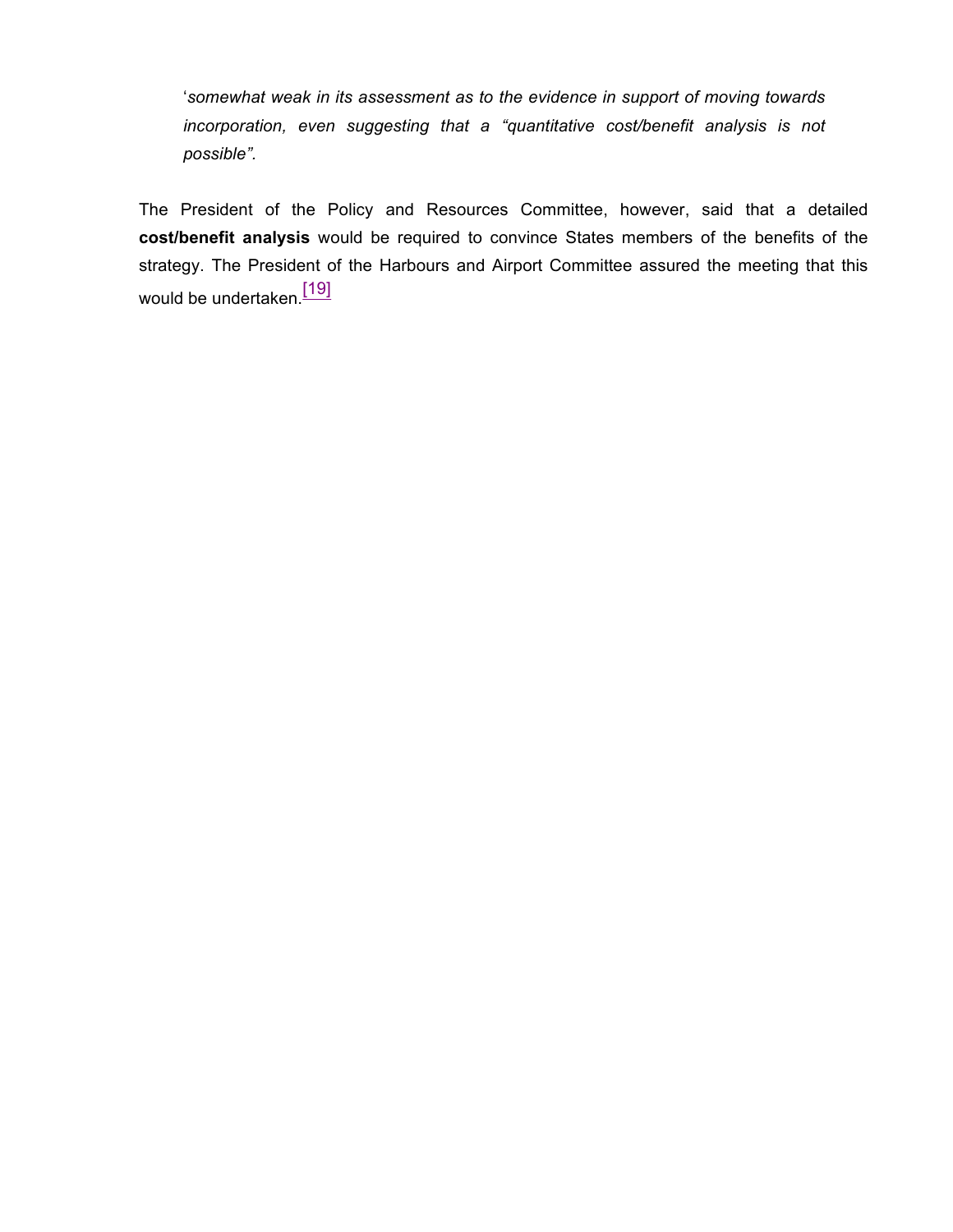### **7 CURRENT POSITION**

- 7.1 In January 2005, as the Panel completed its review, the Harbours and Airport Committee was continuing to work on the preparation of the required detailed **Business Plan** and **Cost/benefit analysis**. A review had also been undertaken by the Department of Property Services of the property portfolio to make an assessment of the assets which would be required by a possible future independent company. The Committee was intending to bring forward revised proposals for the consideration of the States in the expectation that a firm basis for a decision by the States would be provided by this work. However, there was not at that point a definite timetable for a States debate.
- 7.2 The Panel was pleased to note that the Committee had engaged Mr. R.C.A. Syvret, Andium Limited, to assist in the development and evaluation of the **Business Plan** and **Cost/Benefit Analysis**. Mr. Syvret had had experience in assisting Jersey Telecom and Jersey Post in their incorporation projects and the Panel believes that his involvement will be of significant benefit to the Harbours and Airport Committee. The Panel had, in fact, approached Mr. Syvret in October 2004 with a view to his acting as an expert adviser to the Panel but discovered that the Harbours and Airport Committee had also made contact with Mr. Syvret to the same end.
- 7.3 The Panel believes that the work now being undertaken by the Harbours and Airport Committee should give a sound basis for the States to finally be asked to make a decision on the future structure of Jersey Harbours. However, several key issues remain to be resolved, notably the resolution of the assets to be transferred to the new company and negotiations with the staff about suitable terms and conditions under a new independent States-owned company, if that is the chosen route for Jersey Harbours.
- 7.4 The Panel had hoped to receive a briefing from the Harbours and Airport Committee on the outcome of its work on the **Business Plan** and **Cost/Benefit Analysis** as this was initially expected to be completed by November 2004. The Panel deferred the preparation of its report at the end of 2004 for this reason. However, this work exceeded the estimated timetable and went beyond the lifetime of the Panel which had been appointed for twelve month period ending in January 2005.
- 7.5 The Panel accordingly decided to draw its review to an end without waiting for the Harbours and Airport Committee to finalise its detailed financial planning. It agreed that, as the principal focus of its review was on investigating the reasons behind the delay in implementing the strategy for change and the various changes of direction taken by the Harbours and Airport Committee, it had reached a point where it was possible to draw certain conclusions about the process. The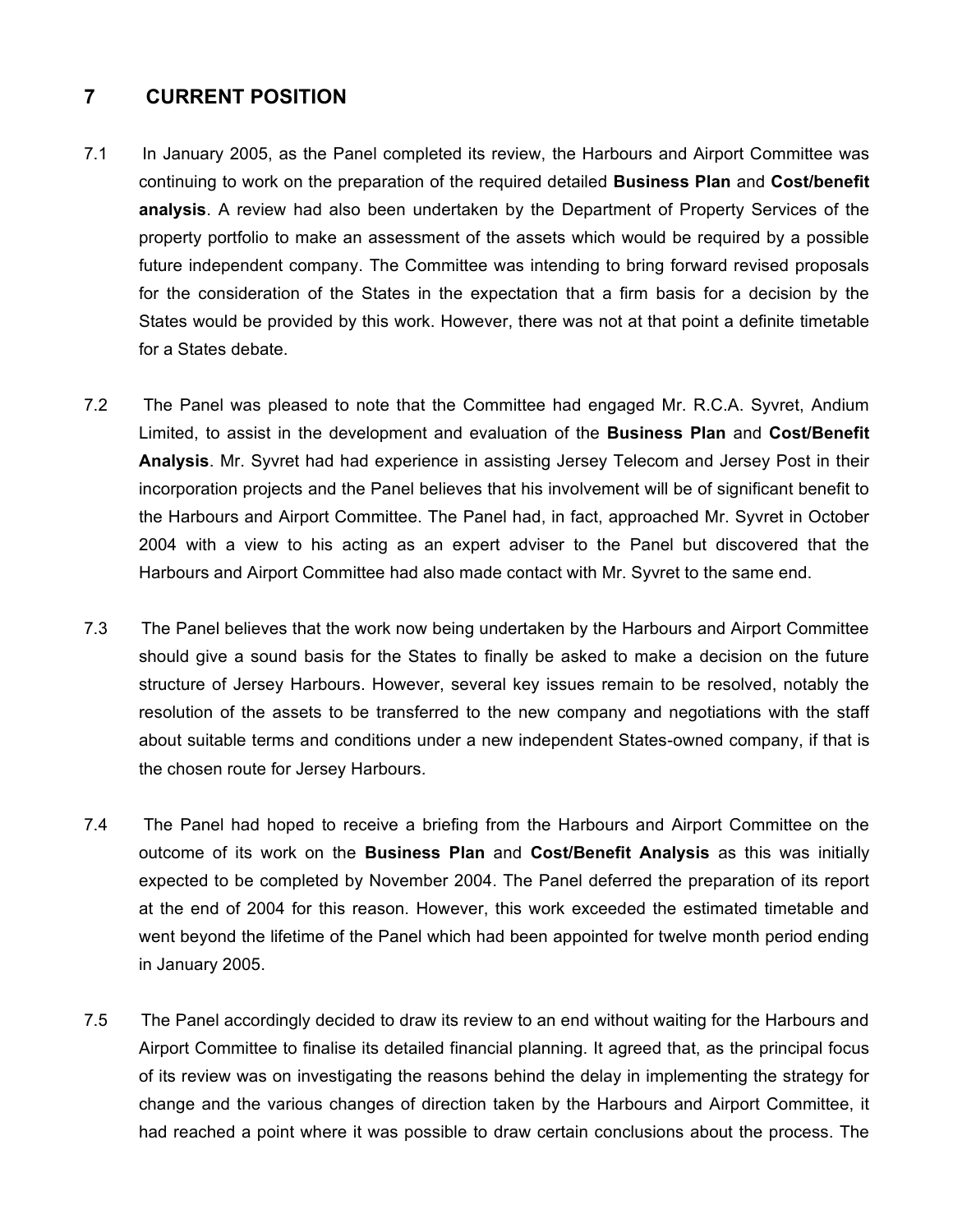Panel, however, reserves the right to return to the subject at a later date should it consider that it would be appropriate to review the outcome of the business planning work.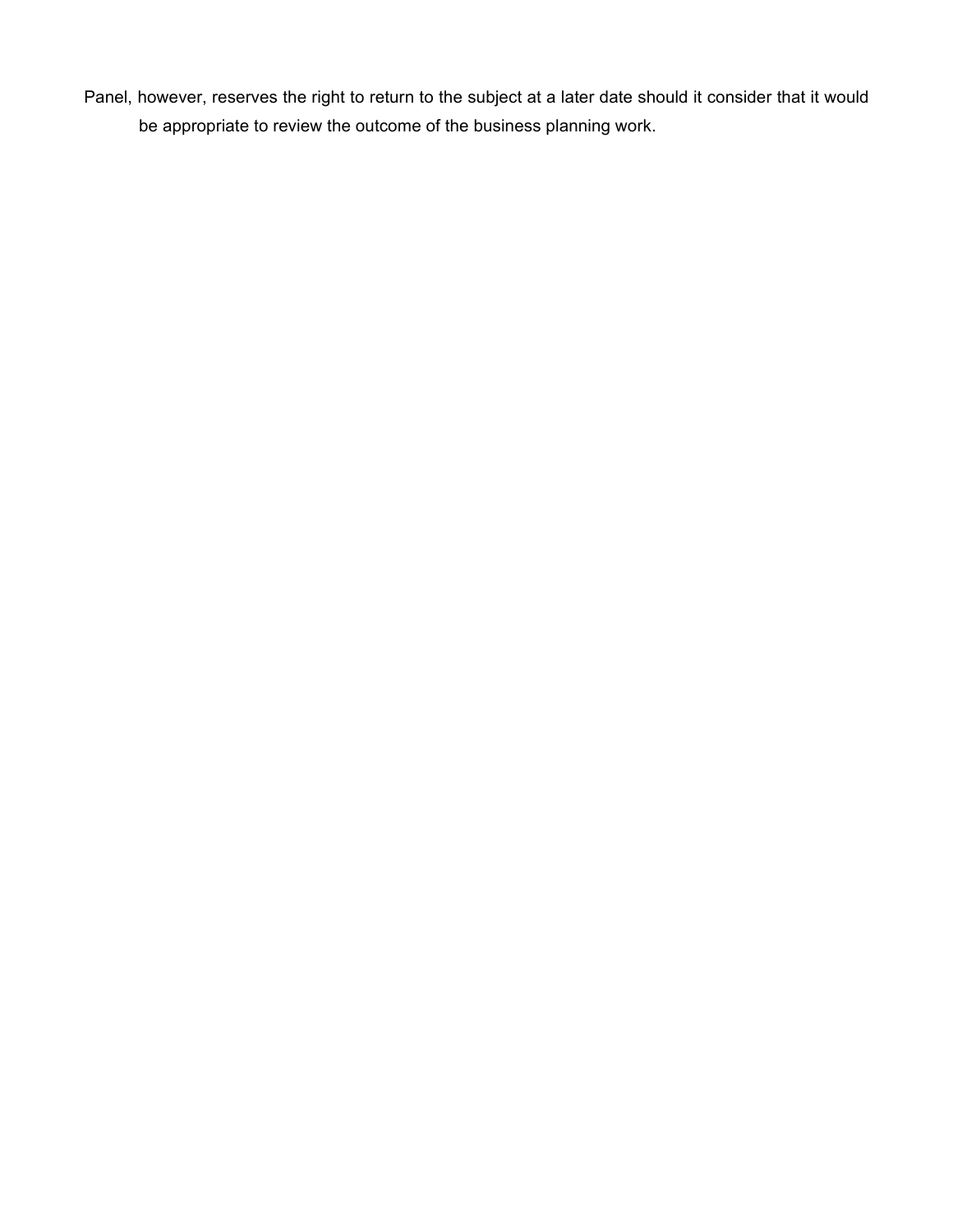## **8 SUBMISSIONS**

8.1 The Panel received written submissions from the following -

Harbours and Airport Committee, dated 12th May 2004

Captain Brian Nibbs, retired Chief Executive Officer, Jersey Harbours, dated 10th June 2004

Mr. D. Clifford, retired Managing Director, Port of Tyne, dated 6th June 2004, together with comments on the above submissions and the Deloitte and Touche High Level Options Review

Mr. W. McPhee, TGWU Convenor - Jersey Harbours, dated 24th May 2004

Mr. G. Winchester, Commodore, Royal Channel Islands Yacht Club, dated 28th May 2004 Mr. P.G. Donne Davis, Hon Secretary, St. Helier Boat-Owners Association, dated 2nd June 2004

Mr. G. Forrest, Secretary Jersey Port Users (Commercial) Association

8.2 The Panel held three public hearings. Those who attended the hearings were -

Senator L. Norman, President, Harbours and Airport Committee, accompanied by Captain H. Le Cornu, Harbourmaster/Chief Executive Officer and Mr. P. Baker, Strategic Development Co-ordinator

Mr. R. Norman, Chairman, and Mr. G. Forrest, Secretary, Jersey Port Users (Commercial) Association

Mr. W. McPhee, TGWU Convenor - Jersey Harbours

Mr. R. Hanks, former Secretary of Port Users Association, Great Yarmouth,

Mr. D. Clifford, retired Managing Director, Port of Tyne,

Senator T. Le Sueur, President, Finance and Economics Committee

Senator F. Walker, President, Policy and Resources Committee, accompanied by Mr. J. Harris, Business Manager, Policy and Resources Department

Mr. P. Horsfall, CBE, Chairman, Waterfront Enterprise Board

- 8.3 The Panel is grateful for the co-operation and prompt response it received from Jersey Harbours in the provision of additional information and background papers on the work undertaken to pursue the implementation of the strategy for an independent commercial future for the Department.
- 8.4 Two potentially key witnesses refused to the Panel's invitation to attend a public hearing: Mr. D. Maltwood, former President, Harbours and Airport Committee and member of the Finance and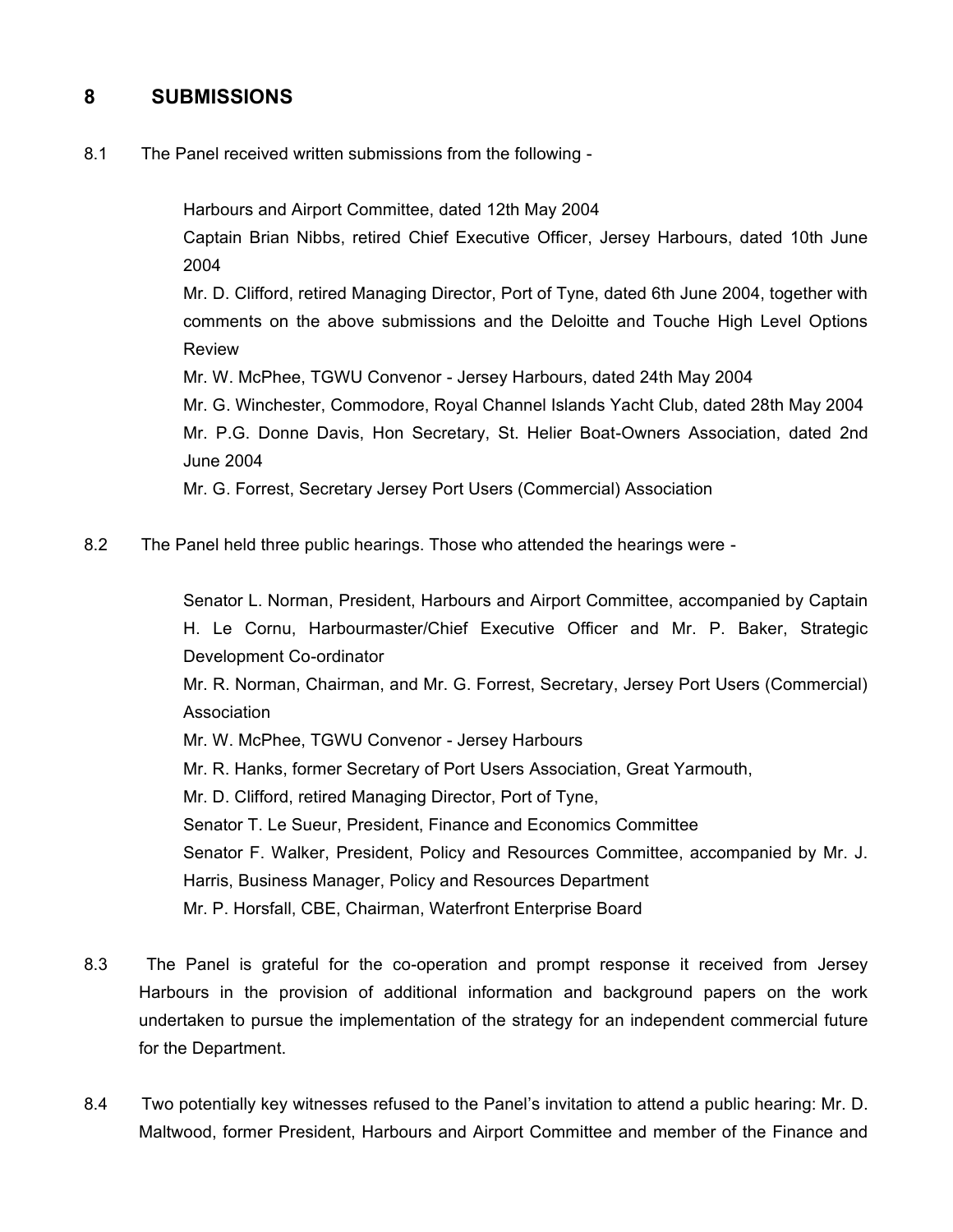Economics Committee; and Captain B. Nibbs, former Chief Executive Officer.

 Both witnesses were in positions of leadership in the work carried out by the Harbours and Airport Committee and Jersey Harbours and the Panel had important questions to ask them about the issues which had proved obstacles to the progress of the project.

 Mr. Maltwood flatly refused to make any submission to the Panel unless obliged to do so. The Panel found this attitude most disappointing.

 Captain Nibbs retired in May 2004 just as the Panel was commencing its Review, but provided a useful written submission, in which he outlined the key stages in the progressing the strategy for a commercial future since the Strategic Service Review in 1999. However, he insisted on certain conditions on his attendance as a witness at a public hearing which the Panel was unable to accept.

 The Panel considers that their refusal to face the Panel's questioning was unhelpful to its review.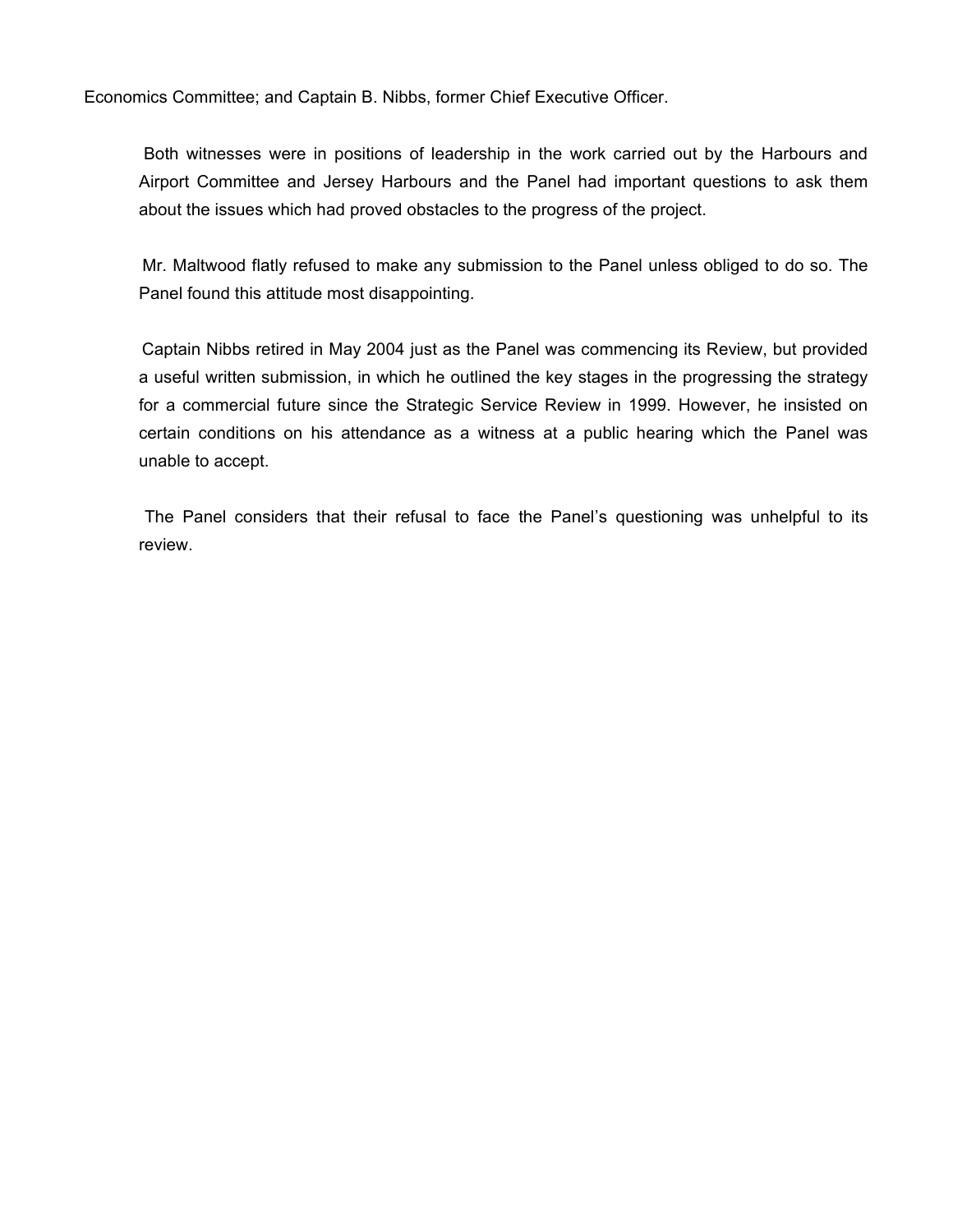## **9 SUMMARY OF EVIDENCE**

The following sections do not attempt a full summary of all the points made by contributors in written and oral evidence. It is intended only to highlight the most significant issues. Copies of the written submissions and full transcripts of the evidence given in public hearings are available on the Scrutiny website at <www.statesassembly.gov.je> or through arrangement with the Scrutiny Office.

### **9.1 Harbours and Airport Committee**

#### **9.1.1 Rational for change**

 The Committee's written submission sets out a detailed response to the published terms of reference. It stated that the Committee was committed to seeking a viable replacement of itself as part of the Machinery of Government reforms and identified the long-term advantages of establishing a professional Board for Jersey Harbours. Principally, the Board would be granted financial independence and the ability to make commercial decisions, including employing its own staff. At the same time, the liability of States for the successful day-to-day operation of the harbour would be greatly reduced.

The former Chief Executive Officer, Jersey Harbours, in his written submission, stated that, in his view, both the **Strategic Service Review** in 1999 and the recent Deloitte and Touche **High Level Options Review** in 2004 -

'*demonstrate conclusively that Harbours has a viable and sustainable future as either an incorporated body or the now less favoured Trust Port model.*

The Committee's submission made it clear that, to date, no specific commitment had been made on the two principal options for a future structure of Jersey Harbours, namely a **Trust Port** or a **Jersey Limited Company**. A decision would be reached once a detailed **cost/benefit analysis** of the recommendations made by the Deloitte and Touche High Level Options Review had been completed.

## **9.1.2 States control of strategic assets**

The Panel was advised that the principal distinction between the two options revolved around the issue of retaining the strategic asset of the Harbour in public ownership and control. The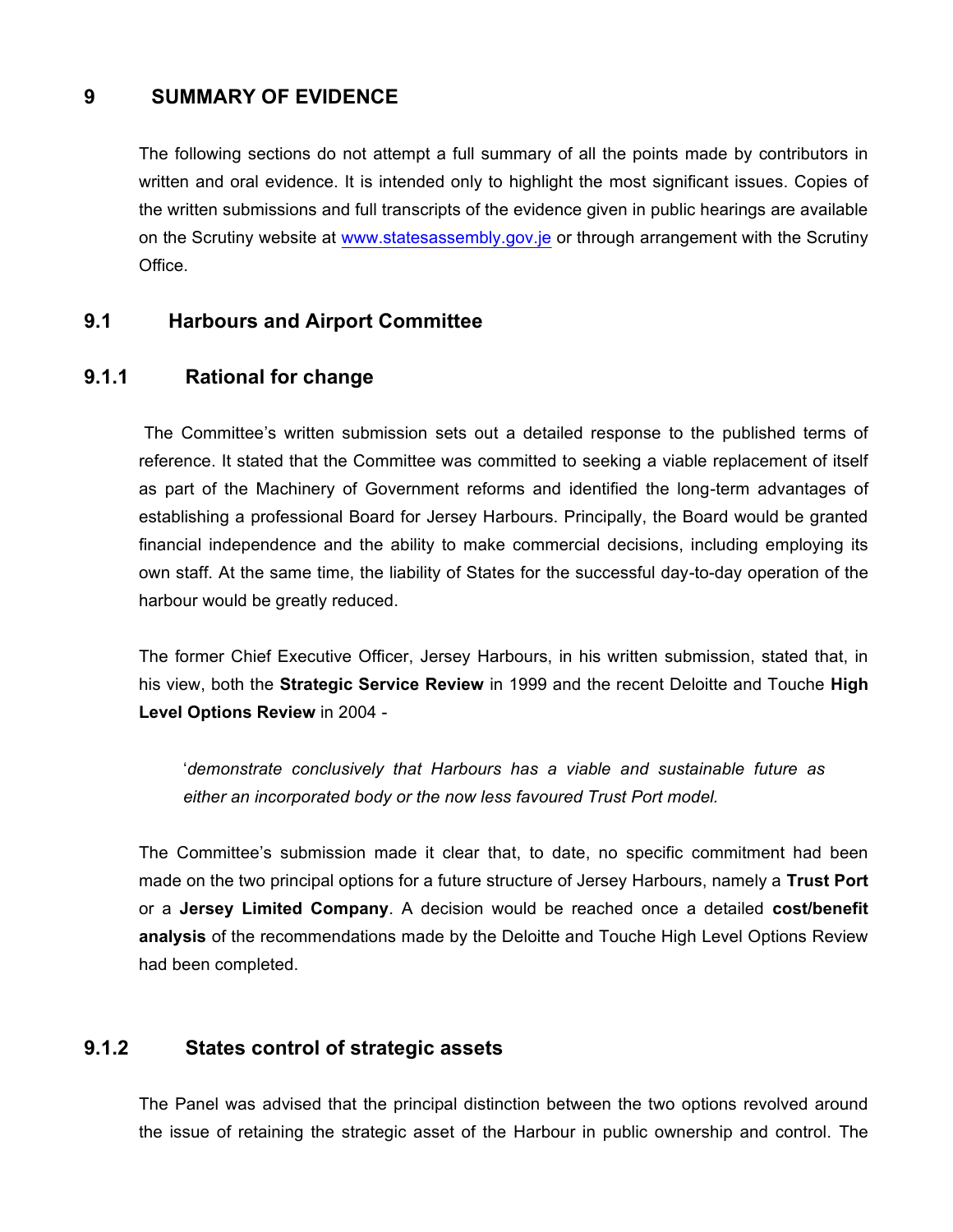former Chief Executive Officer, Jersey Harbours, wrote that the lead consultant of the Deloitte's review had explained the matter thus -

*Transferring the assets to a Trust would make it difficult, if not impossible, for the States to recover some or all of the assets should they wish to do so. With the Jersey Harbours Limited concept, this difficulty would not arise, in his view, as the memorandum and Articles of Agreement of the Company would ensure the assets would always remain in States ownership.*

The President of the Harbours and Airport Committee, in his oral evidence to the Panel, said that the key decision to be taken by the States related to the degree of control the States wished to retain over these assets. Under the **Trust Port** model, all the land and property would have to be transferred to the Trust. This would provide a greater degree of protection from the possibility in the future of a company selling the assets of the Harbour to raise funds. The **Limited Company** option, on the other hand, would give the States, as the shareholder, much more control over the infrastructure of the port. The President said -

*By retaining ownership and control, the States will always have a major influence on the direction of the company that it wishes to take. As the shareholders, they will be responsible for endorsing the policies that are promoted by the directors or the trustees. It will be easier for them to do that with a limited company apparently than it would trustees[20] .*

#### **9.1.3 Two key issues: Dividend policy and Outlying Ports**

Two linked crucial considerations in the evaluation of the options for the Harbours related to the question of a financial return to the States from an independent company and the clarification of the responsibilities the outlying harbours such as Gorey, and Bonne Nuit Bay, which were currently maintained by Jersey Harbours but which might have no material benefit to a commercially focussed company.

The Harbourmaster/Chief Executive Officer made it clear that the **Business Plan** would need to strike a balance between a fair return to the States and retaining competitive pricing. He said -

*The business plan needs to make sure that, from a port user perspective, cross subsidy isn't going on. Indeed, even looking for a commercial return, the fear is, from a port user perspective, a fair fear, that pricing would go up out of kilter. I think what we are aiming for in the business plan, it is fair to say is that we are looking both for*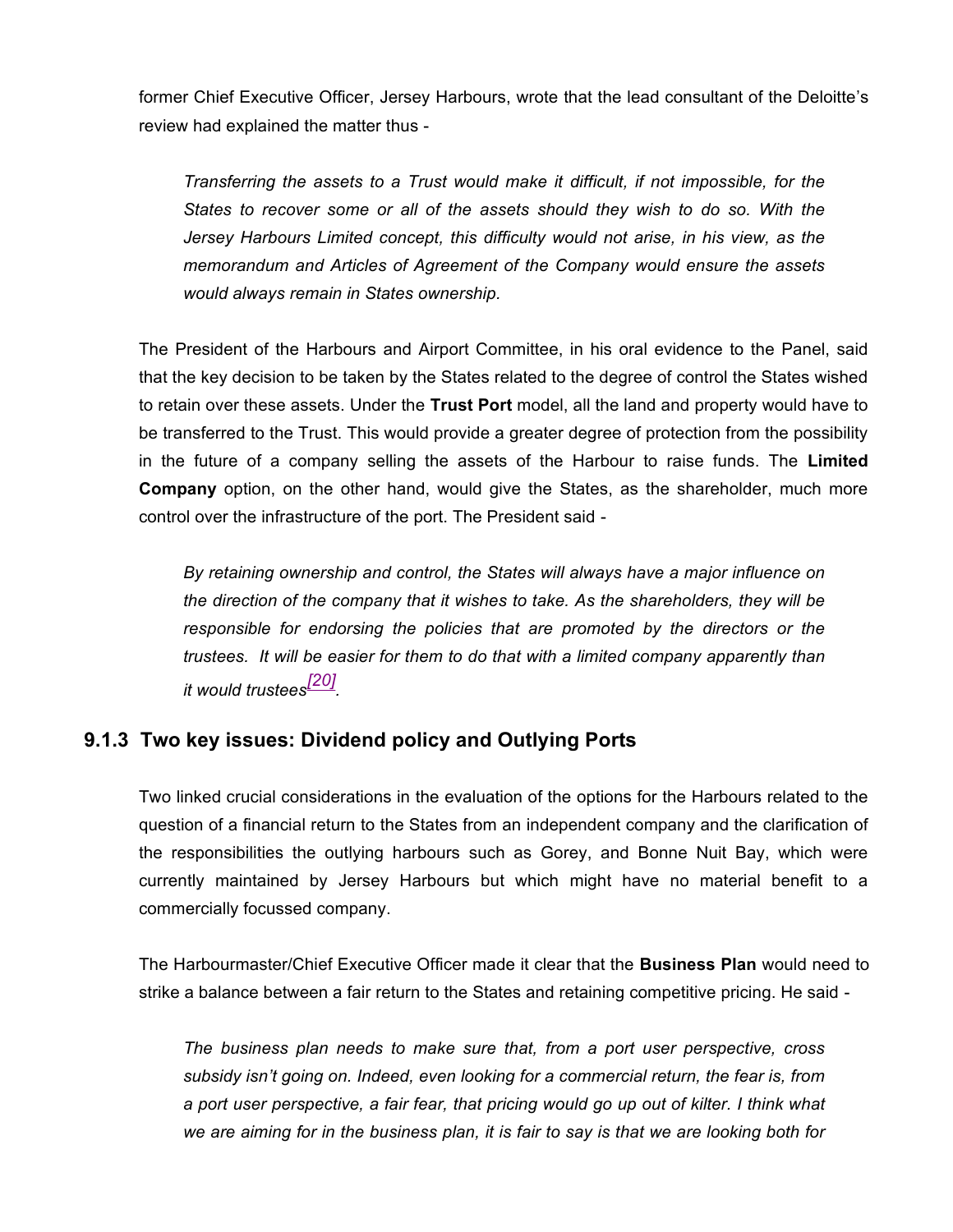*sustainability for the port, indeed a self-sustained port, but with competitive pricing so that it is meeting the needs of competitive Jersey effectively, but balanced against the need to provide a return. So there is a balance which we have defined in the business plan to make sure that both a return is made, but not at the expense of the Island's competitive needs.[21]*

The President explained that, under **Trust Port** arrangements, there would be no financial return to the States. In fact, there would be a cost in meeting the costs of the outlying ports which would need to be paid from public funds. Under a **States-owned company** a dividend policy would have to be agreed with the Finance and Economics Committee*. [22]* The costs of the outlying ports and any such responsibilities could be met through a reduced dividend policy.*[23]*

#### **9.1.4 Consultation on future plans**

The President told the Panel that the States, relevant States Committees and the media had been made fully aware of the ongoing position with regard to the withdrawal of the **Trust Port** proposal, the **High Level Options Review** and the favoured recommendations of the Deloitte and Touche Report.

The Harbourmaster/Chief Executive Officer informed the Panel that regular meetings were being held with union representatives, staff groups and key stakeholders to communicate developments in the consideration of the various options and the **business plan**. User groups had been set up reflecting the different collections of users around the port industry. However, there was a difficulty in having realistic consultation on the key issues until a firm **cost/benefit analysis** had been prepared. He said that various exercises were being undertaken to communicate the position with staff. However, he acknowledged that a degree of uncertainty and confusion was inevitable until the high level issues had been resolved. He said -

*I believe that, until we can present a business plan that makes sense, gives staff and the organisation a hope for the future, in terms of very positive and defined, which is sustainable and growing and developing and meeting the needs of the Island, then there is going to be a certain amount of confusion and uncertainty, which isn't obviously good for morale, to put it in those terms. That is the thing I am trying to address through my own relationship with staff and my management team's relationship with staff and their involvement in putting that business plan together. But it is a process which takes a little bit of time and, until we have got that in front of us, we can't really give that a much more precise future, which will hopefully change*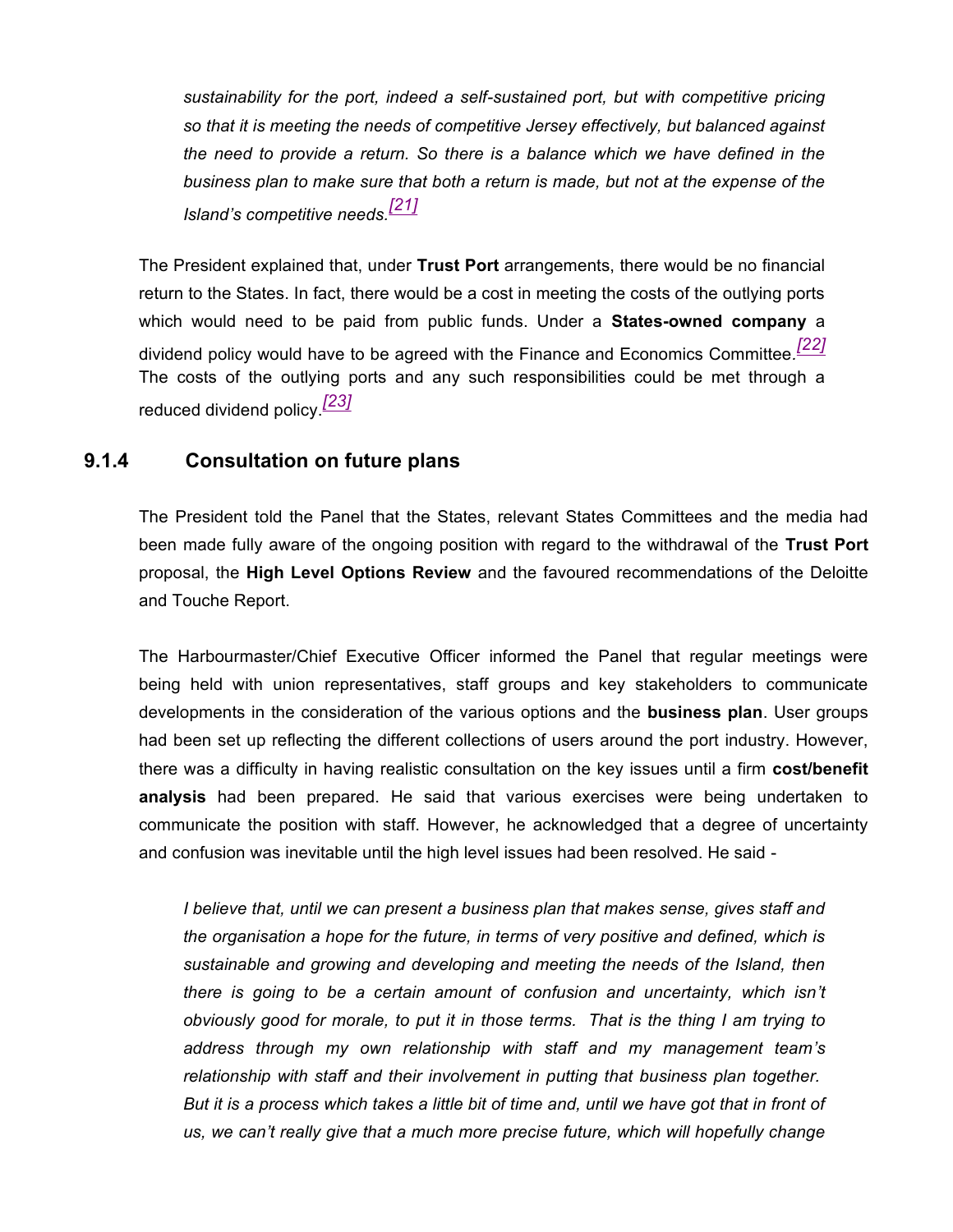*that situation.[24]*

### **9.1.5 The cost of the research into various commercial options**

The Panel was informed that the cost of the work undertaken by Jersey Harbours in relation to developing its strategy for a sustainable future had been met without recourse to the taxpayer as the costs had been borne from Jersey Harbours income which was raised from harbour dues, marine leisure and a range of associated land assets<sup>[25]</sup>

The Panel was subsequently provided with detailed information on the direct and indirect costs, including consultants' fees, amounting to £147,764 (See Appendix 3). This figure, however, did not include an estimation of the internal staffing costs relating to the time devoted by the Senior Management Team to the development of the business strategy. Nor did it take account of the costs of the appointment of a Strategic Development Co-ordinator, who had been engaged, initially on a temporary consultancy basis for a period of six months, in order to assist the Senior Management Team in business planning '*in view of the demands of the of the ongoing implementation of the Strategic Service review and preparations for incorporation'* [26]. The Harbourmaster/Chief Executive told the Panel that this appointment, which had been retained to date by Jersey Harbours, was part of the overall strategic development work undertaken by the Department and that it was difficult to apportion costly directly to the change proposals.<sup>[27]</sup>

#### **9.1.6 Impact of residential development at the Waterfront**

The Panel discussed with the President an issue which had arisen recently regarding complaints from residents in the new Waterfront apartments about disturbance from port activities. The Panel was concerned that the operation of the Harbour might be compromised by the introduction of non-operational developments in the Waterfront area.

The Harbourmaster/Chief Executive said that Jersey Harbours had endeavoured to ensure that appropriate protection had been inserted into the leases of the new residential development to cover issues such as noise and disturbance from port activities. He added -

*In our operational centre at the moment we are working very hard both in the development, particularly in our close operational area, to look at noise and sort of constricting the operation to as tight an area as possible -- it is very key for us to segregate it as much as possible between passengers and cargo -- and even right* now we are looking at reconfiguring the design of a new warehouse which will *significantly change the noise levels, so it is a bit of both that is going on.[28]*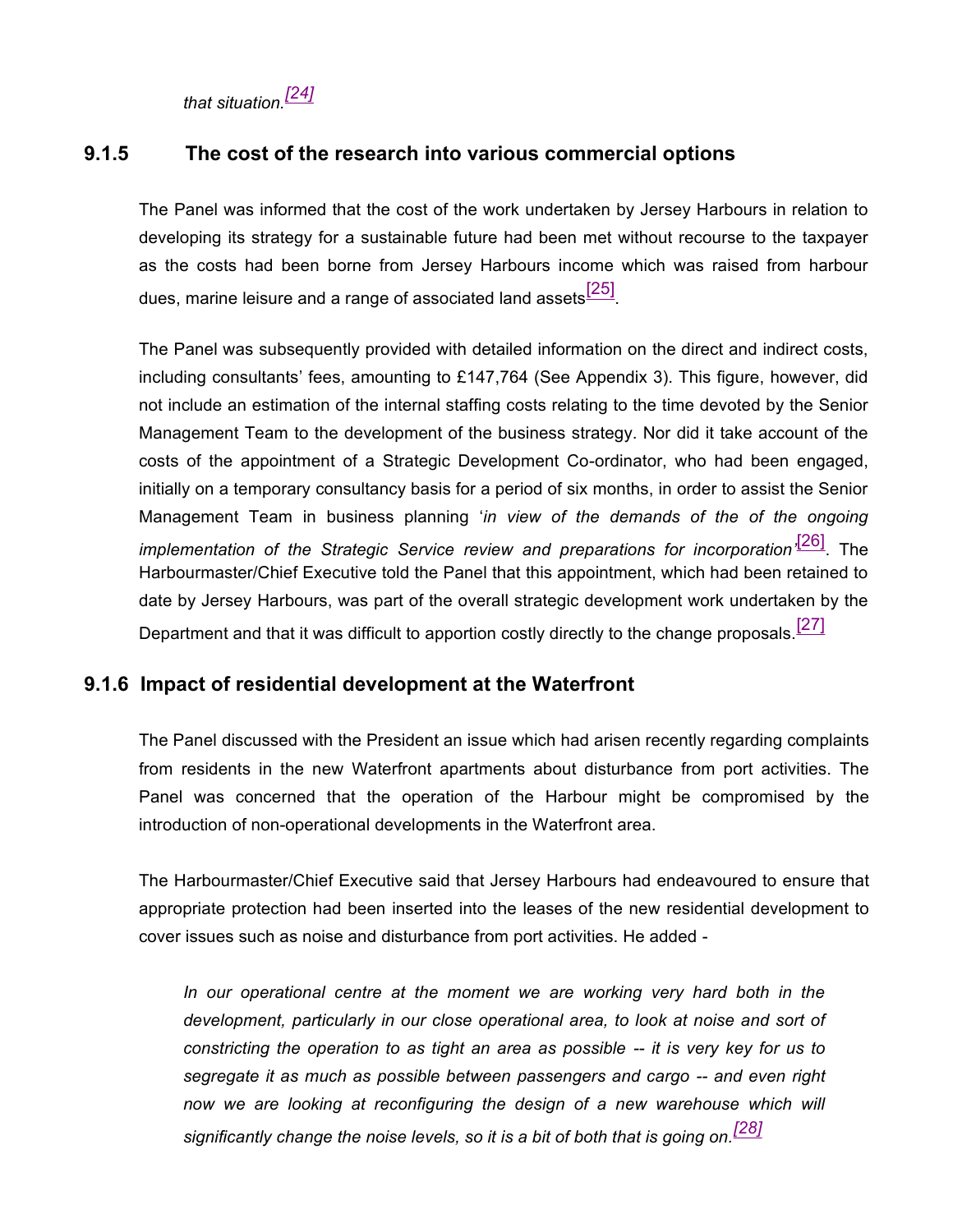### **9.1.7 Perceptions of Jersey Harbours**

The Panel discussed with the President the following stakeholder observations about Jersey Harbours which had been identified in the **Deloitte and Touche Report**[29] .

#### *There is poor geographical definition of the harbour estate'*

The President acknowledged that, under a new structure for Jersey Harbours, there would have to be clearly defined boundaries for the harbour estate*. [30]* The Strategic Development Coordinator added -

*We had very effective communication consultation during both the Port Master Plan and the Island Plan development, which led to a very much clearer definition of what one would call the port operational area. But historically that area is a real mishmash of different committees controlling different bits.[31]*

## *The Port Master Plan has been adopted by the States, but Jersey Harbours is not being allowed to follow it.*

The Harbourmaster/Chief Executive Officer explained that it was necessary to protect the land in close proximity to the quayside for appropriate port and marina operations. In some cases, however, land which had been designated under the Port Master Plan for return to the administration of the Harbours and Airport Committee had been taken over by other Committees. There was a risk that the future development of cargo operations might be curtailed unless certain quayside areas were earmarked for Jersey Harbours*. [32]*

## *Employment practices and union relations are considered to be some way behind the United Kingdom*

The President replied that the employment practices and union relations of Jersey Harbours were exactly the same as for any other States department. So if there was a failing there, there was a failing throughout*. [33]*

#### *Jersey Harbours appears to be over-manned at all levels*

The Harbourmaster/Chief Executive Officer told the Panel that Jersey Harbours was continually looking at efficiencies and had made efficiencies of about 3% to 4% in 2004. As a result of some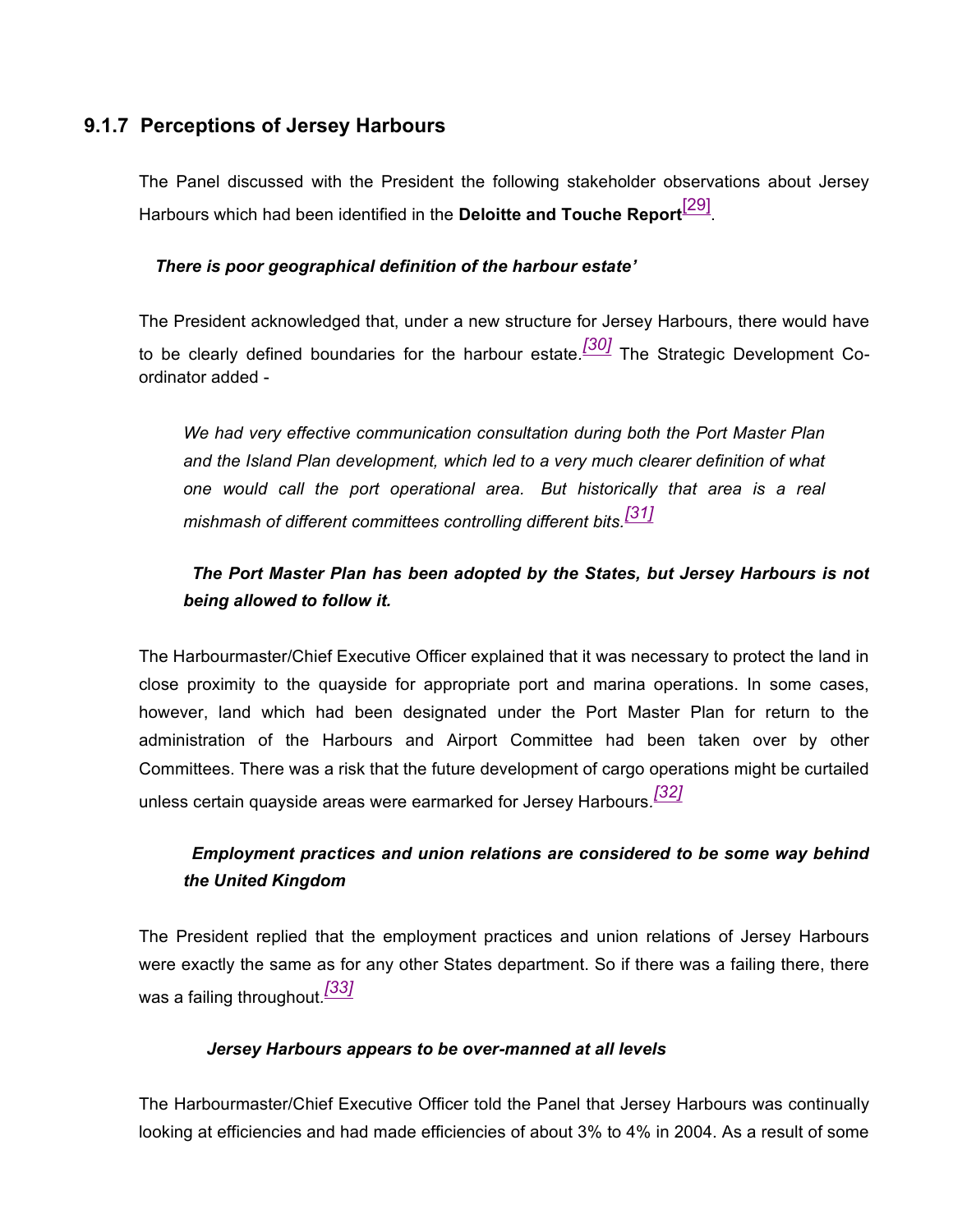of the reductions, some of the feedback from port users had been negative and this had required some reconsideration of service reductions $^{\text{[34]}}$ .

# *Harbour dues are uncompetitive and serve as a barrier to entry - they are a consequence of volume and history with no attempt to evaluate or relate the tariffs to the actual cost of the services and they may be open to challenge by EU Law.*

The Strategic Development Co-ordinator explained the reference to a potential challenge under EU Law. The protocol of the Treaty of Accession for the United Kingdom stipulated that there must be no Customs tariff between Jersey and the EU. However, there was a perception, as yet unresolved, that current charging per tonne of freight by law set in the States, paid over to the Treasurer of the States might be seen as, in essence, a tax or a Customs tariff*. [35]*

The Harbourmaster/Chief Executive Officer explained that the organisation's accounts were in the process of being reorganised into the operating divisions with profit and loss accounts with activity based accounting processes so that the true cost of services could be identified and to ensure that tariffs were properly competitive*. [36]* The Panel was subsequently provided with comparative figures for harbour dues (See Appendix 3).

#### **9.2 Finance and Economics Committee**

 The President told the Panel that he was keen to move forward to a resolution of the incorporation issue -

*It is a concern to my Committee that a service review of the harbours some years ago suggested that it was running at less than total efficiency …. Therefore, my objective would be to make sure something does happen to make sure that that department will run in a more fitting way. It is likely that that will be better achieved by having the sort of approach which something like incorporation would bring to the operation rather than a continuation of the existing structure. So from my point of view, my overriding objective would be to have a resolution of this incorporation issue and then, once that has resolved, go on to implementation of that decision in order that we can drive out what inefficiencies there may well need to be. [37]*

He said that the quantitative **cost/benefit analysis** on which the Jersey Harbours was now working was essential to ensure that the incorporation proposals were sufficiently robust to stand up to full scrutiny when it came to the States debate.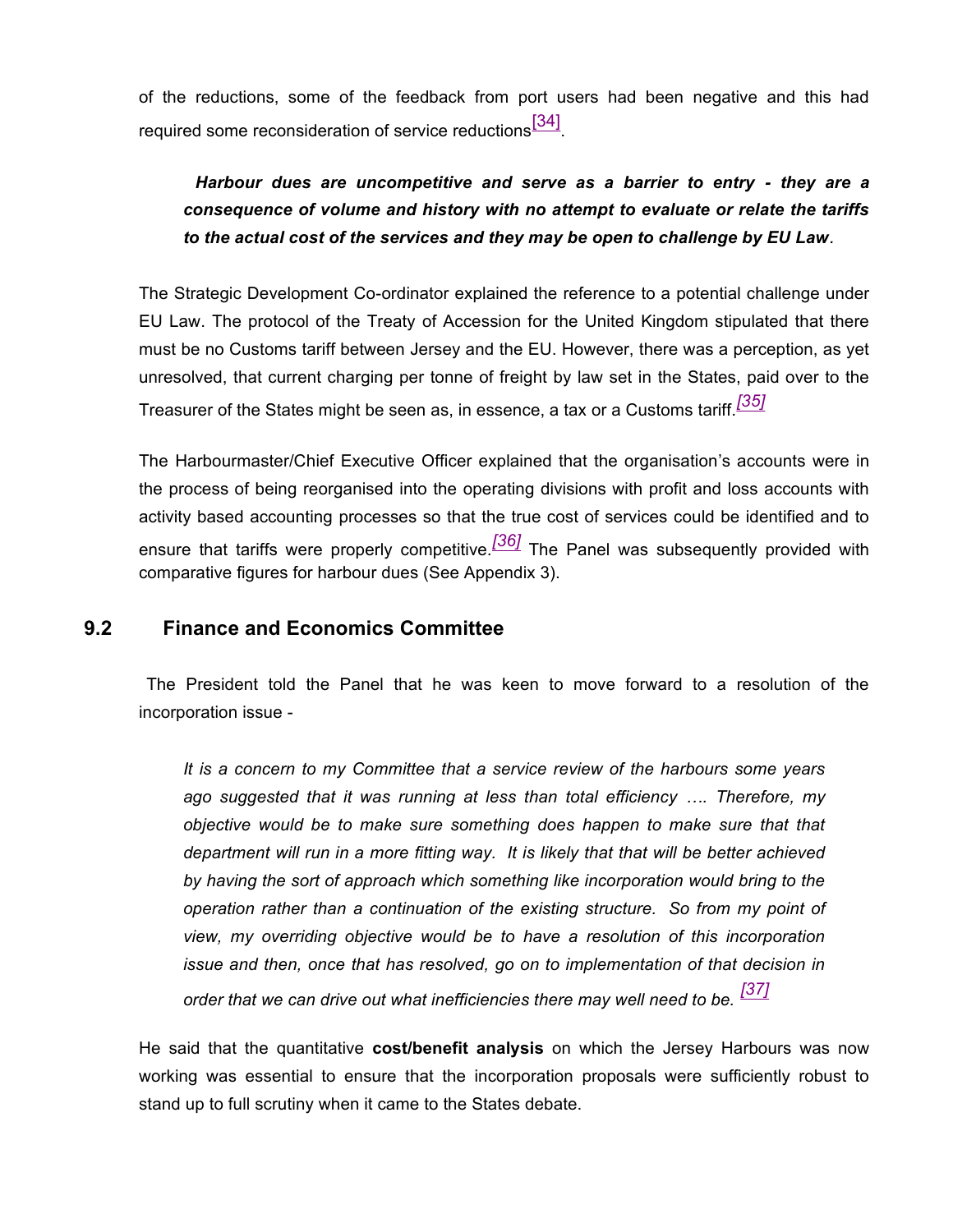The President explained that the Finance and Economics Committee in 2002 had expressed reservations about the adoption by the Harbours and Airport Committee of **Trust Port** concept as its favoured option. The Committee had not been certain that the concept, which worked well in the competitive environment of the United Kingdom, was appropriate in a Jersey context.  $[38]$ 

On the key issue of States control of its strategic assets, the President's view was that **Trust Port** status would give the States less control than it would have as shareholder in a **limited company***. [39]*He believed, in the light of the **Deloitte and Touche Report**, that the **Trust Port** proposal was now '*dead in the water*'; although he accepted that it was still an open question for the Harbours and Airport Committee. $\frac{[40]}{[40]}$  He did not agree that there was any potential danger in a future **Jersey Harbours Limited** selling the assets of the company as ultimate control would remain with the States. *[41]*

The President said that, although a great deal of work had already been carried out by the States, and experience gained, in relation to the incorporation of Jersey Telecoms and Jersey Post, these bodies did not necessarily provide a model which could be easily replicated by Jersey Harbours -

*Each of these are very different animals and I think you have to have a solution. Even if ultimately incorporation is the right answer to all three situations, they are still three very different situations which may require a different approach to incorporation and certainly a different approach to the legislation which sets the thing into motion and ensures governance.[42]*

The President acknowledged that it appeared that slow progress had been made over the previous six years since the **Strategic Service Review** in 1999, and that this had had an unsettling effect on staff at Jersey Harbours together with a significant financial impact on the operation of the port. However, he stated that he did not believe that it was the responsibility of the Finance and Economics or the Policy and Resources Committees to take an overview of the Harbours and Airport Committee's administration of the **incorporation/trust port** project<sup>[43]</sup>. Nor did he believe that the work undertaken in investigating the various options had necessarily been wasted, as the Harbours and Airport Committee ultimately would need to feel confident, before bringing its final proposals for debate to the States, that it had fully researched the best solution.

#### **9.3 Policy and Resources Committee**

In oral evidence, the President said that in his view the slow progress in implementing the drive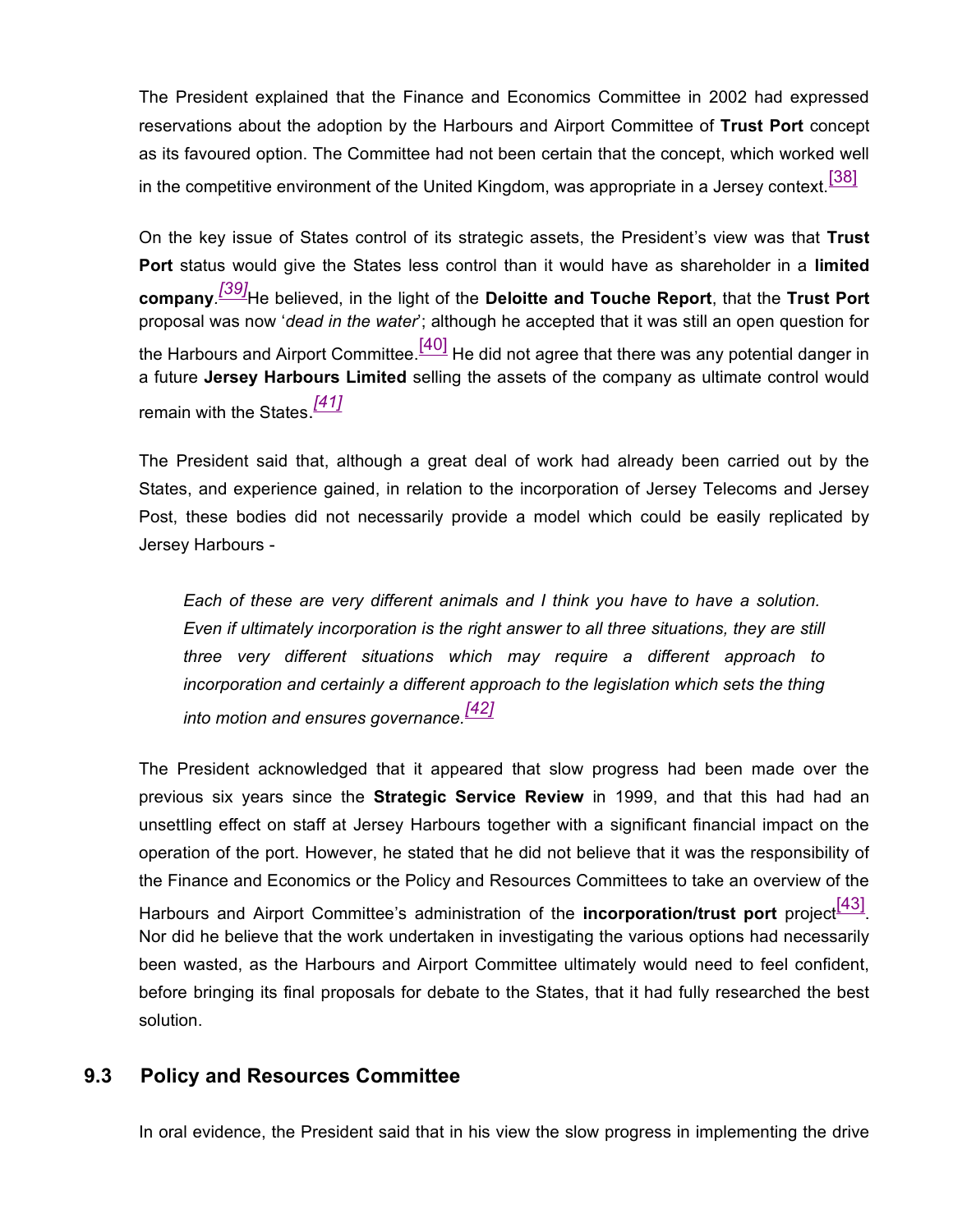towards a commercial future for Jersey Harbour was principally because of the current Committee system and the lack, until recently, of a Chief Executive of the States and a more coordinated form of government. He told the Panel -

*In my view, we need to move to a new system of government to ensure that there is co-ordination, to ensure that there is a clear line of responsibility and to ensure that progress is maintained in a sensible way and in a sensible timescale. But we simply don't have that co-ordination and never have had that co-ordination or coherence in the current system.[44]*

The President said that the lead in pursuing the commercial initiative was clearly the responsibility of the Harbours and Airport Committee. The Policy and Resources Committee had had no authority to direct the Harbours and Airport Committee but had consistently pressed, since 1999, for further information to be provided to support the various proposals that had come forward. It was for this reason that he had suggested that a detailed **cost/benefit analysis** would be required to convince members that the proposals for change were worth making  $[45]$ . Despite the clear recommendation of the **Deloitte and Touche report** in favour of a **Statesowned company**, no firm commitment had yet been made by his Committee to incorporation as the preferred option for Jersey Harbours<sup>[46]</sup>.

The President told the Panel that the experience of incorporation projects for both Jersey Post and Jersey Telecom had demonstrated that it was essential to undertake a tremendous amount of preparatory work, particularly with the workforce, who would have to embrace the need for change. He acknowledged that -

*The original incorporation initiative basically floundered because it wasn't sold successfully to the staff of Harbours.[47]*

He suggested that the agreement made with the workforce in October 2002 regarding preservation of their status as States employees was '*a classical example of uncoordinated government*' [48], as no previous consultation had taken place with Policy and Resources or the Human Resources Committee. He identified a series of major issues for Jersey Harbours yet to be resolved, namely: protecting the shareholders' investment; ensuring the correct financial disciplines and structures were in place; clarifying the necessary property assets; consulting with the workforce and negotiating appropriate future status for employees; and determining the future responsibility for the outlying ports.

The President said that, despite concerns about the time being taken to determine an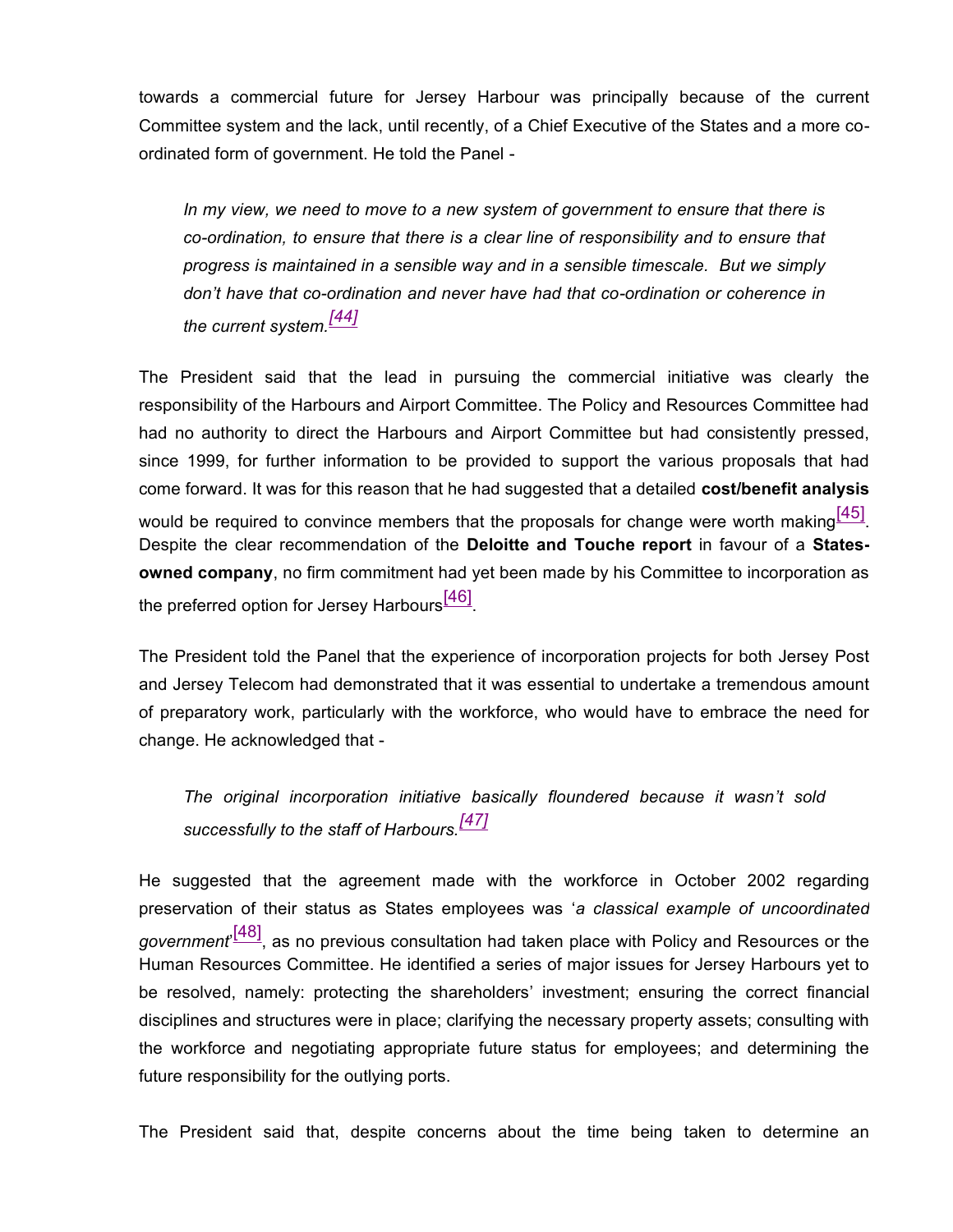appropriate way forward, it was clear that, with a major public asset involved, it would be imprudent to proceed without the requisite financial information which would be provided by the **cost/benefit analysis** and **Business Plan**. In his view, considering the value of the assets involved and the part played by the ports of Jersey in the essential fabric of the island, the money that had been spent so far on researching the various options was not out of proportion -

*Now, we can all say -- and you have not heard me support the process that has been going on for the last five or six years -- we can all say that there is a lot of money been spent and some of it may well be regarded as wasteful, but I think in terms of ensuring that millions of pounds worth of public asset is secured for the future and in seeking to ensure that we have an efficient and effective port which doesn't in itself contribute to the cost of living in Jersey, it seems to me that some of the money at least has been well spent. I am not saying that all of it has, but some of it has been well spent and I would defend very vigorously decisions taken to seek to get all the information that is required before the overall future of the port is decided.[49]*

#### **9.4 Port Users Association (Commercial)**

The witnesses told the Panel that the principal concerns of the Association for the future of Jersey Harbours were to do with efficiency and the control of costs not with the choice between **Trust Port** and a **Limited Company** -

*Our main concern for the future is not really whether Jersey Harbours becomes a trust port or a limited company. To us that doesn't really matter. It is important that cost is controlled. Efficiency is very important. I suppose our main worry as port users is that cost isn't automatically passed on to the port user, which of course in turn gets passed on to the customer, the passenger, particularly those costs that may be related to Island-wide issues. That is one of the fundamental points that we would like to make from a costs point of view. It is important that whatever happens in the future is efficient and that Jersey Harbours is very commercially aware and makes the most of any opportunity to gain revenue from any commercial possibilities.[50]*

The Association had a number of reservations about the proposals which required clarification, namely the dividend policy and financial return to the States Treasury $\frac{[51]}{;}$  the issue of responsibility for the Island's outlying ports $\frac{52}{2}$ ; the requirement for harbour dues to remain competitive in the light of the current decrease in freight and passenger traffic and the potential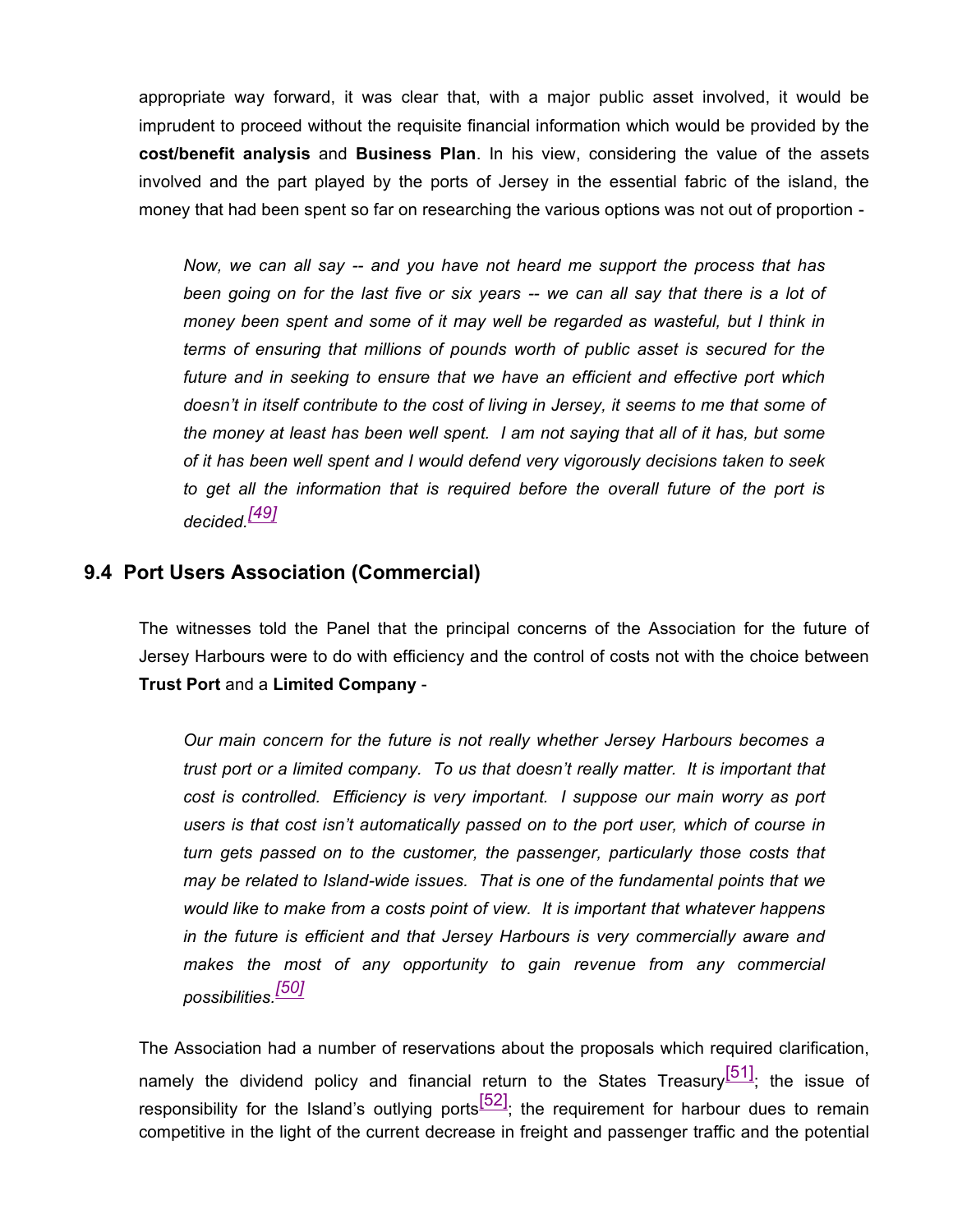impact on tourism of any increases in harbour dues $\frac{[53]}{[53]}$ ; and the need to retain sufficient land in the property portfolio for future development needs of the Harbour $^{[54]}$ .

The witnesses recognised that developing meaningful consultation with stakeholders on these matters had been difficult because of the prolonged uncertainty about the direction which Jersey Harbours was going to take<sup>[55]</sup>. In their view, officers of Jersey Harbours could have benefited from the business experience of stakeholders who were directly involved in the port. However, the Association had had very little input in the past into developments such as the 20 year Port Master Plan<sup>[56]</sup>

The Association was hoping for a situation in which Jersey Harbours could work closely with shipping companies, in a similar fashion to Jersey Tourism, developing special promotions and other revenue generating deals.

There was also a strong view from the Port Users that a degree of political input should remain on the Board of any new commercial company at Jersey Harbours to preserve a balance for the best interests of the whole Island between the profit imperative and social conscience<sup>[57]</sup>.

#### **9.5 TGWU Convenor - Jersey Harbours**

The Convenor stated in his oral evidence that, as far as Manual Workers were concerned, the status quo at Jersey Harbours remained the preferred option. There was no wish for Jersey Harbours to move towards **incorporation** or **Trust Port** status.

Mr. McPhee told the Panel, however, that the primary concern of his members was the preservation of their current terms and conditions of employment as States employees and that this had been guaranteed by the letter of comfort, dated 8th October 2002, from the then President of the Harbours and Airport Committee. It was important to retain membership of the Manual Workers Joint Council and the Public Employees Contributory Retirement Scheme.

In his view, the current proposals for **incorporation** would not give the workforce the level of protection they required, although he acknowledged that this matter had not yet been put to his members for a vote.

#### **9.6 Mr. R. Hanks, former Secretary of Port Users Association, Great Yarmouth**,

Mr. Hanks informed the Panel that he was currently Manager of small shipping company using Jersey Harbours. In his view, the operation of the Harbour badly needed modernising, although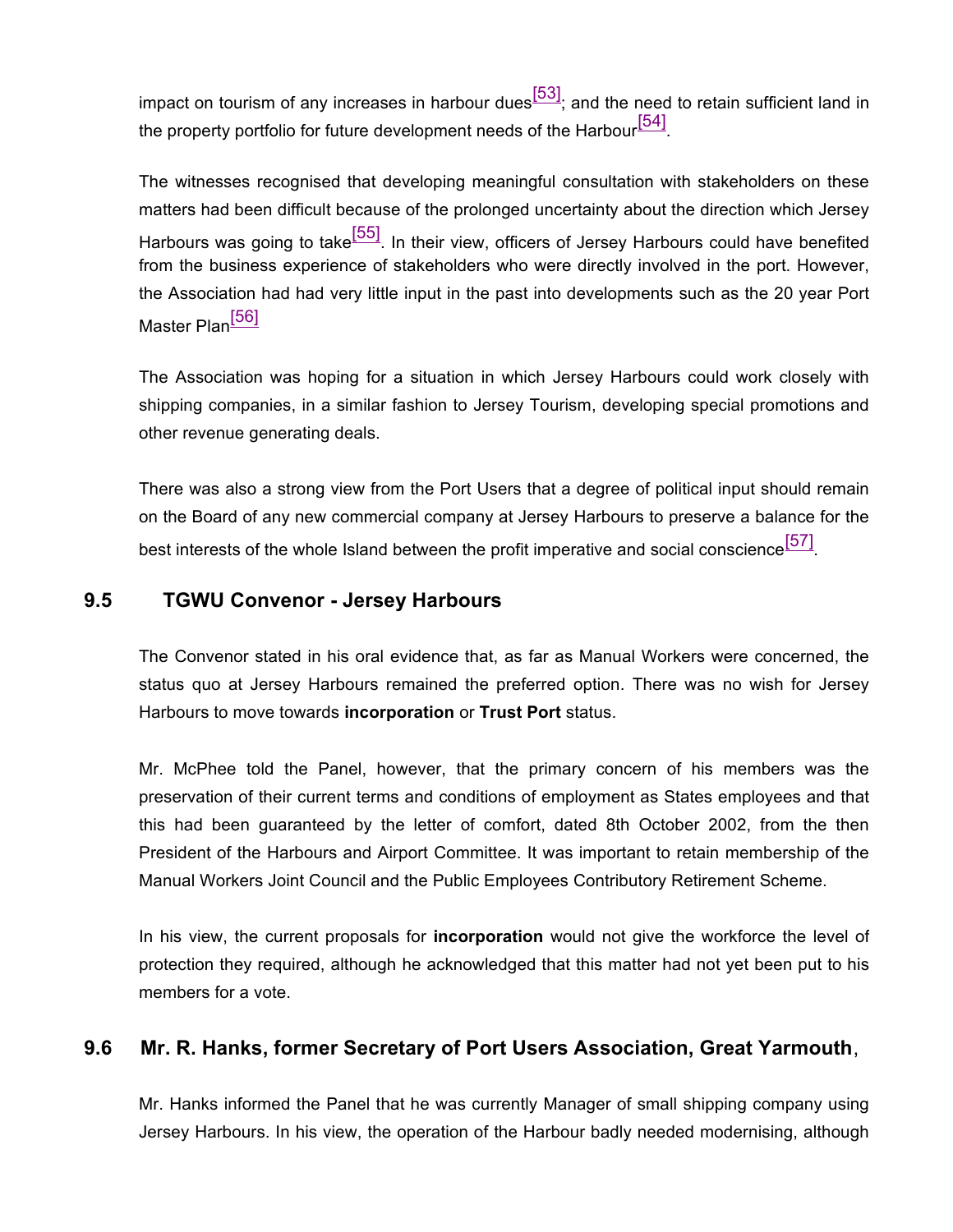he did not find the costs for his company very different from those in the United Kingdom $^{\text{[58]}}$ .

Mr. Hanks told the Panel of his experience of the benefits **Trust Port** status had brought to the Port of Great Yarmouth and to the local economy which relied on the continuing profitability of the port. He referred to the recently revised standards for **Trust Ports**, as set out in the Department of Trade and Industry document, '*Modernising Trust Ports',* which, he said, had stripped away previous anomalies in the operation of Trust Ports in the United Kingdom.

Mr. Hanks told the Panel that the key features of **Trust Port** status were -

 all profits were retained for the benefit of the Port and its facilities rather than returned in the form of a dividend to shareholders  $\frac{[59]}{[59]}$  and the Board of Directors of the Trust were appointed on the basis of being '*fit for the purpose',* that is having a required expertise; rather than on the basis of their being major shareholders in the Company*. [60]*

Mr. Hanks was a strong advocate for the **Trust Port** option. However, in his view, the States was entitled to set its own ground rules relating to the level of political control over the company, the dividends policy or the appointment of the board of directors irrespective of whichever option it decided to pursue $^{\textsf{[61]}}$ .

## **9.7 David Clifford**, **retired Managing Director, Port of Tyne**,

In October 2002, Mr. Clifford was commissioned by the Harbours and Airport Committee to make a presentation to States members on the experience of operating the Port of Tyne as a **Trust Port**. In his written submission to the Panel, dated 6th June 2004, he reiterated the perceived benefits of **Trust Port** status for Jersey Harbours.

Mr. Clifford also provided the Panel with written comments on

 the written submissions made on behalf of the Harbours and Airport Committee by the Strategic Development Co-ordinator and the former Chief Executive Officer; and the **Deloitte and Touche High Level Options Review**.

On the principal issue of the comparison between **Trust Port** and a **Jersey Limited Company**, Mr. Clifford maintained that the management and constitution of a Trust Port or Jersey Limited Company would in effect be the same. The key difference was that the **Trust Port** option, in his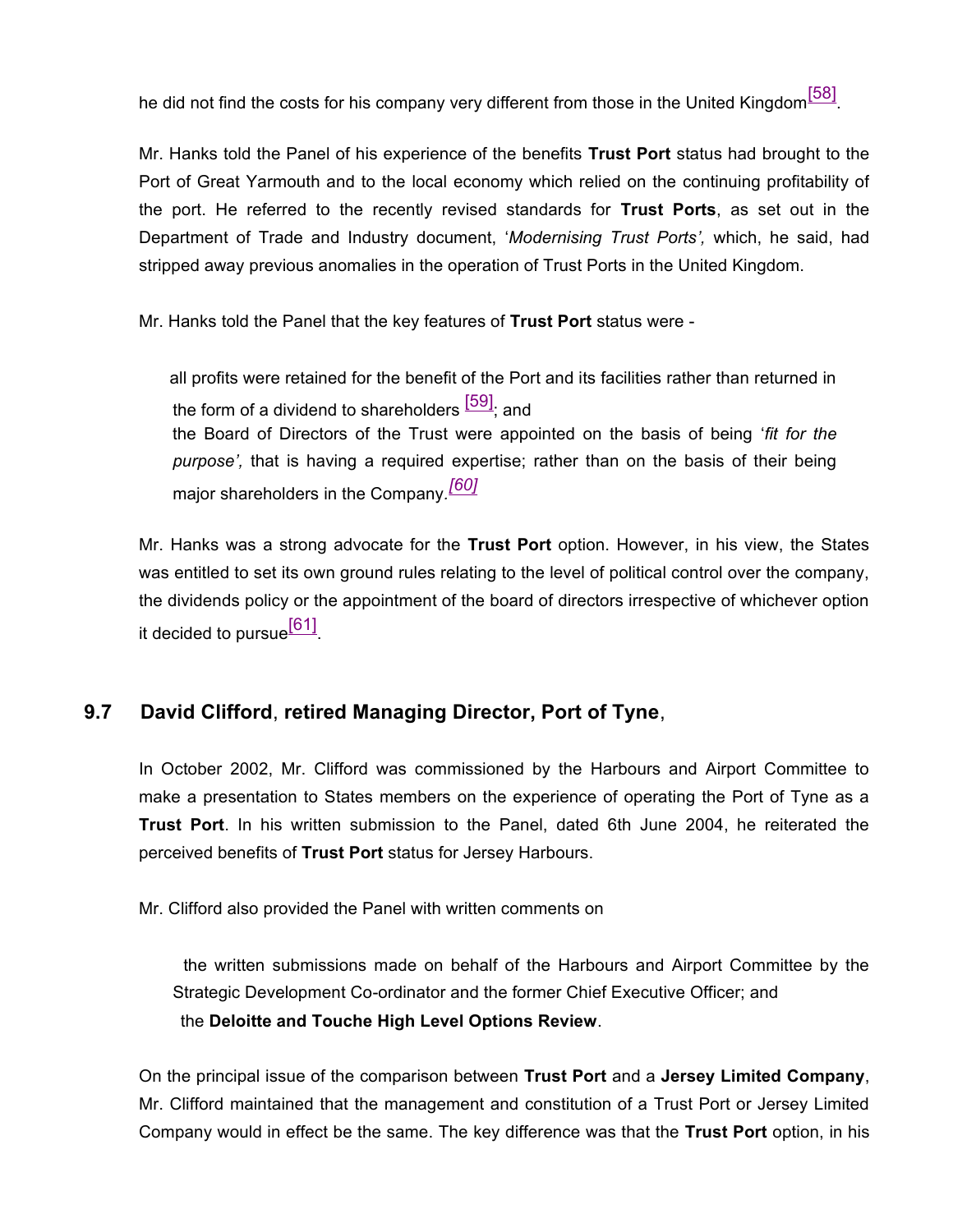view, would provide the company with a greater degree of separation from the States, leaving the States as the '*underwriter of last resort'* in the case of problems. He told the Panel -

*The States of Jersey must decide how far separation is to be and how much control is to be ceded to a separate body. In my experience, the further separation the better.[62]*

In oral evidence, Mr. Clifford explained the merits of a **Trust Port** -

*A trust port or something similar is a port which is run by an independent body. As far as I am concerned now, it is run as a plc -- the port I ran was run as a plc -- and we had a great deal of input into the post-modernisation process. The important thing is that you have an independent board which is totally independent from anyone, although the government is the back stop, for want of a better thing, or the person of last resort. We accounted as a plc. We paid tax as a plc. But any surpluses -- and we ran it as a plc and highly efficiently -- were used, ploughed back, into the river and into the port for the benefit of the stakeholders. The stakeholders would be port users, the region, i.e., the regional industry and economy who were your customers, your staff and the local authorities. In this case it would be the States of Jersey. On that basis, you have got a port which was set up to cope with and generate economic activity -- not regenerate but generate economic activity. [63]*

Mr. Clifford outlined how the Port of Tyne, on the basis of its **Trust Port** status, had been able to develop from a simple ship unloading operation to a thriving multi-layered business. It had been able to reinvest income in the assets of the harbour to finance a number of new and innovative profit streams for the overall benefit of the local economy $^{\text{[64]}}$ .

Mr. Clifford commented that the longer the issue of the commercial future of the Harbour remained unsettled, the harder it would be to achieve the support of the workforce. Faced with instability and insecurity, resistance from the staff was likely to grow. In his view, the guarantee given to staff that they would remain employees of the States of Jersey under **Trust Port** arrangements placed a significant restraint on the management of the future company<sup>[65]</sup>.

### **9.7 Mr. P. Horsfall, CBE, Chairman of Waterfront Enterprise Board**

In oral evidence, Mr. Horsfall told the Panel that there was a good working relationship between Jersey Harbours and the Waterfront Enterprise Board (WEB), with clear lines of demarcation as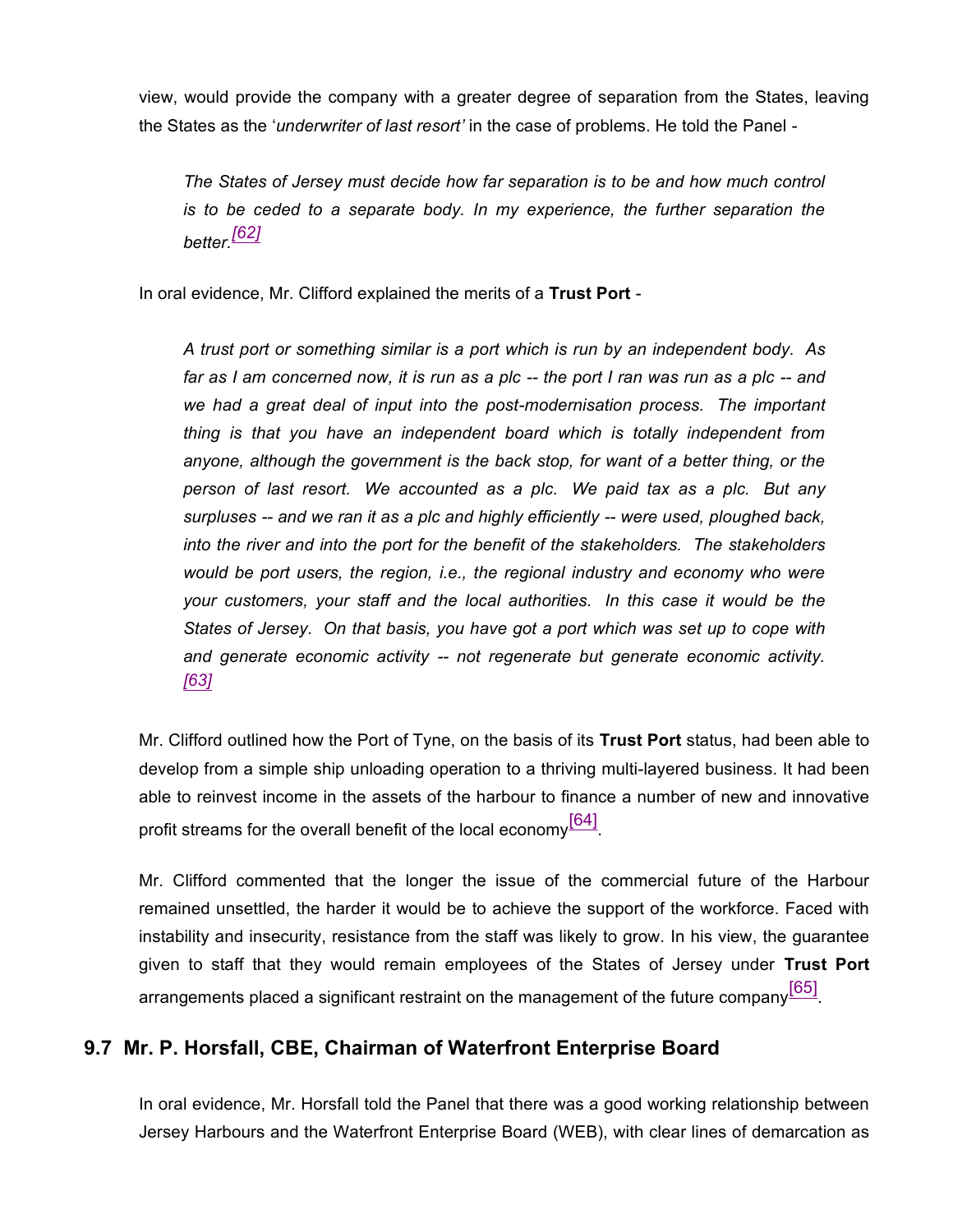to which land around the Harbour came under which authority and under the shared aim of making best use of the land jointly to the benefit of the public of Jersey $\frac{[66]}{[66]}$ . The current arrangements enabled both parties to work to their own strengths, with WEB able to assist Harbours through its expertise in developing land use. Asked whether he thought whether there would be an advantage in merging the two bodies, Mr. Horsfall said -

*The ultimate objective of both parties is different. I suppose the ultimate objective of the Harbour Authority is to be an efficient way of getting people and goods in and out of the Island; whereas the ultimate objective of WEB, following instructions given to us by the States, is to develop and create something with no public money going in but private investment[67] .*

Mr. Horsfall said that, in his view, a commercially restructured Jersey Harbours, under appropriate arrangements, had the potential to unlock some very valuable benefits for the Port area and for the Island generally. This could lead to further co-operation with WEB -

*If you have got two partners who can manage their own destiny, it might actually be easier to reach a working relationship with co-operation on projects than if you have got one partner that is independent and one partner that has the strictures of the States[68] .*

Mr. Horsfall said that he could see some merit in exploring the principle of a single, joint development body, amalgamating WEB and Jersey Harbours. However, in his view, the current arrangement between the two parties was working well and he would be loathe to disturb it at the present time. In particular, he said that developments West of Albert were at an advanced stage and it was absolutely imperative for the confidence which WEB currently enjoyed from investors to be maintained<sup>[69]</sup>.

On the other hand, he agreed that the position as regards La Collette was not so clear. He voiced his personal concern that it appeared that ad hoc decisions were being made with regard to the future of the site. As an example, he suggested that the proposal for an aggregate port at La Collette might be regarded by Jersey Harbours as a potential source of significant income. However, from a broader view of public interest, taking account of the infrastructure required for an aggregate port and public nuisance factors the proposal was much less attractive. On the whole, he felt that WEB was well placed to take on responsibility for this area to seek the best interests of the Island as a whole. Thus he suggested -

*It is probably better, so long as they are working together, to actually have the two*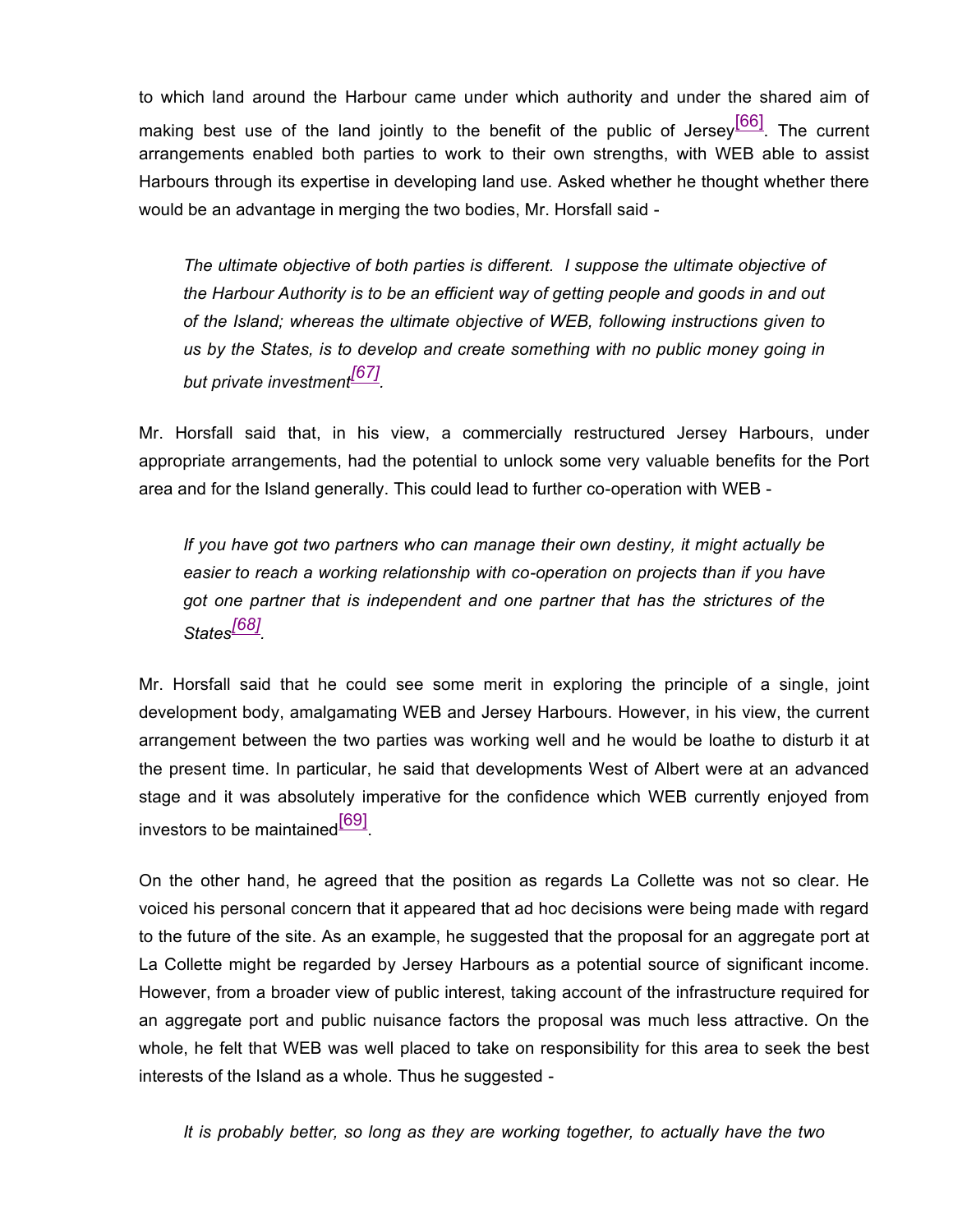*sets of expertise slightly different because you have then got the independence to stand up to the other party if you think they are wrong[70] .*

The Panel questioned Mr. Horsfall on the possibility of commercial development in the Harbour area being limited due to complaints from residents in WEB developments under the Statutory Nuisances (Jersey) Law 1999. Mr. Horsfall assured the Panel that appropriate measures were in place to reduce potential noise nuisance and that he would raise the matter with the Chief Executive to seek corroboration<sup>[71]</sup>.

The Panel asked Mr. Horsfall for his view on the role of the Policy and Resources Committee in driving forward the incorporation on behalf of Jersey Harbours. He explained that while the project was at an investigatory stage the Committee was content to let the Harbours and Airport Committee carry out their research and report back to them. He recognised that the Policy and Resources Committee did not itself have the resources to undertake the investigation themselves and that external consultants would have been necessary. He envisaged that his Committee would have become more involved only when firm proposals had come forward*. [72]*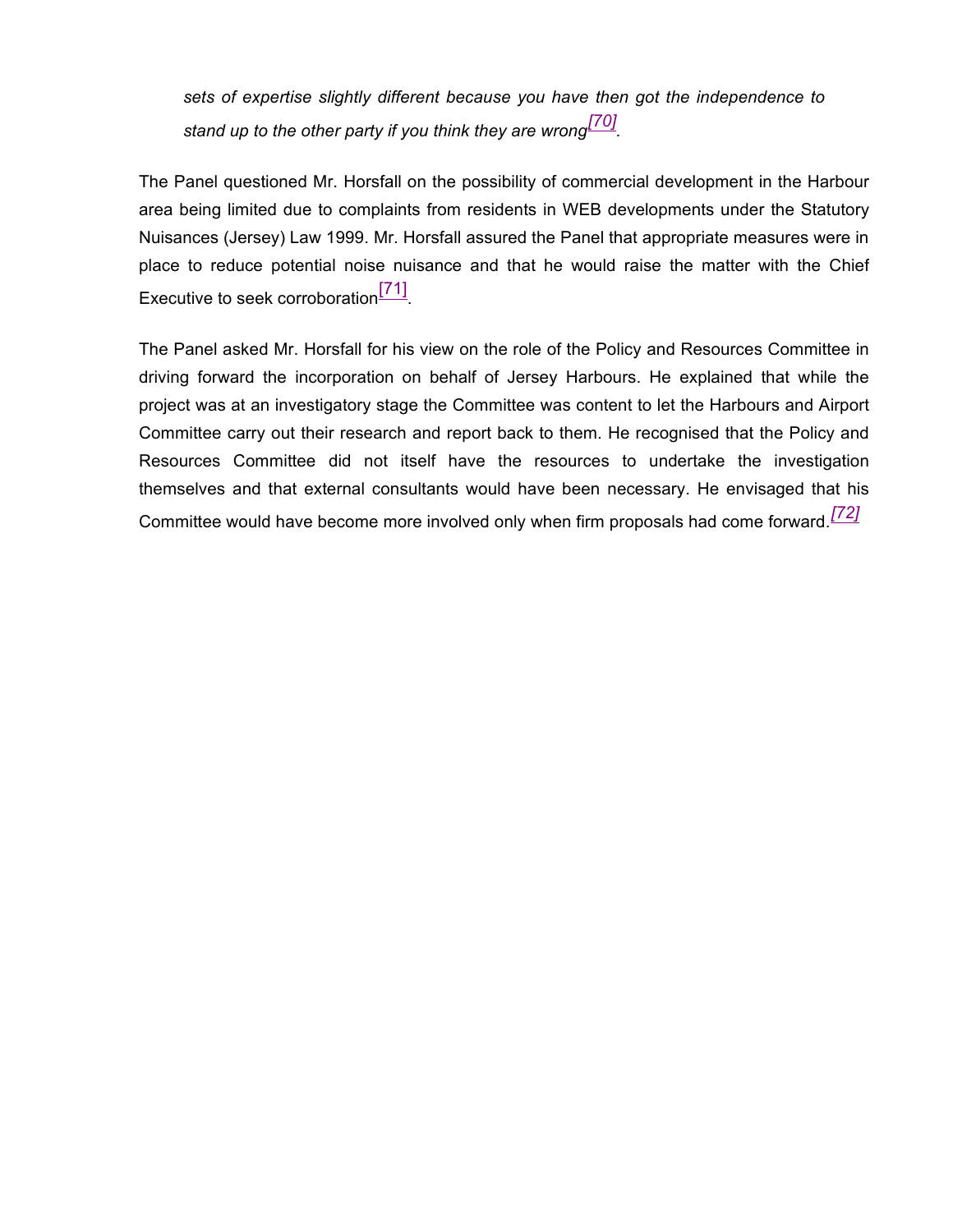## **10 THE PANEL'S FINDINGS**

Having considered the evidence received in the course of its review, the Scrutiny Panel has agreed to make the following comments -

# **10.1 Prolonged uncertainty about the future of Jersey Harbours has hindered the implementation of recommendations, made in 1999, aimed at improving the efficiency of the operation of the port.**

In 2002, the Harbours and Airport Committee, in its proposition to the States on progress to **Trust Port** status (P.128/2002) warned that failure to create a strong and commercially focussed independent organisation for Jersey Harbours -

*raises the real prospect of the administration of the sea ports and territorial waters being quite unable to cope with the expectations of a future vibrant Jersey economy*.

The Panel is concerned that despite the stated support of key States Committees for the overall vision for Jersey Harbours and considerable commitment in time and expenditure on the part of the Harbours and Airport Committee and its officers, the principal recommendations of the **Strategic Service Review** in 1999 remain unresolved.

The six years period between that Review and the establishment of ministerial government for the States at the end of 2005 should have allowed sufficient opportunity for the transformation of the organisation to be implemented. However, as is argued below, the project has been delayed through lack of political will to come to grips with the policy issues which were raised by the proposal to incorporation one of the Island's key strategic assets. In addition there was a failure to provide adequate resources to deal with the complex staffing and funding issues involved in incorporation.

As a result, as the States moves into a new ministerial system of government at the end of 2005, it will be necessary for Jersey Harbours to be placed for an interim period under a new Economic Development Department until such time as a clear decision has been made as to the way forward for Jersey Harbours.

The Panel believes that uncertainty about the future structure of the Harbour operation has been bad for the confidence of both the workforce and port users. Jersey Harbours and its stakeholders have been failed by central government which has allowed the issue to drift without sufficient strategic direction.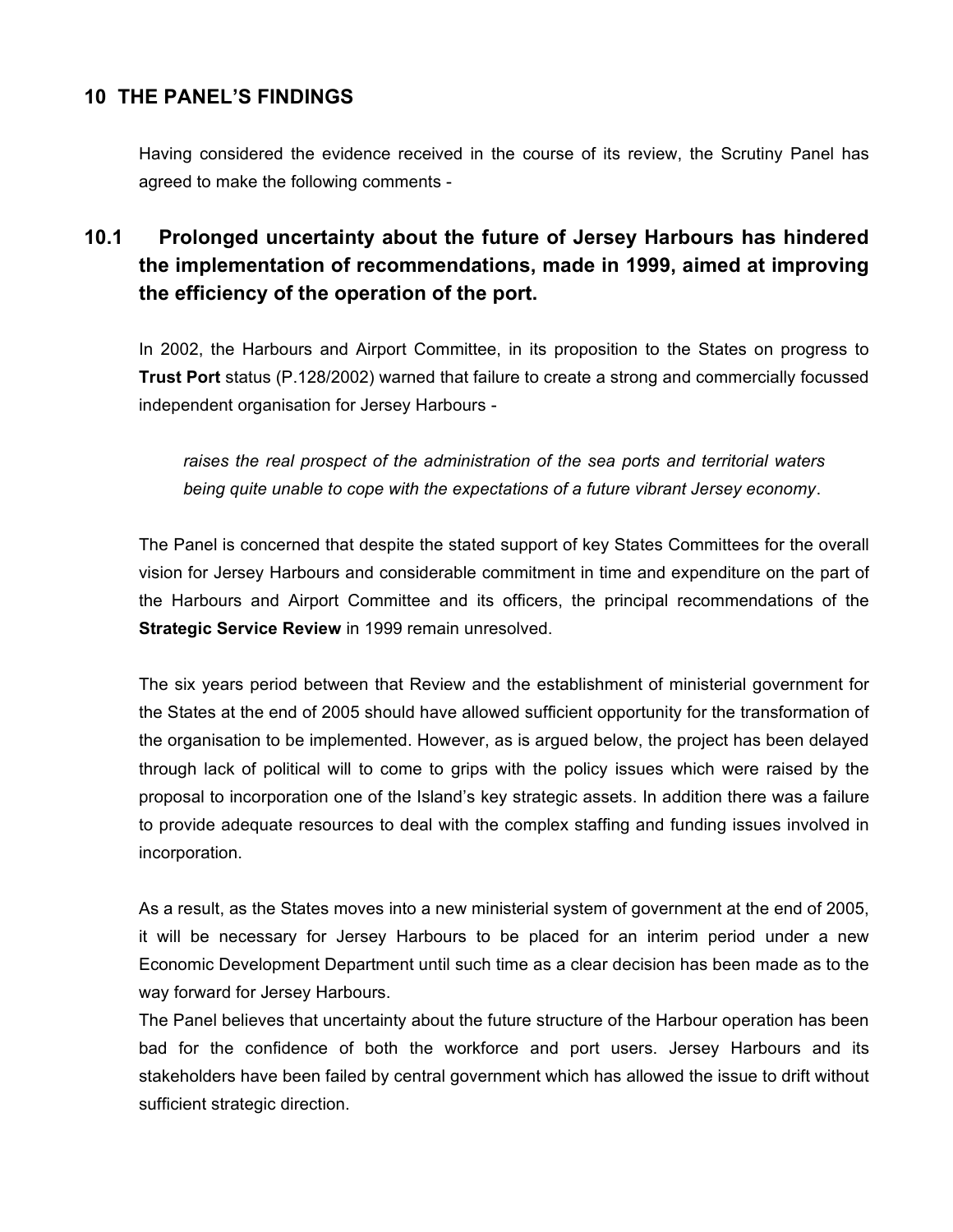## **Recommendation**

**The primary basis for any project of the scale and complexity of creating a new commercial structure for Jersey Harbours, requiring the coordination of a number of States Departments, should be a firm political commitment to agreed strategic aims and objectives, coupled with the will to drive this commitment through into action.**

**10.2 The scale and complexity of the tasks to be undertaken in achieving the creation of a commercially focussed independent company for Jersey Harbours was underestimated by the key Committees which shared responsibility for the project, Policy and Resources, Finance and Economics and Harbours and Airport.**

The Panel believes that at Jersey Harbours was expected to take on the task of developing a bold, new commercial strategy arising from the **Strategic Service Review** in 1999, without adequate provision of co-ordinated guidance and expert support which should have come from the centre of government. The management team, whose expertise is grounded in operational experience, was given the task of investigating the advantages and disadvantages of a recommendation which has significant implications for a key strategic asset for the Island. Its task was complicated by failure of key Committees to set clear policy guidance on a number of key issues, including -

Public ownership and control of strategic assets Financial return to the States (Dividend Policy) Property portfolio required by Jersey Harbours States responsibility for the Island's outlying ports.

### **Recommendation**

**The States must take a series of policy decisions on identified key issues in order to provide the Harbours and Airport Committee with a clear strategic framework within which the proposals for changing of Jersey Harbours can be developed.**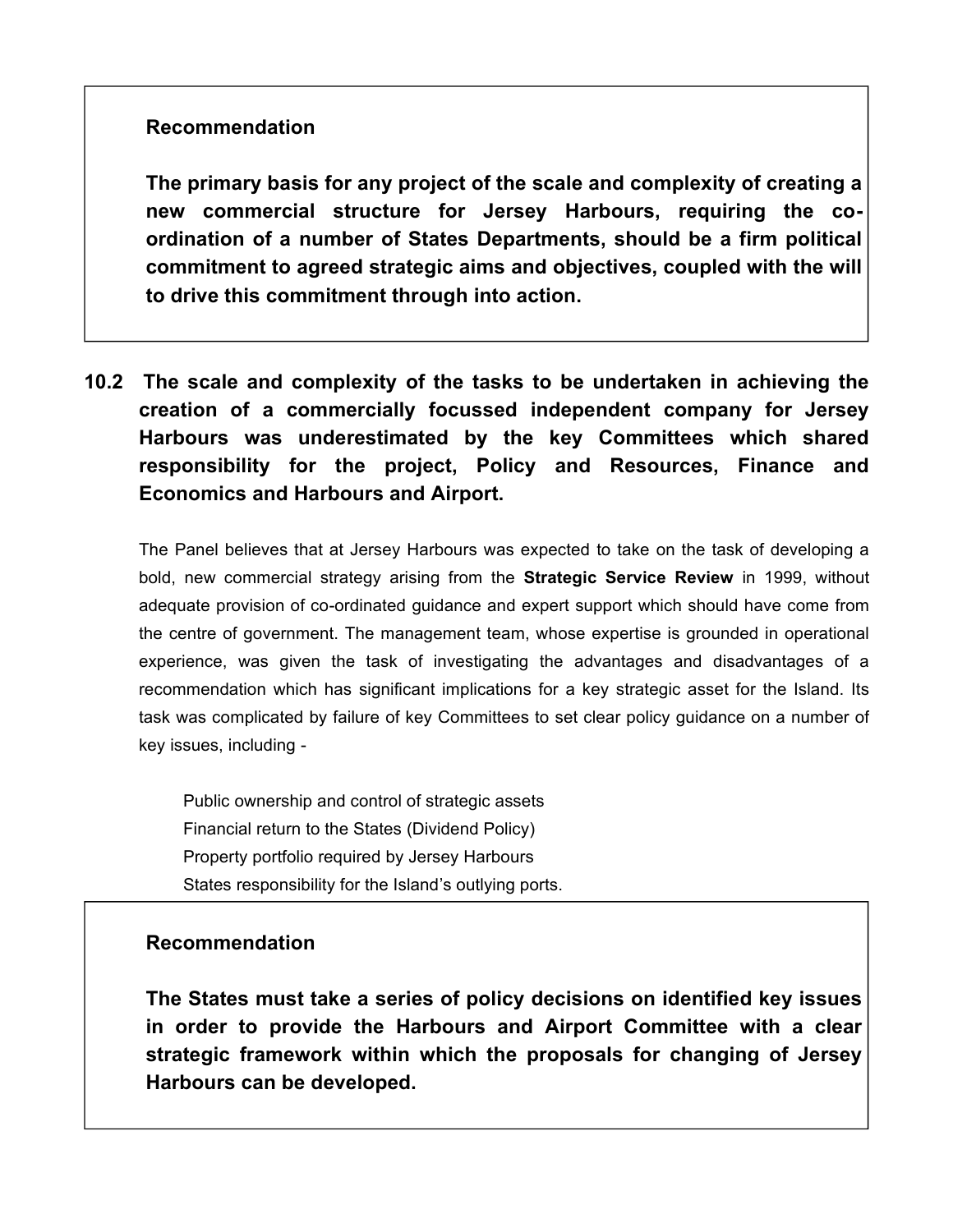## **10.3 The Policy and Resources Committee failed to provide effective leadership in co-ordinating agreed strategic policies and objectives**.

The President of the Policy and Resources Committee told the Panel that his Committee currently had no authority to direct other Committees. The Panel, however, noted that the States clearly envisaged that the Policy and Resources Committee should have a central responsibility for co-ordinating strategic policies. This was recommended by the KPMG (Peats) review of the Machinery of Government in 1987 and confirmed in the report accompanying P.107/96, where it is stated -

*The Committee will continue to monitor and review in a rigorous manner the actions to be taken to achieve the strategic policy objectives set, including the prioritisation of resource allocation, and will also continue to see among its key responsibilities the effective co-ordination of environmental, economic and social strategic policies.*'

In the Panel's view, the Policy and Resources Committee, in the case of the incorporation project for Jersey Harbours, should have provided more effective guidance of the development of the strategy from the Harbours and Airport Committee throughout the process. However, it was unable to give due attention to this project as the limited resources available to it were focussed, in the period after 2000, on the Machinery of Government reforms and the incorporation projects already in train for Jersey Telecoms and Jersey Post.

The previous President of the Policy and Resources Committee said, in oral evidence, that his Department at that time did not have the necessary resources to take on responsibility for the detailed work required to formulate an acceptable strategy for Jersey Harbours. Consequently, the Committee was content for the Harbours and Airport Committee to do preliminary investigations into options for change. In the Panel's view, the monitoring of this research was inadequate.

In the first place, there was no overall project management team to co-ordinate the work being carried out by Jersey Harbours with central government strategic policies. Such a team should have been given the task of developing clear project objectives, targets and timescales, which could be reported back to the relevant Committees on a regular basis.

Secondly, when the original strategy for the incorporation of Jersey Harbours into a **Statesowned company** encountered strong opposition from the workforce, the Harbours and Airport Committee was encouraged to pursue alternative lines of research into the **Trust Port** option,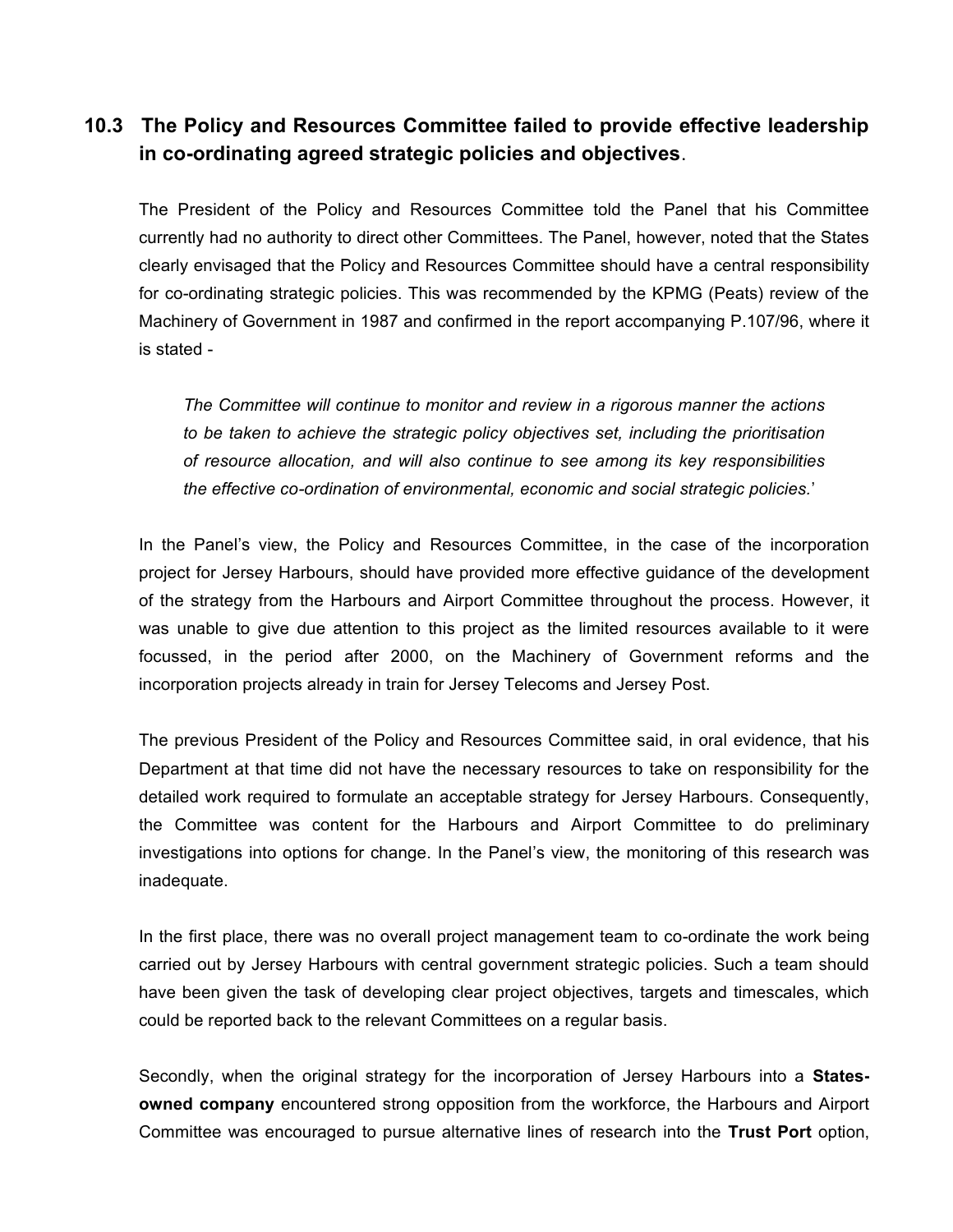again without a clear project plan.

Subsequently, advice was by the Chief Executive of Policy and Resources that the **Trust Por**t proposals were ready to be brought to the States by the end of 2001 on the basis of a request for an in principle commitment. However, there is no evidence in Committee Minutes during that year that the Policy and Resources Committee was ever briefed on the proposals for **Trust Port** nor on the policy decisions required to allow the project to proceed any further.

The Harbours and Airport Committee, frustrated by the lack of progress, went ahead with lodging a proposition in the States in July 2002, only to find that their proposals were brought into serious question by the Policy and Resources Committee as there were still too many issues which needed to be clarified.

On the positive side, the lodging of the proposition clearly provoked a response from the Policy and Resources and Finance and Economics Committees. Finally, a decision was taken by a meeting of all relevant Committees to commission external consultants to undertake a **High Level Options Review** to seek to put the incorporation project into the overall context of States strategic objectives.

However, this action also suggested to anyone outside those Committees that, despite three years of investigatory work undertaken by Jersey Harbours there was confusion about the declared strategy and a lack of clear political direction. This was only reinforced when the **Deloitte and Touche Review** concluded that the best option for Jersey was that originally recommended by the **Strategy Service Review** in 1999. Yet further detailed work was still required to prove the case.

Following the negative reactions to the proposition on **Trust Port** status, no formal statement was made to the States to explain the change of direction that was being followed. In the Panel's view, more open information about the status of the proposals would have avoided unnecessary uncertainty among States members, the workforce and the general public.

#### **Recommendation**

**Once political commitment has been established, a central government project management team, on the lines of a P.70 Group, should be identified, charged with the development of a clear strategic plan, critical**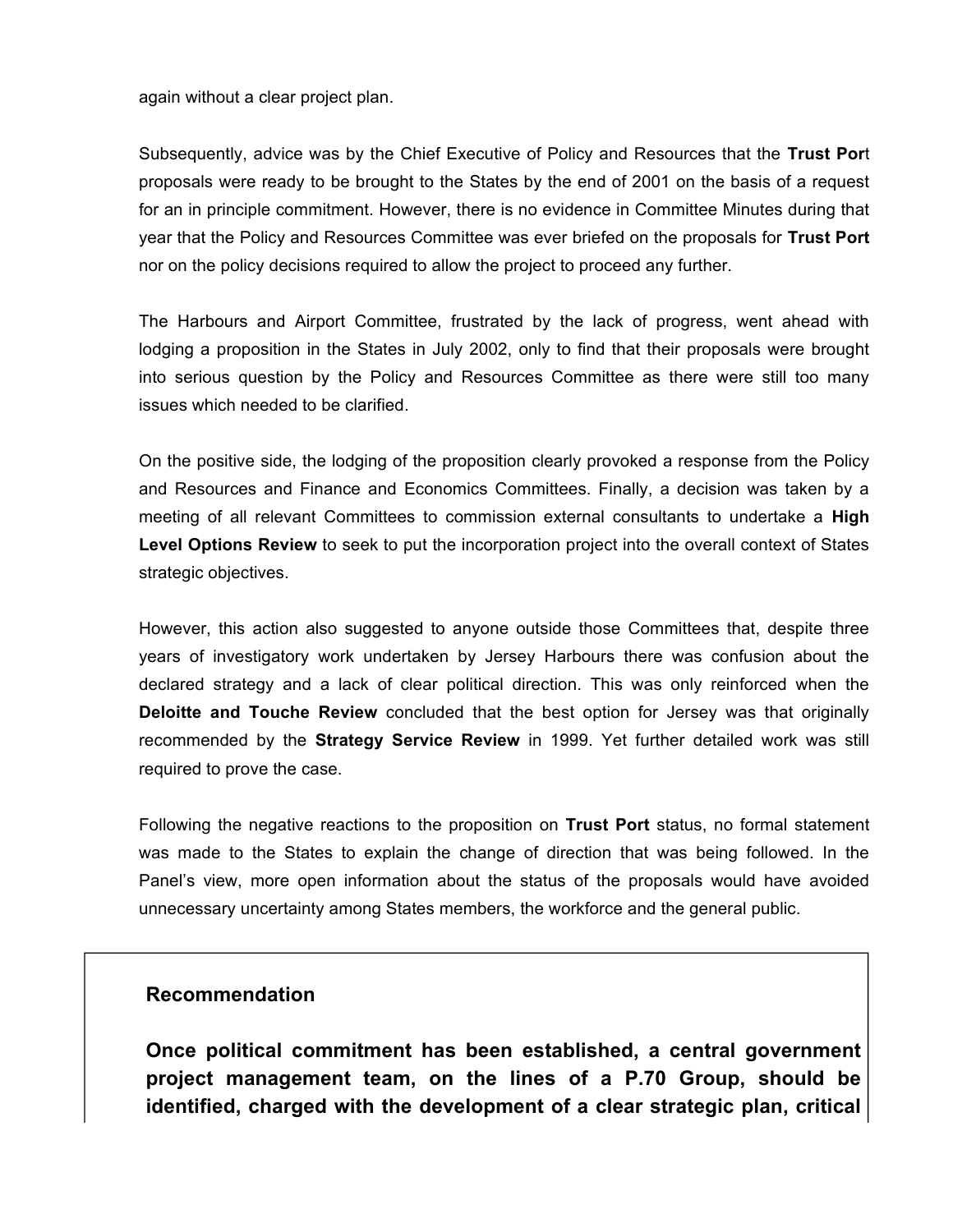**path and defined targets. This team should report on progress of the project on a regular basis to those responsible at a political level. Part of the work of this group should be to develop a public communication strategy.**

## **10.4 The Finance and Economics Committee did not have the resources to provide an effective overview of the project.**

When the Harbours and Airport Committee lodged its proposition on the **Trust Port** option in 2002, the Finance and Economics Committee identified a range of crucial financial matters which required clarification before the proposals could be allowed to proceed. It also recalled that

'*it had previously been agreed that it could not afford the resources to undertake an independent review of the future of Jersey Harbours until such time as Jersey Telecom and Jersey Post had been incorporated'*. [73]

The Panel is concerned that, despite this clear statement of its position, the Finance and Economics Committee had been unable to divert the Harbours and Airport Committee from spending a great deal of time and money in pursuing research into commercial options which had little realistic chance of achieving support without resolution of complex financial issues. The Panel believes that it was not sensible to allow the project to proceed without a clear commitment to the provision of central funding to enable a proper assessment of complex issues involved.

The President of the current Finance and Economics Committee told the Panel that his Committee did not have responsibility for providing an overview of the detailed work being undertaken by Jersey Harbours relating to the financial of the Harbours and Airport's strategy for a commercial future.

In the Panel's view, this further demonstrates a lack of co-ordination from central government in the incorporation project and the fact that the scale and complexity of the issues were not fully appreciated from the commencement of the project.

#### **Recommendation**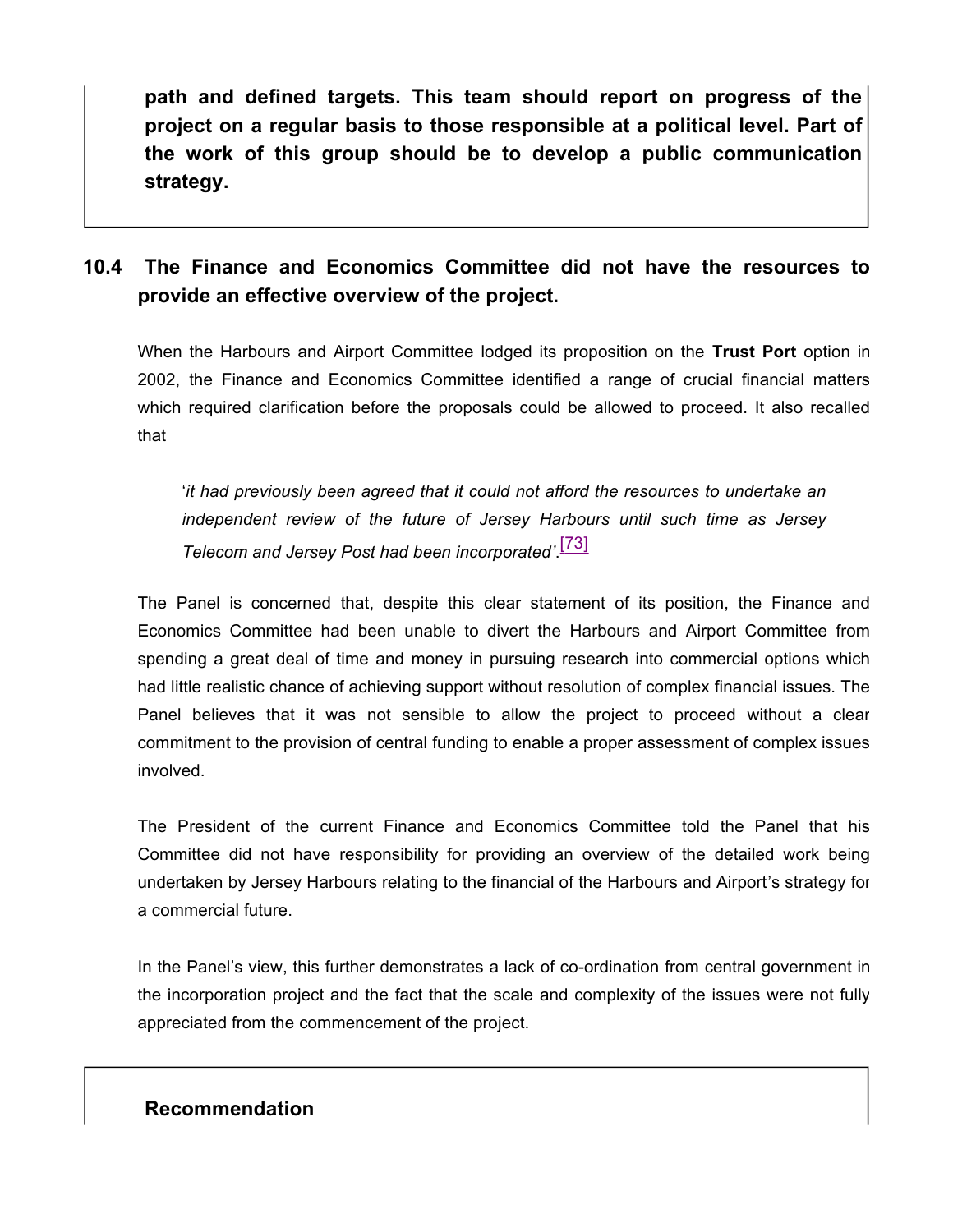**Resource requirements, including the project management team and external consultants, should be identified from the outset with a budget allocated from central funding.**

# **10.5 Significant costs have been incurred by Jersey Harbours in pursuing its strategy for a commercial future.**

The costs to Jersey Harbours have been significant amounting to £147,764 as identified in the schedule provided to the Panel (See Appendix 3). Principal items include the cost of the Deloitte and Touche Review (£80,000), the governance report in relation to the cost/benefit analysis (£11,800) and validation of the model (£6,500).

The Panel believes that, in addition to the above, internal staffing costs of undertaking the research into the various commercial options, should be taken into account. The Department told the Panel that specific costs relating to such research could not be separated out from other commitments of the Senior Management Team to lead the business forward. However, the Panel believes that these costs should not be ignored in calculating the total cost to Jersey Harbours of studying the **Trust Port** and incorporation concepts. In the Panel's view, the Department's strategic research was beyond the normal remit of the management team, proved by the necessity of engaging the additional post of Strategic Development Co-ordinator on the basis that further resource was required to assist the senior management team in co-ordinating business planning. The Panel accepts that the new postholder was not solely engaged for the purpose of research into options for a commercial future. Nevertheless, this task clearly formed a significant part of the job description.

The Panel was told that the costs of research work was borne from the income Jersey Harbours gains from harbour dues, marine leisure and its range of associated land dues, not from the tax payer. The Panel questions why port users should be expected to pay for the development of a strategy which properly belongs to central government. It believes that this is an unfair tax on port users, as research into strategic options was properly the responsibility of central government.

### **Recommendation**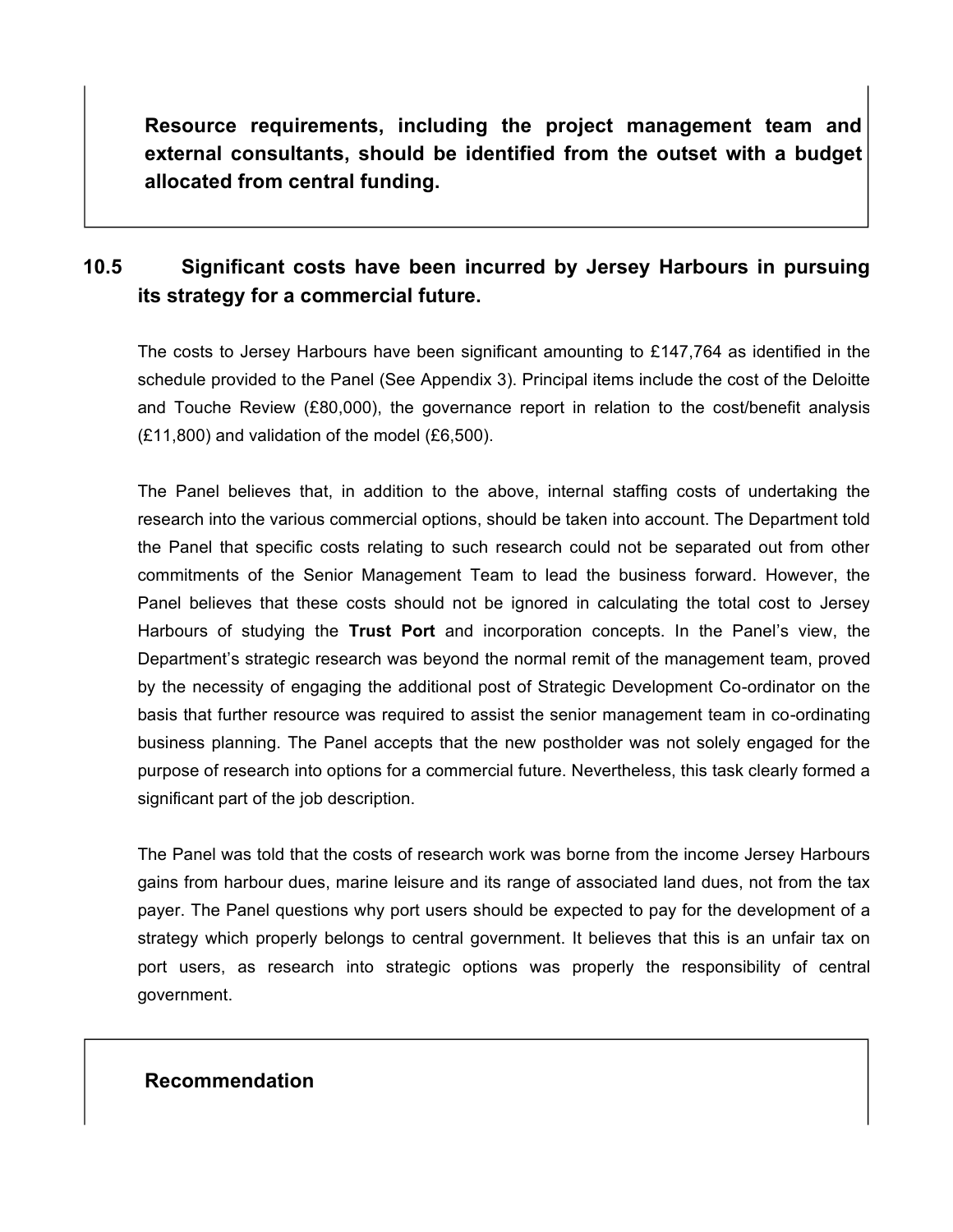**The Harbours and Airport Committee should apply for the total costs of research into options for change for Jersey Harbours, including estimated staff costs, to be reimbursed to Jersey Harbours from central government funding.**

# **10.6 Experience gained by other States Departments, Jersey Telecoms and Jersey Post, in developing strategies for incorporation does not appear to have been exploited in the case of Jersey Harbours.**

The President of the Finance and Economics Committee told the Panel that each of these projects had unique features and that previous work in relation to the incorporation of States Departments did not necessary provide a model for Jersey Harbours.

The Panel recognises that the incorporation projects for Jersey Telecom and Jersey Post were complicated and lengthy processes but is of the view that it should be possible to draw overall policy lessons from the experience. It appears that this was finally recognised by the Harbours and Airport Committee in their appointment of Andium Limited to advise on the **Cost/benefit analysis** and **Business Plan**.

In addition, elements of the project management approach adopted in respect of the two earlier processes should have been transferable to the situation of Jersey Harbours. For example, Jersey Telecom and Jersey Post both faced challenges in attempting to win over the confidence of its workforce. Jersey Harbours should seek to benefit from their experience of implementing a change programme.

The Panel recommends that guidelines, drawing on the common lessons learnt from each of these incorporation projects, should be drawn up by the Policy and Resources Committee in order to avoid a recurrence of the problems encountered by the Harbours and Airport Committee.

#### **Recommendation**

**Guidelines for the management of major States projects should be developed by the Policy and Resources Committee, drawing on the**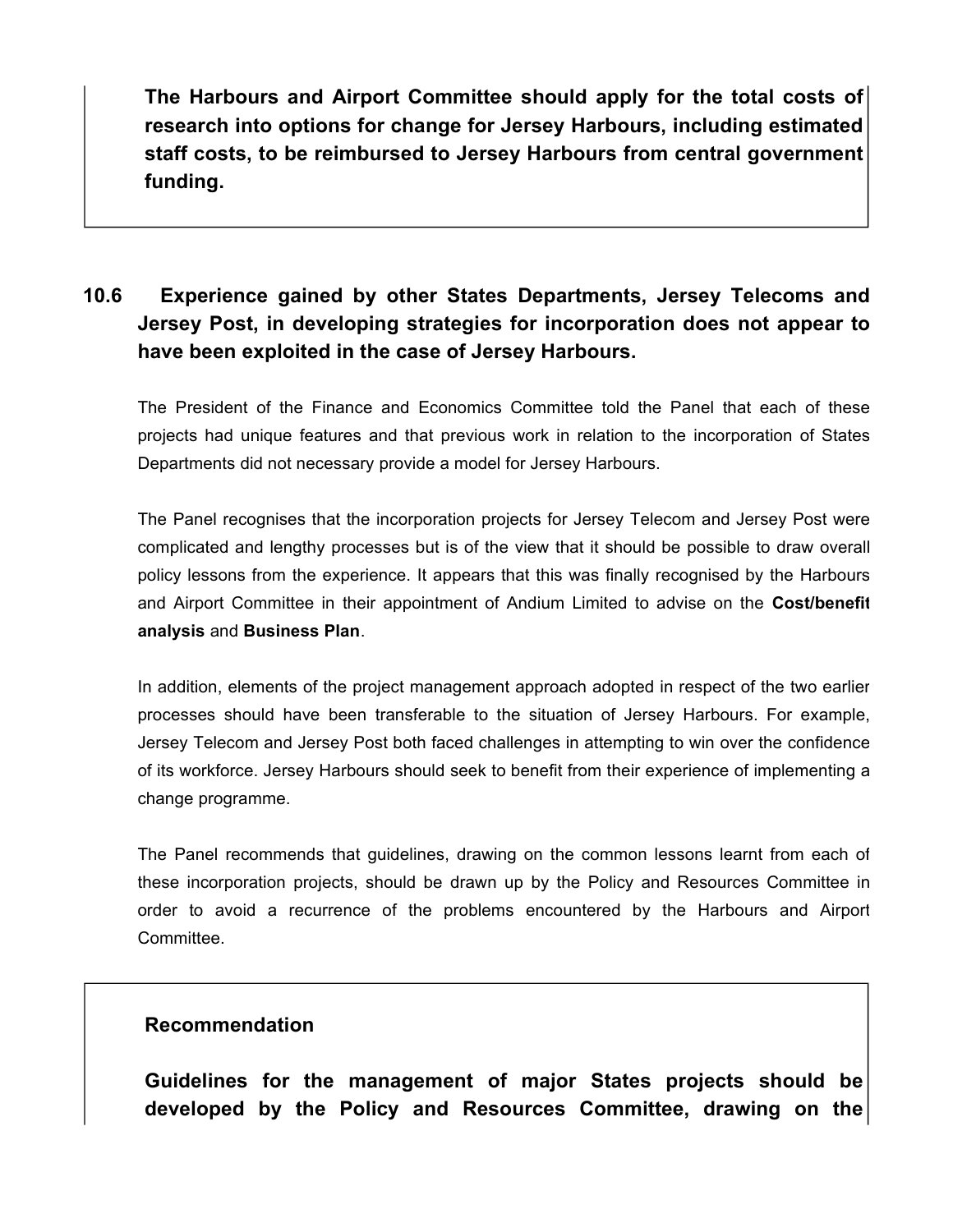# **10.7 Prolonged uncertainty about the future of Jersey Harbours may have increased the challenge in reaching agreement with the workforce.**

The labour force at Jersey Harbours has been resistant to the Senior Management Team's vision of commercial independence on the basis of a perceived threat to job security.

In the past, lack of confidence in the proposed future of Jersey Harbours has resulted in the threat of industrial action by the workforce. This was averted only by an agreement that staff would retain their current terms and conditions of employment under a new commercial structure.

In making this agreement, however, the Harbours and Airport Committee failed to consult the States Human Resources Department. It created a commitment which is a potential stumbling block for a future Jersey Harbours Board, who may find that current conditions of service are a limitation on the commercial freedoms incorporation is designed to bring about.

The Panel believes that the effects of this letter must be addressed as a priority as part of an Action Plan in the implementing a strategy for change if revised proposals are not to meet the same stiff resistance as in the past.

The Panel was assured in evidence from the Harbourmaster/Chief Executive that the workforce has already been consulted, as far as possible, on recent developments as the **Business Plan** has progressed. Nevertheless, it is clear that the implementation of new proposals for Jersey Harbours will be a challenge which the management team and the workforce will have to face together. Skilled consultation and sensitive negotiations will be required to ensure that the workforce have confidence that their best interests are recognised in the proposals.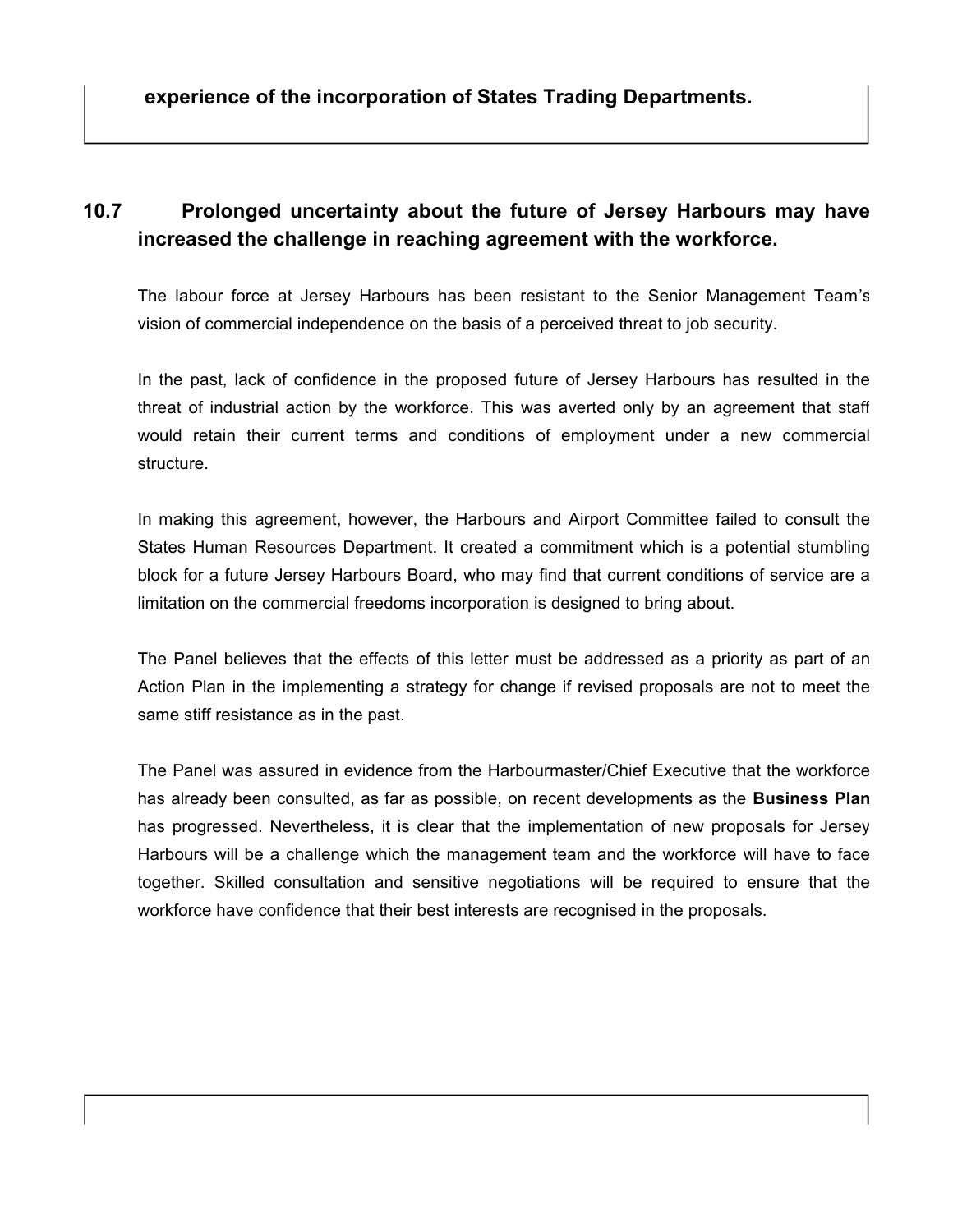## **Recommendation**

**A primary consideration in developing an Action Plan for the finalisation of project should be an effective consultation strategy to involve the whole workforce in the development of a shared vision for the future of Jersey Harbours through a co-ordinated change programme.**

# **10.8 Lack of clarity in defining the boundaries of responsibilities for assets in and around the St. Helier Harbour area has complicated the task of achieving an independent commercial future for Jersey Harbours.**

Concern was expressed by local stakeholders that the ability of a future independent Jersey Harbours to make full use of commercial opportunities and to even expand its operations when necessary would be curtailed by a number of competing interests in the harbour area.

In addition, there are a number of key issues which remain to be resolved about responsibility for assets within the Harbour area, including administrative responsibility for the development of the La Collette area and the Fuel Farm lease.

The Panel also heard from witnesses who had experience of the opportunities for economic generation which had been made possible through the ability of independent **Trust Ports** in the United Kingdom to exploit the commercial potential of their assets in innovative ways. This had been possible because of the ability of the **Trust Ports** in question to act as a single agency responsible for the development of the whole harbour area to the benefit, not just of port users, but also the local community.

In Jersey, there are clearly two different organisations, Jersey Harbours and the Waterfront Enterprise Board, responsible for the waterfront area. Each has its own objectives and perspective. In the Panel's view, it is important that the respective strengths of both organisations are recognised without unnecessary competition.

It appears that good working relationships have been developed recently between Jersey Harbours and WEB and that the commercial expertise of WEB has been able, through new contractual arrangements, to assist the management team at Jersey Harbours $\frac{[74]}{[74]}$ . The Panel believes that these developments are to be supported.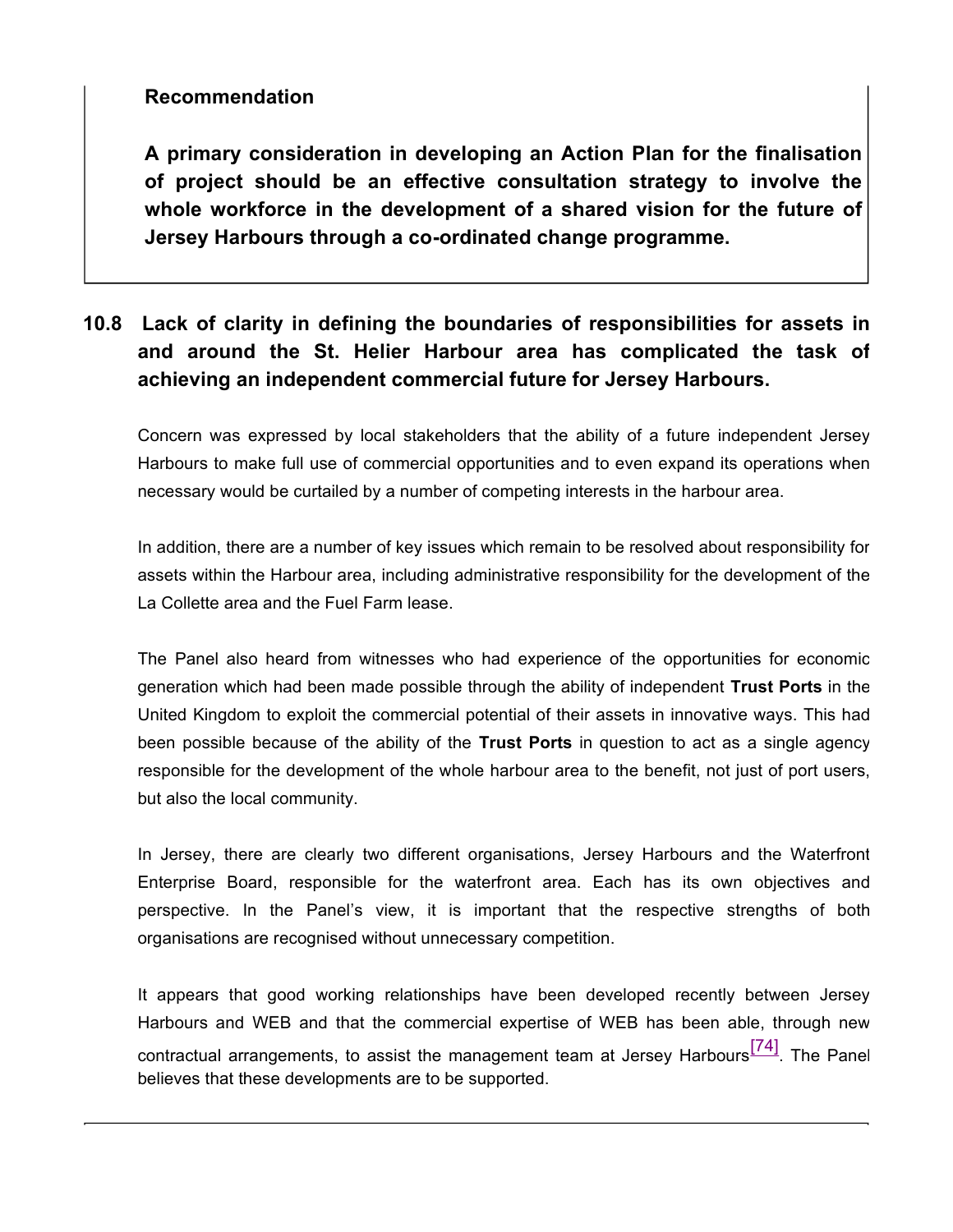## **Recommendation**

**The possibility of developing a formal partnership between Jersey Harbours and the Waterfront Enterprise Board should be explored.**

# **10.9 The work currently being undertaken by Jersey Harbours in preparing a detailed cost/benefit analysis and Business Plan should provide a firm basis for an informed decision to be taken by the States on the commercial future for the port in the very near future.**

Finally, detailed work is being done on the financial implications of change. It is expected that this will provide a firm basis from which Jersey Harbours can secure the support from the key Committees for its strategy for a sustainable future. Only then can the Harbours and Airport Committee move forward with confidence to request a clear direction from the States.

The Panel has been unable to consider details of this work, due to the fact that this work is still being finalised as the Panel comes to the end of its year of appointment. Quite rightly the **cost/benefit analysis** and **business plan** must first be considered by the key Committees responsible for co-ordinating the proposals for the future of Jersey Harbours, that is, Policy and Resources, Finance and Economics, Economic Development and Harbours and Airport. The Panel hopes that these Committees will deal with these proposals with some urgency in order that a proposition can be brought for debate and decision by the States as soon as possible.

 **The outcome of the Cost/benefit analysis and Business Plan should enable a clear recommendation to be made to the States on the future structure of Jersey Harbours, including the proposed transfer of assets to Jersey Harbours, the dividend policy, and responsibility for outlying ports. The Panel also expects to see -**

 **an implementation plan with a timetable indicating that the issue will be treated with urgency;**

 **a consultation strategy for stakeholders and the workforce; and a statement on the proposed interim position of Jersey Harbours under the new ministerial system of government.**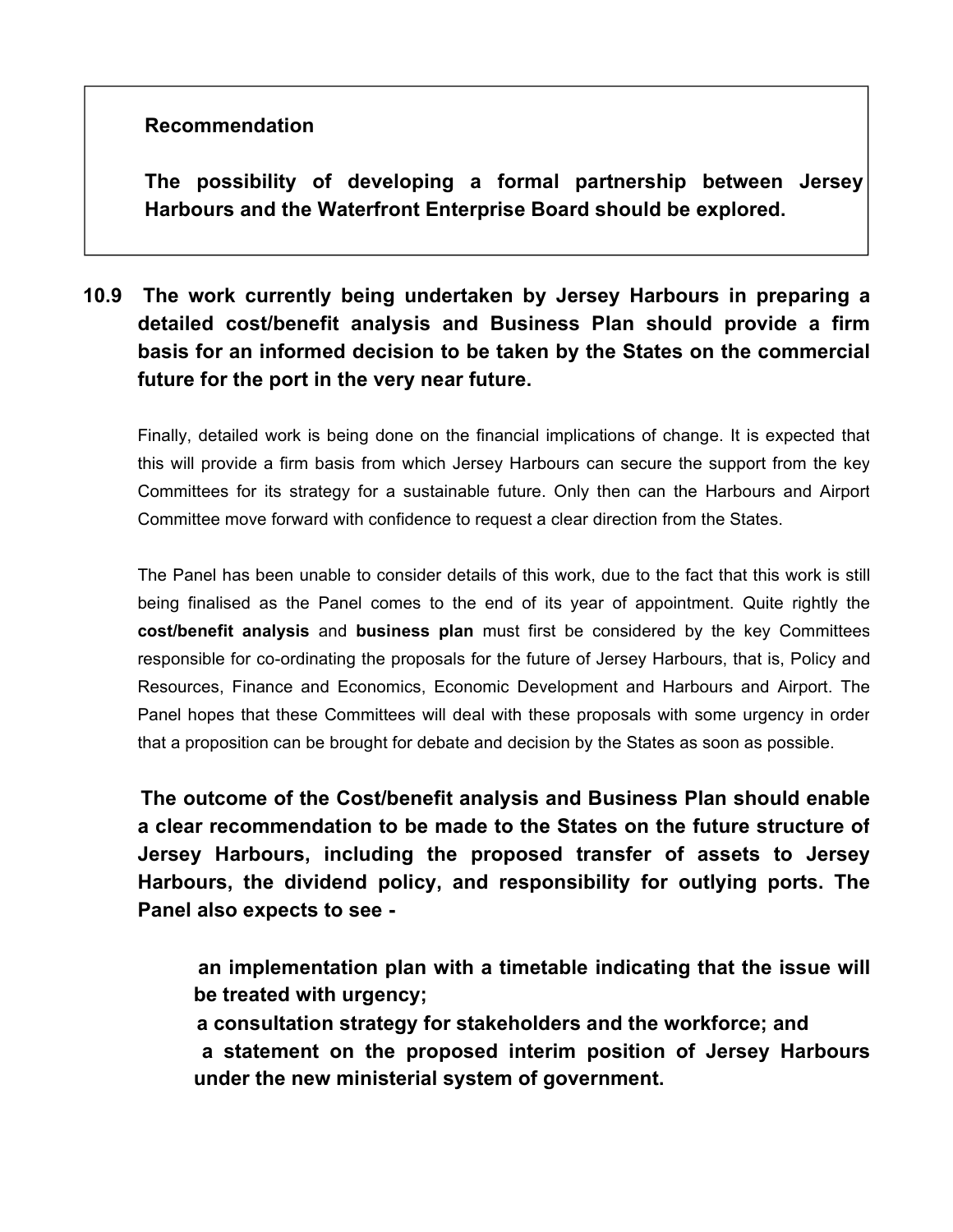- 10.10 The Panel reserves the right of a successor Scrutiny Panel to comment on the outcome of the **cost/benefit analysis** and **business plan** and to monitor the progress of the proposals as they are brought to the States for a decision on the future of Jersey Harbours.
- 10.11 The Panel presents the recommendations arising from its review for consideration and comment by the Policy and Resources, Finance and Economics and Harbours and Airport Committees.

It requests a response within a period of three months of presentation of this report to the States in accordance with the guidelines for Shadow Scrutiny, as set out in the Appendix to P.186/2003.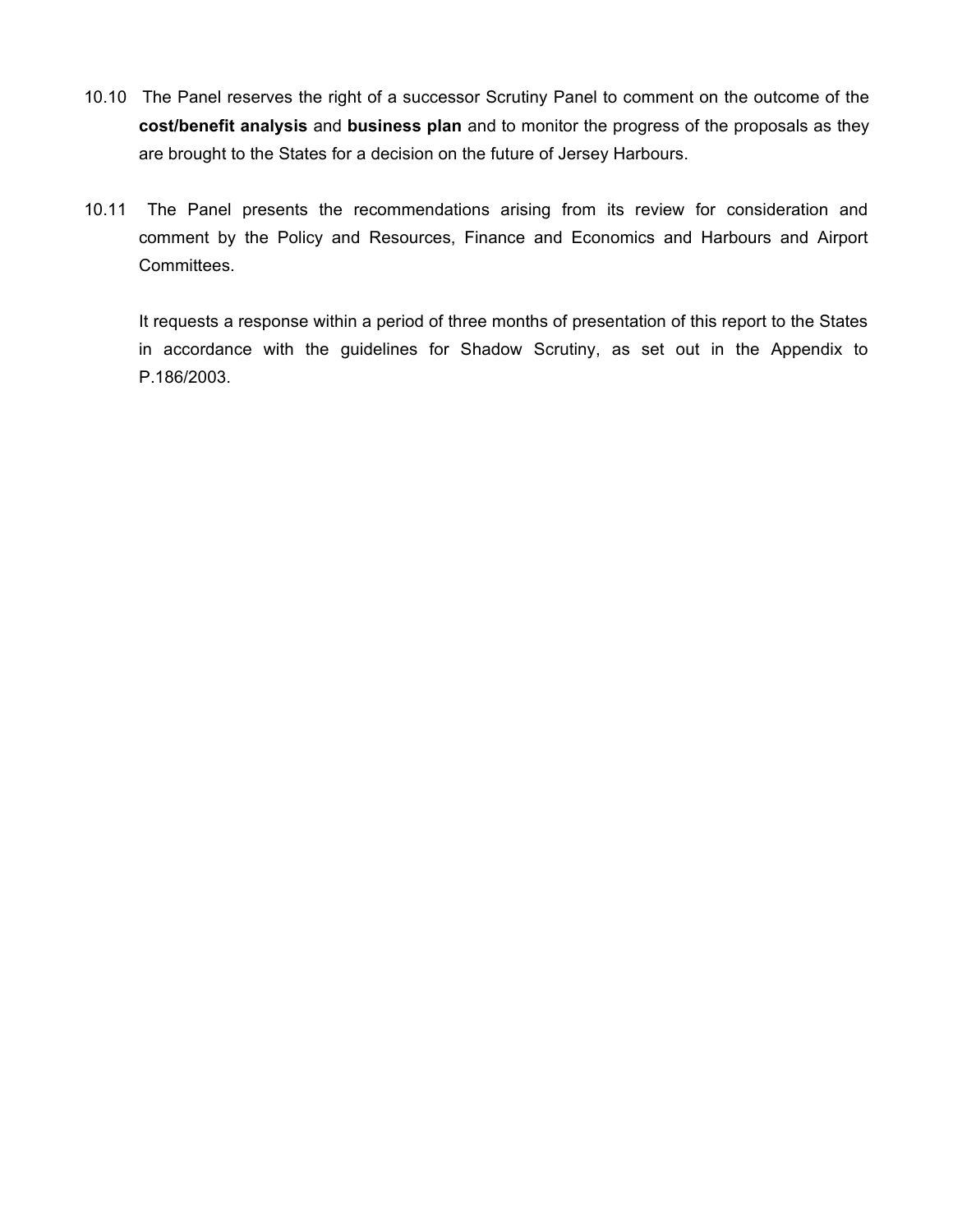## **11. APPENDICES**

Copies of the following documents are available on the Scrutiny Website at [www.statesassembly.](www.statesassembly.gov.je)gov.je or by request from the Scrutiny Office.

1. Written Submissions

 Harbours and Airport Committee, dated 12th May 2004 Captain Brian Nibbs, retired Chief Executive Officer, Jersey Harbours, dated 10th June 2004 Mr. D. Clifford, retired Managing Director, Port of Tyne, dated 6th June 2004, Mr. W. McPhee, TGWU Convenor - Jersey Harbours, dated 24th May 2004 Mr. G. Winchester, Commodore, Royal Channel Islands Yacht Club, dated 28th May 2004 Mr. P.G. Donne Davis, Hon Secretary, St. Helier Boat-Owners Association, dated 2nd June 2004

Mr. G. Forrest, Secretary Jersey Port Users (Commercial) Association

2. Transcripts of Public Hearings

 Senator L. Norman, President, Harbours and Airport Committee, accompanied by Captain H. Le Cornu, Harbourmaster/Chief Executive Officer and Mr. P. Baker, Strategic Development Co-ordinator

 Mr. R. Norman, Chairman, and Mr. G. Forrest, Secretary, Jersey Port Users (Commercial) Association

Mr. W. McPhee, TGWU Convenor - Jersey Harbours

Mr. R. Hanks, former Secretary of Port Users Association, Great Yarmouth,

Mr. D. Clifford, retired Managing Director, Port of Tyne,

Senator T. Le Sueur, President, Finance and Economics Committee

Senator F. Walker, President, Policy and Resources Committee, accompanied by Mr. J.

Harris, Business Manager, Policy and Resources Department

Mr. P. Horsfall, CBE, Chairman, Waterfront Enterprise Board

#### 3. Additional documents

Costs of Strategy for a sustainable future

Comparative figures for harbour dues

Benchmarking results: Jersey Harbours

 $\left[1\right]$  Act No. 27, dated 23rd March 1999, of the Policy and Resources Committee

 $\frac{[2]}{[2]}$  Act No 3, dated 12th February 1999, of the Harbours and Airport Committee

<sup>[3]</sup> Deputy Rondel, who at that time was a member of the Harbours and Airport Committee, recorded his dissent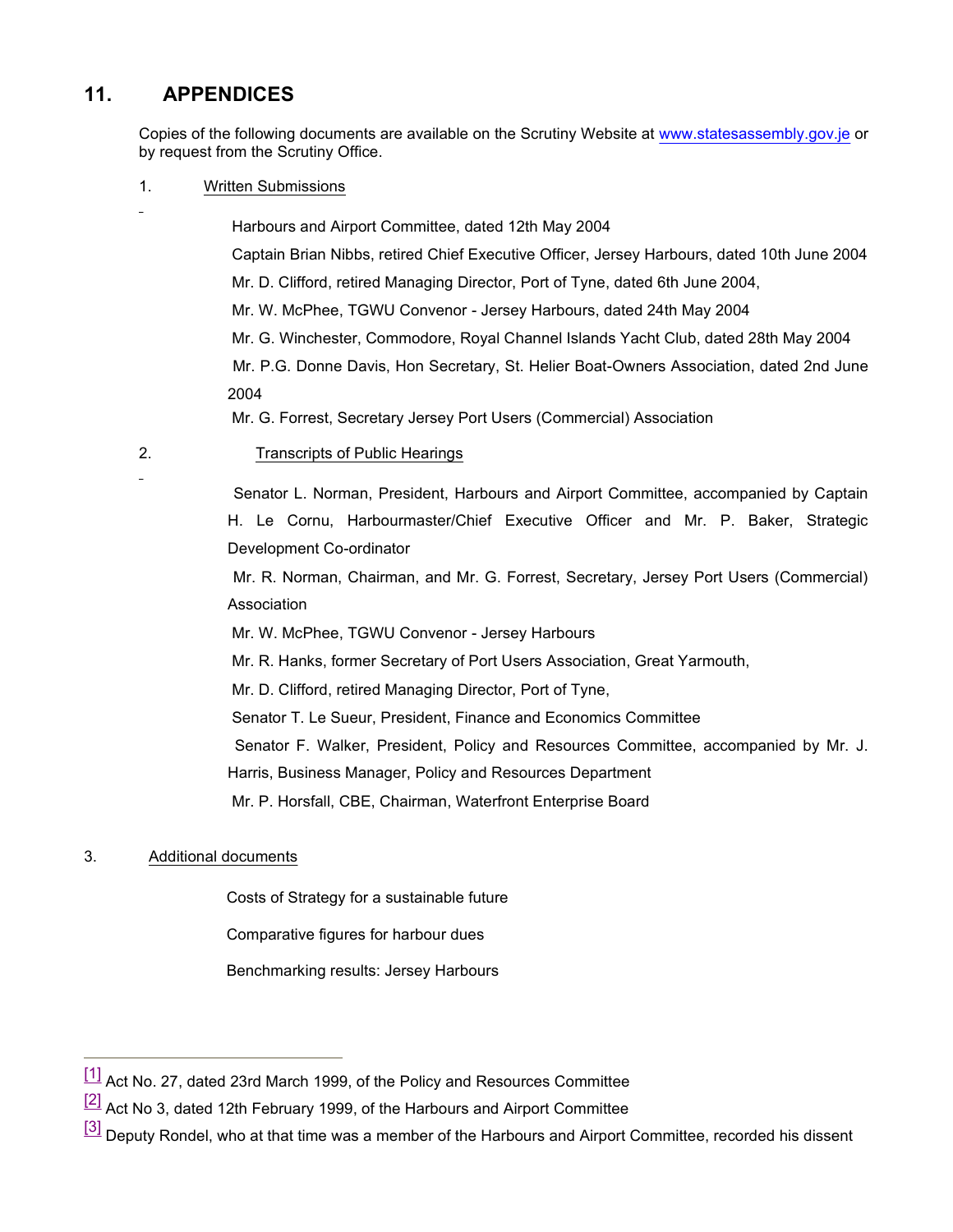to the decision to lodge this proposition on the grounds that he believed that the Committee should delay consideration of this matter for a further twelve months - Act No.4, dated 8th October 1999, of the Harbours and Airport Committee.

- [4] Modernising Trust Ports, Department of the Environment, Transport and the Regions, January 2000
- [5] Act No. B1, dated 8th February 2001, of the Policy and Resources Committee
- [6] Act No. B3, dated 7th March 2001, of the Harbours and Airport Committee
- $\left[7\right]$  Acts Nos. B1, B2 and B3, dated 20th June 2001, of the Harbours and Airport Committee
- <sup>[8]</sup> Act No. B1, dated 22nd August 2001, of the Harbours and Airport Committee
- $\frac{[9]}{[9]}$  Act No. B4, dated 20th March 2002, of the Harbours and Airport Committee
- [10] The Proposition was subsequently withdrawn in September 2003
- [11] Act No. B11, dated 18th September 2002 of the Finance and Economics Committee
- [12] Act No. B5, dated 19th September 2002, of Human Resources Committee,
- [13] Act No B8, dated 30th September 2002, of the Policy and Resources Committee
- [14] Minute No.B1, dated 18th October 2002, Notes of Joint Meeting
- [15] Act No. B2, dated 22nd November 2002, of the Harbours and Airport Committee
- [16] Act No. B8, dated 9th April 2003, of the Finance and Economics Committee
- $\frac{177}{17}$  Act No. B 8, dated 26th June 2003, of the Harbours and Airport Committee
- [18] Section 9.10, Jersey Harbours: High Level Options Review, February 2004
- [19] Minute No. A4, dated 25th March 2004, of Notes of Tripartite Meeting
- [20] Transcript of public hearing of 23rd September 2004, page 17
- $[21]$  ibid, page 13
- $[22]$  ibid, page 15
- $[23]$  ibid, page 13
- $[24]$  ibid, page 35
- [25] Jersey Harbours submission, dated 12th May 2004
- [26] Act No 8, dated 12th November 1999 of the Harbours and Airport Committee
- [27] Transcript of public hearing of 23rd September 2004, page 34
- $[28]$  ibid, page 30
- [29] Section 5.1 High Level Options review, Deloitte and Touche, February 2004
- [30] Transcript of public hearing of 23rd September 2004, page 25
- $[31]$  ibid, page 25
- $[32]$  ibid, page 27
- $[33]$  ibid, page 28
- $[34]$  ibid, page 39
- $\left[\frac{35}{10}\right]$  ibid, page 38
- $[36]$  ibid, page 40
- $[37]$  ibid, page 40
- [38] Transcript of public hearing of 6th October 2004, pages 4 & 8
- $\frac{[39]}{[100]}$  ibid, page 33
- $[40]$  ibid, page 30